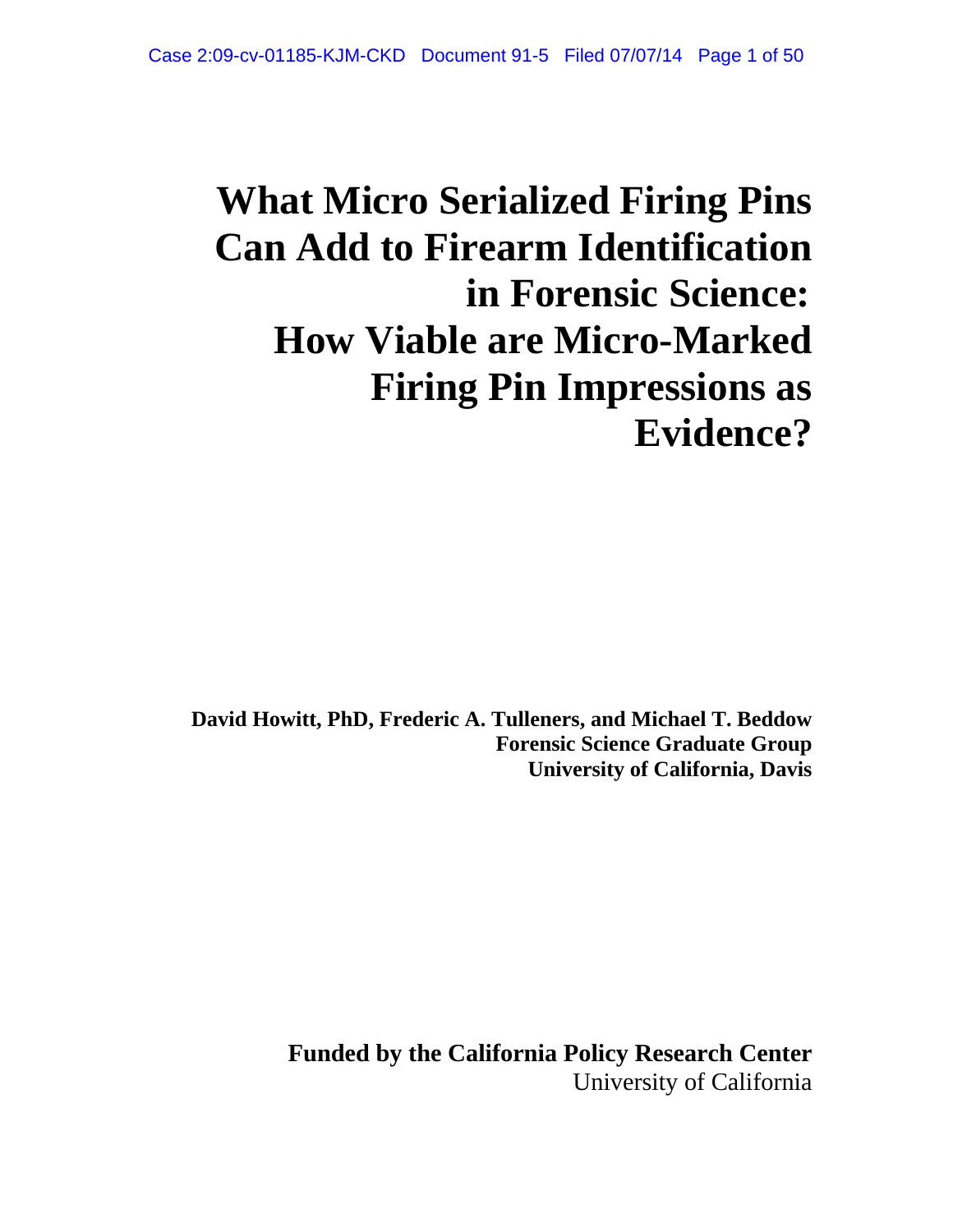*Research for this report was funded in part by the California Policy Research Center, an academic public service of the University of California, bringing U C expertise to bear on major policy issues facing Californians in support of more informed state policymaking. The views and recommendations expressed are those of the authors and do not necessarily represent those of the CPRC or the regents of the University of California* 

*David Howitt, PhD, is a professor in the Department of Chemical Engineering and Materials Science at the University of California, Davis and serves on the faculty of the UC Davis Forensic Science Graduate Group. He may be reached by email at dghowitt@ucdavis.edu. Frederic A. Tulleners is the director of the Graduate Forensic Science Program within UC Davis Extension and former California Department of Justice laboratory director of the California Criminalistics Institute. He may be reached by email at ftulleners@ucdavis.edu Michael T. Beddow, UC Davis M. S. graduate in forensic science at UC Davis, conducted the core tests on which this study is based. He may be reached by email at michael.beddow@hotmail.com.* 

*CD copies of this report in PDF format can be obtained from: Forensic Science Graduate Program, UC Davis Ext., 1333 Research Park Drive, Davis, CA 95618*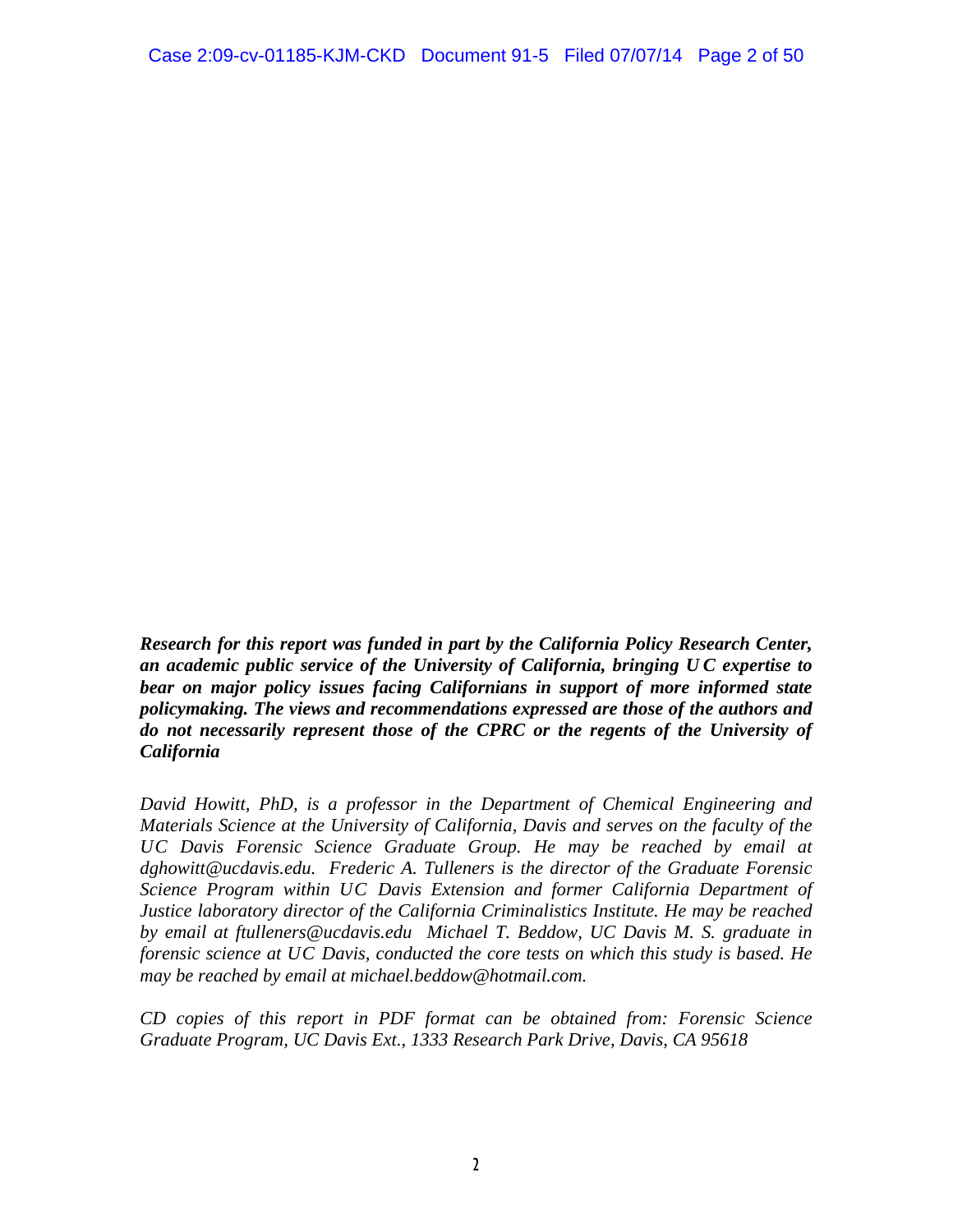## **CONTENTS**

| <b>ACKNOWLEDGEMENTS</b>                                           | 5  |
|-------------------------------------------------------------------|----|
| EXECUTIVE SUMMARY                                                 | 6  |
| <b>INTRODUCTION</b>                                               | 15 |
| <b>Basic Firearm Physics and Forensics</b>                        |    |
| The Forensic Potential of Micro-machined Serial Number Technology |    |
| <b>Issues with Laser Machining</b>                                |    |
| Research Objectives, Methods and Materials                        |    |
| <b>KEY FINDINGS AND DISCUSSION</b>                                | 25 |
| Durability and Longevity of Micro-characters                      |    |
| <b>Legibility of Impressed Characters</b>                         |    |
| Micro-character Defacement / Obliteration                         |    |
| <b>Issues with Firing Pin Machining</b>                           |    |
| <b>Estimated costs for Firing Pin Fabrication</b>                 |    |
| External Independent Review of the Micro Serialized Report        |    |
|                                                                   |    |
|                                                                   |    |

#### POLICY IMPLICATIONS AND RECOMMENDATIONS FOR FURTHER RESEARCH 47

- 1. Criteria to determine the transfer rate required for identification
- 2. Decoding protocols for properly interpreting radial bar and gear codes
- 3. Firearm-related crime statistics to be compiled
- 4. Implementation strategies to be developed collaboratively
- 5. Technology implementation prototype to be piloted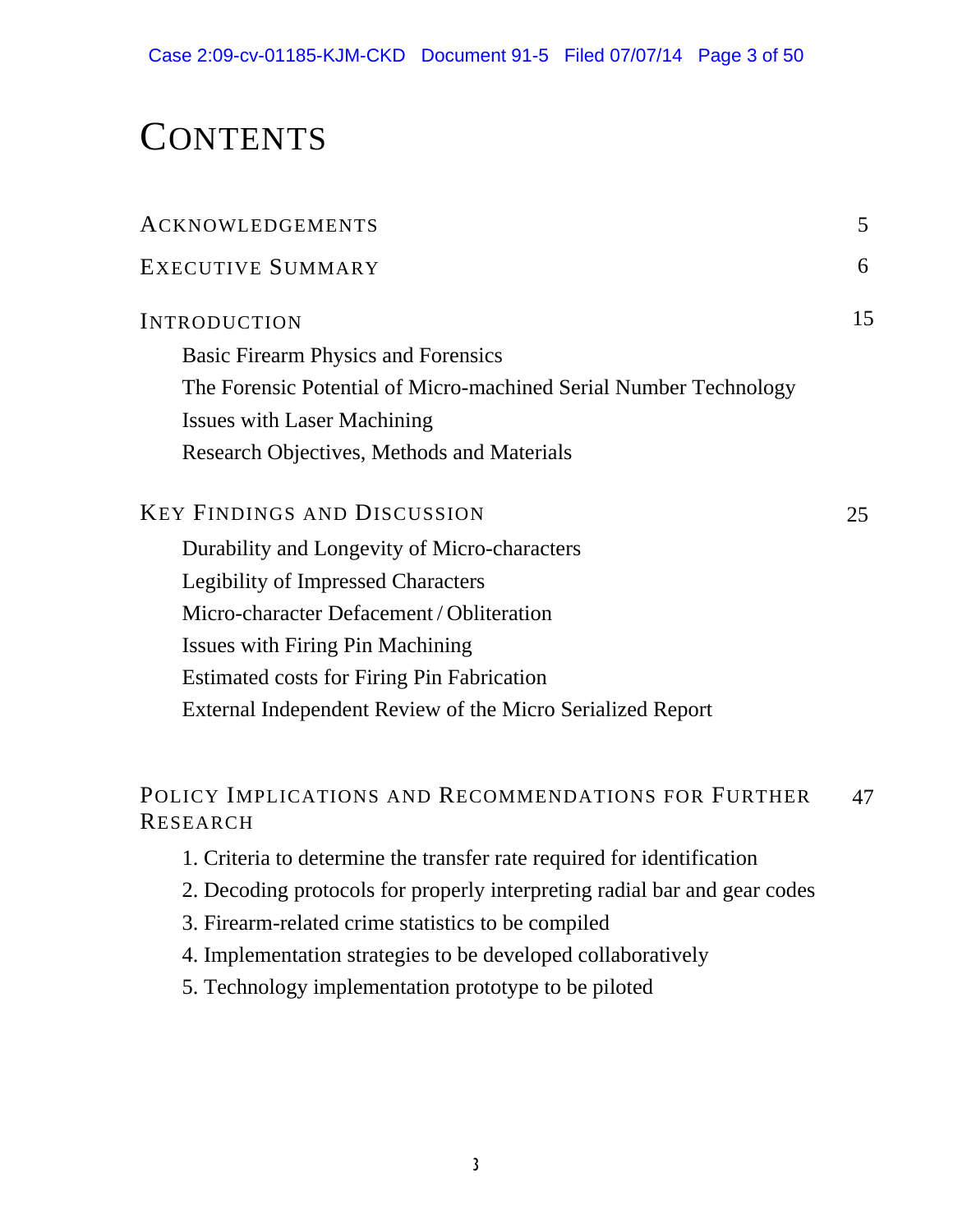### **APPENDICES**

| Appendix A | <b>Images of Unfired Micro-Serialized Firing Pins</b>                                                              | $A-1$ |
|------------|--------------------------------------------------------------------------------------------------------------------|-------|
| Appendix B | <b>Issues with Laser Machining</b>                                                                                 | $B-1$ |
| Appendix C | Smith & Wesson Model 4006 .40 S&W Semi-Automatic Pistol                                                            | $C-1$ |
| Appendix D | Tables, Data, Graphs and Images<br>Ruger MK I, .22 LR Semi-Automatic Pistol Tables, Data, Graphs and D-1<br>Images |       |
| Appendix E | Seecamp .25 ACP LWS Semi-Automatic Pistol Tables, Data, Graphs<br>and Images                                       | $E-1$ |
| Appendix F | AMT "backup" .380 Auto Semi-Automatic Pistol Tables, Data,                                                         | $F-1$ |
| Appendix G | Graphs and Images<br>Sig Sauer P229 .40 S&W Semi-Automatic Pistol Tables, Data,                                    | $G-1$ |
| Appendix H | Graphs and Images<br>Colt 1911 .45 ACP Semi-Automatic Pistol Tables, Data, Graphs and                              | $H-1$ |
| Appendix I | Images<br>Colt AR-15 .223 Semi-Automatic Rifle Tables, Data, Graphs and<br>Images                                  | $I-1$ |
| Appendix J | Norinco AK-Series 7.62x39mm Semi-Automatic Rifle Tables, Data,<br>Graphs and Images                                | $J-1$ |
| Appendix K | Mossberg 500A 12 Gauge Pump Action Shotgun Tables, Data,<br>Graphs and Images                                      | $K-1$ |
| Appendix L | Micro-Character Defacement/Obliteration                                                                            | $L-1$ |
| Appendix M | <b>Blind Test of Impressed Character Legibility Results</b>                                                        | $M-1$ |
| Appendix N | Cost for Equipment Setup and Machining of Micro-Serial Numbered<br><b>Firing Pins</b>                              | $N-1$ |
| Appendix O | External Independent Peer Review of the Microserial Number Report O-1                                              |       |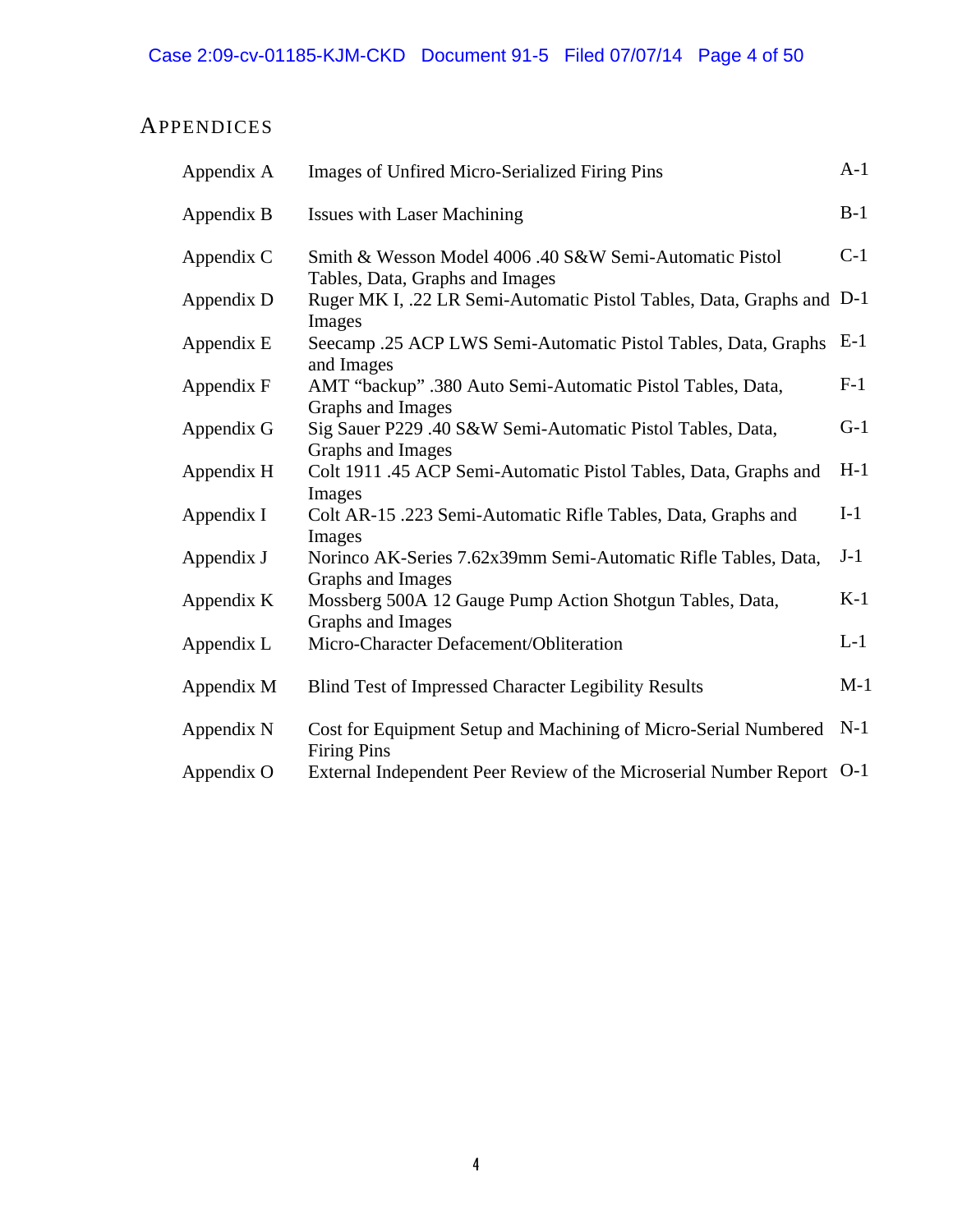Acknowledgements

The authors would like to thank the following individuals and organizations for their assistance and advice on this project:

The California Policy Research Center for providing funding for this study.

 Mike Giusto, Assistant Program Manager of the Firearm & Toolmark Program at the California Criminalistics Institute of the California Department of Justice.

The staff of the Weapons Training Unit and Weapons Control Unit of the California Highway Patrol Academy in West Sacramento.

Todd Lizotte of ID Dynamics in Londonderry, New Hampshire.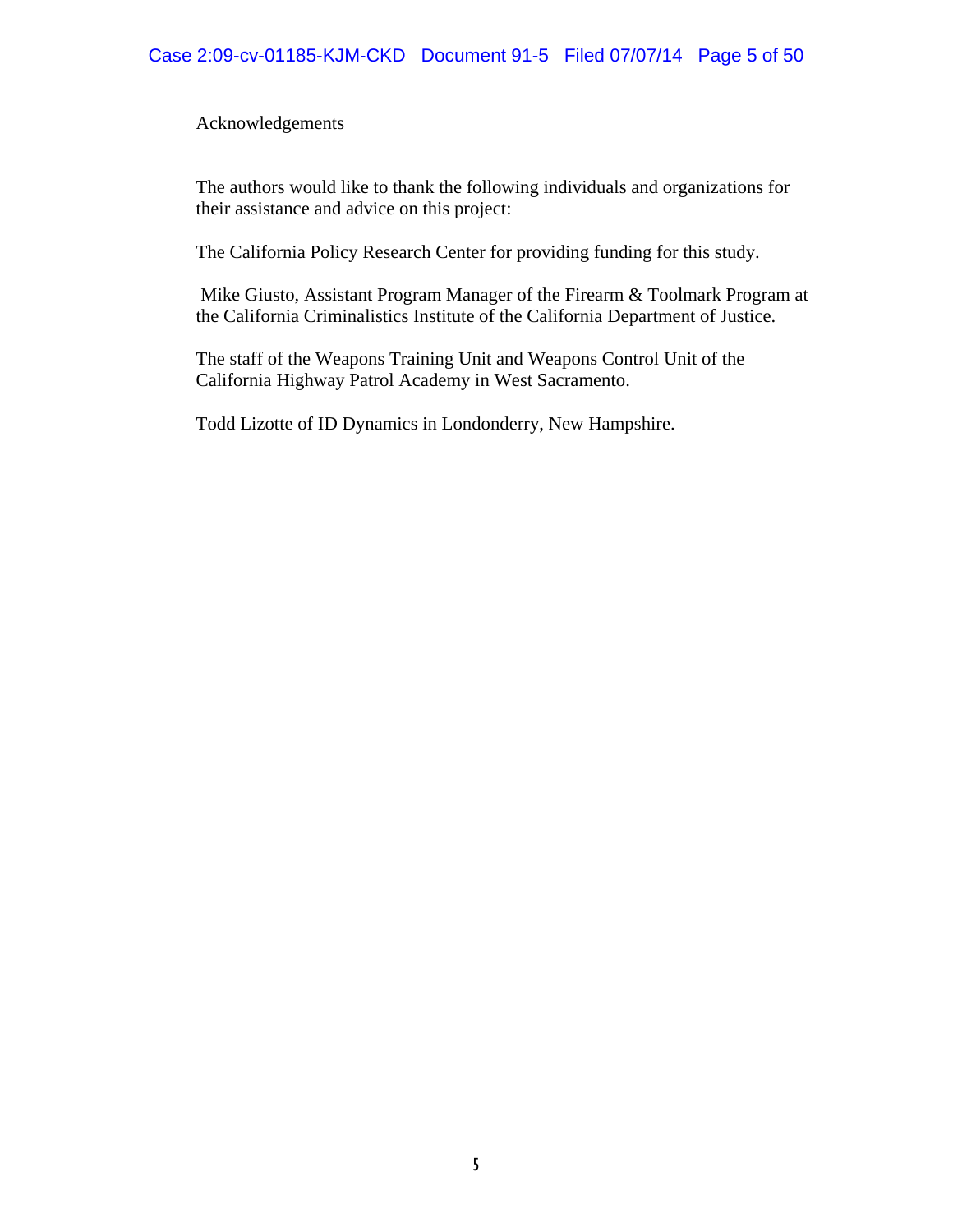## EXECUTIVE SUMMARY

Every time a semiautomatic firearm is discharged, a bullet will leave the barrel and the cartridge case, which initially contained the bullet and powder charge will be ejected from the firearm. During the discharging process, working surfaces inside the firearm impart microscopic markings onto various areas of each bullet and cartridge case. One of these working surfaces is the *firing pin*, an object that strikes the primer surface in the base or back of the cartridge case, thereby causing the powder charge to deflagrate and fire the bullet. These ejected cartridge cases are one of the key pieces of evidence used in solving firearm-related crimes. More precisely, it is the microscopic markings, such as those impressed onto the back of the cartridge case by the firing pin, that forensic firearms examiners scrutinize in order to determine whether an identification with the crime gun can be made. This examination and comparison process is highly meticulous, time consuming and requires a forensic scientist with specialized equipment, training and experience.

The transfer of intentional microscopic impressions of intentional microscopic marking from the working surfaces of a firearm to each fired cartridge case was the goal behind the recent development of a micro-machining technology designed to machine an array of microscopic characters onto the face of a firing pin. The surface area of a firing pin is sufficiently large enough for a wide variety of alphanumeric characters, symbols, barcode lines, or other encoding structures to be machined on it. Todd Lizotte of ID Dynamics, located in Londonderry, New Hampshire, developed a micro-machining method that utilizes an ultraviolet laser to engrave micro-encoding structures onto firing pins. The method is similar to that used to engrave codes on computer chips.

When the trigger is pulled, the firing pin strikes the softer primer portion of the cartridge case in a center fire firearm cartridge or the rim of a rimfire caliber cartridge depending on the type of firearm in question. This process stamps the laser-machined code into the primer or rim of the cartridge case. In principle, the code impressed on the spent cartridge case could be looked up in a database and matched to a specific firearm, considerably facilitating the work of forensic science or police investigators. Through continuous testing and development, this technology has progressed from a basic alphanumeric code laser-machined on the face of the firing pin (known as first-generation firing pins) utilizing a masking method, to the current direct-writing process that can place three different encoding formats on a given firing pin: an alphanumeric code, a gear code and a radial bar code. (The latter are known as second-generation firing pins).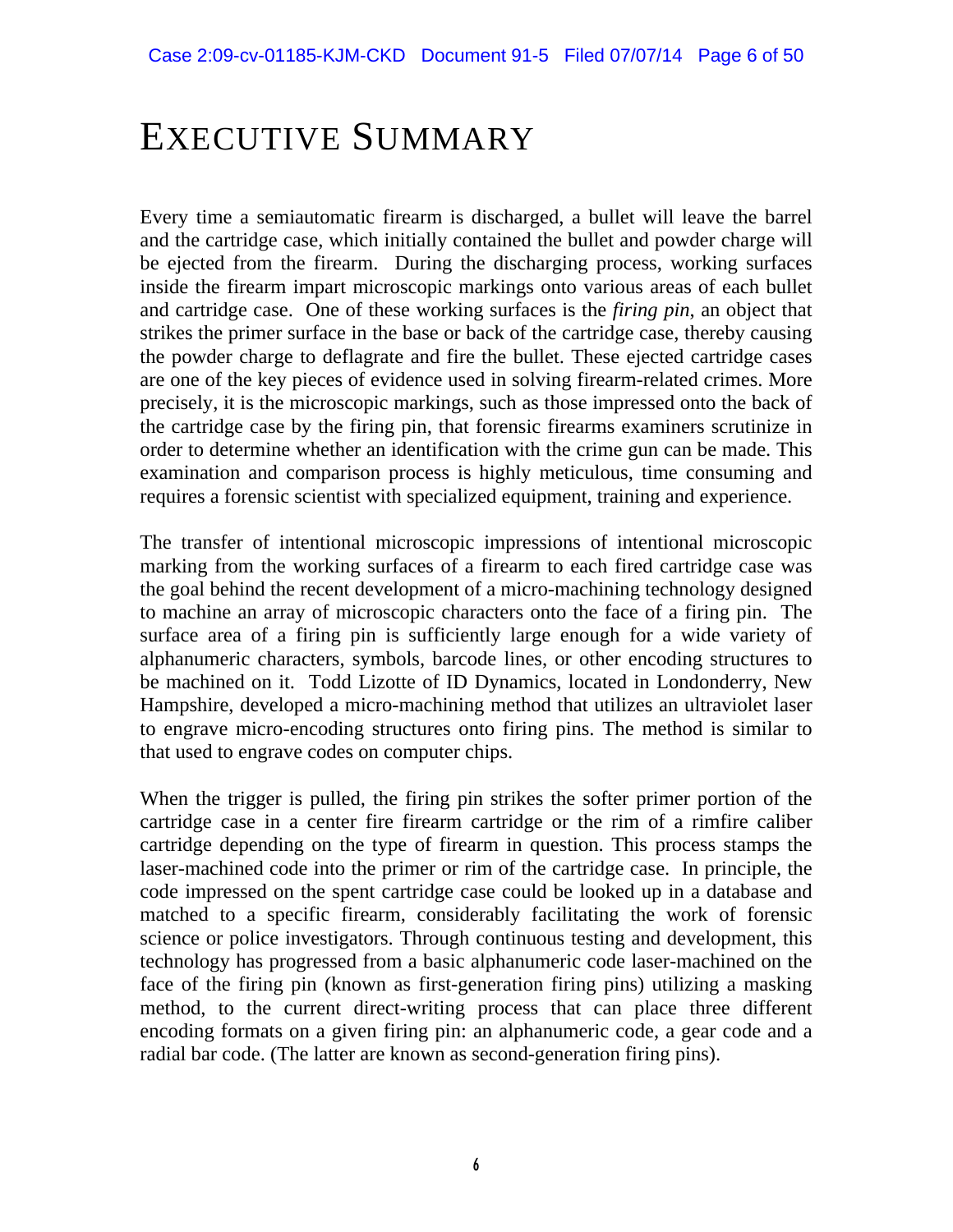The viability of this emerging technology will impact the recent California Assembly Bill No. 1471 (AB 1471), the Crime Gun Identification Act of 2007, which was chaptered into to law and amended California Penal Code section 12126 on October 13, 2007. This law requires that all new models of semiautomatic pistols have the capability of placing an microscopic array of characters that identify the make, model, and serial number of the pistol, etched in 2 or more places on the interior surface or internal working parts of the pistol, and that are transferred by imprinting on each cartridge case when the firearm is fired.

The goal of this study, which was funded in 2005 by the California Policy Research Center (CPRC) as part of its annual competitive grant cycle offering to UC faculty, was to evaluate the efficacy of this new technology so that policymakers could make informed decisions in support of facilitating the identification of forensic science evidence in firearm-related crimes.

### Research Objectives, Methods and Materials

A series of tests were conducted using a sample of readily available firearms to determine (1) the durability and longevity of an array of micro-characters lasermachined onto various firing pins, (2) the effect of repeated firings on the legibility of impression of the micro-characters on the ejected cartridge cases, and (3) the ease with which laser-machined micro-characters could be intentionally defaced or obliterated, and (4) to evaluate the cost of the proposed technology.

A primary question regarding the technology of laser-machined micro-characters laser-machined onto firing pins has to do with their ability to withstand repeated firing. To assess their durability, six firing pins for a .40 caliber Smith and Wesson Model 4006 semi-automatic pistol were equipped with second-generation encoding structures (containing the dot code). These six firing pins were placed in six different Smith and Wesson pistols at the California Highway Patrol Academy and issued to six different cadets for testing during their firearms training. Each cadet fired approximately 2500 rounds of ammunition. Photomicrographs were taken of the firing pins before and after test firing with a Philips FEI XL-30 Scanning Electron Microscope (SEM) so that direct comparison of any changes could be assessed. The range of firearms used for this study included pistols; a rifle and a shotgun because these are all used in crimes of violence and may leave cartridge case evidence. They consist of various handgun models (including new pistols at the CHP Academy) and firearms that will be in use for the foreseeable future. This allowed us to observe the effects of different firing pin impressions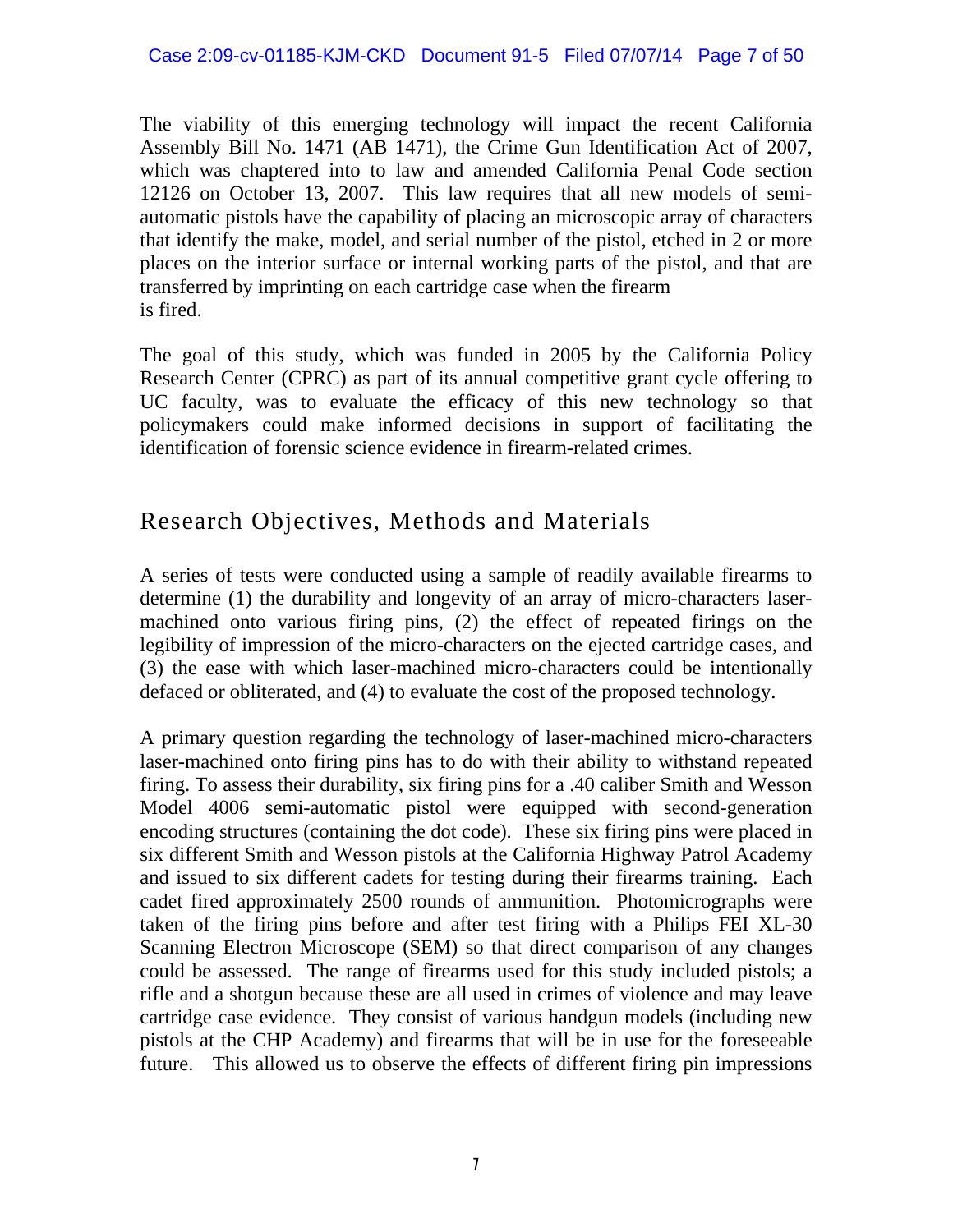made by firearms that have different discharge pressures. These firearms and their future model derivations are expected to provide similar results.

The vendor was supplied with 14 firing pins which were subsequently engraved at a cost of \$3,500 or ~ **\$250.00** per firing pin. These firing pins were obtained after their initial laser machining without any additional processing steps such as deburring, etching and diamond coating or initial test firing. The study showed that these additional steps are not needed because the failure mechanism is primarily influenced by the firearm design and these secondary processes including diamond coating would not resolve that issue.

In order to determine the legibility of the impressed characters made by secondgeneration firing pins, five different semi-automatic pistols (of varying make, model and caliber), two different caliber semi-automatic rifles and one pump action shotgun where chosen. The firearms tested were:

- Ruger Mark I, .22 Long Rifle (rimfire semi-automatic pistol)
- SeeCamp, .25 ACP-LWS (semi-automatic pistol)
- AMT "Backup", .380 auto (semi-automatic pistol)
- Sig Sauer P229, .40 Caliber (semi-automatic pistol)
- Colt 1911 Government Model, .45 ACP (semi-automatic pistol)
- Colt AR-15, .223 Caliber (semi-automatic rifle)
- Norinco AK-Series, 7.62x39mm (semi-automatic rifle)
- Mossberg 500, 12 gauge (pump action shotgun)

These firearms were chosen based not only upon their availability but also for the sake of diversifying the caliber and quality of firearm tested. For each of the above firearms, a single second-generation (containing gear code) micro-serial numbered firing pin (i.e., bearing a gear code) was obtained and documented using an SEM.

In addition to testing this technology with the above firearms, a variety of different ammunition brands were also tested with each firearm. The point of introducing such variance in ammunition brand was to observe how the transfer and legibility of the impressed micro-characters were affected by varying primer cup composition and primer cup hardness. (The brands of ammunition tested with each firearm can be seen in Table 3.)

 $\overline{a}$  $1$  The firing pin for the Ruger, 22LR only contains the alphanumeric encoding structures. This is due to the design of the firing pin and the nature of rim fire firearms. Due to the firing pin geometry for the Norinco, radial bar coding was not possible.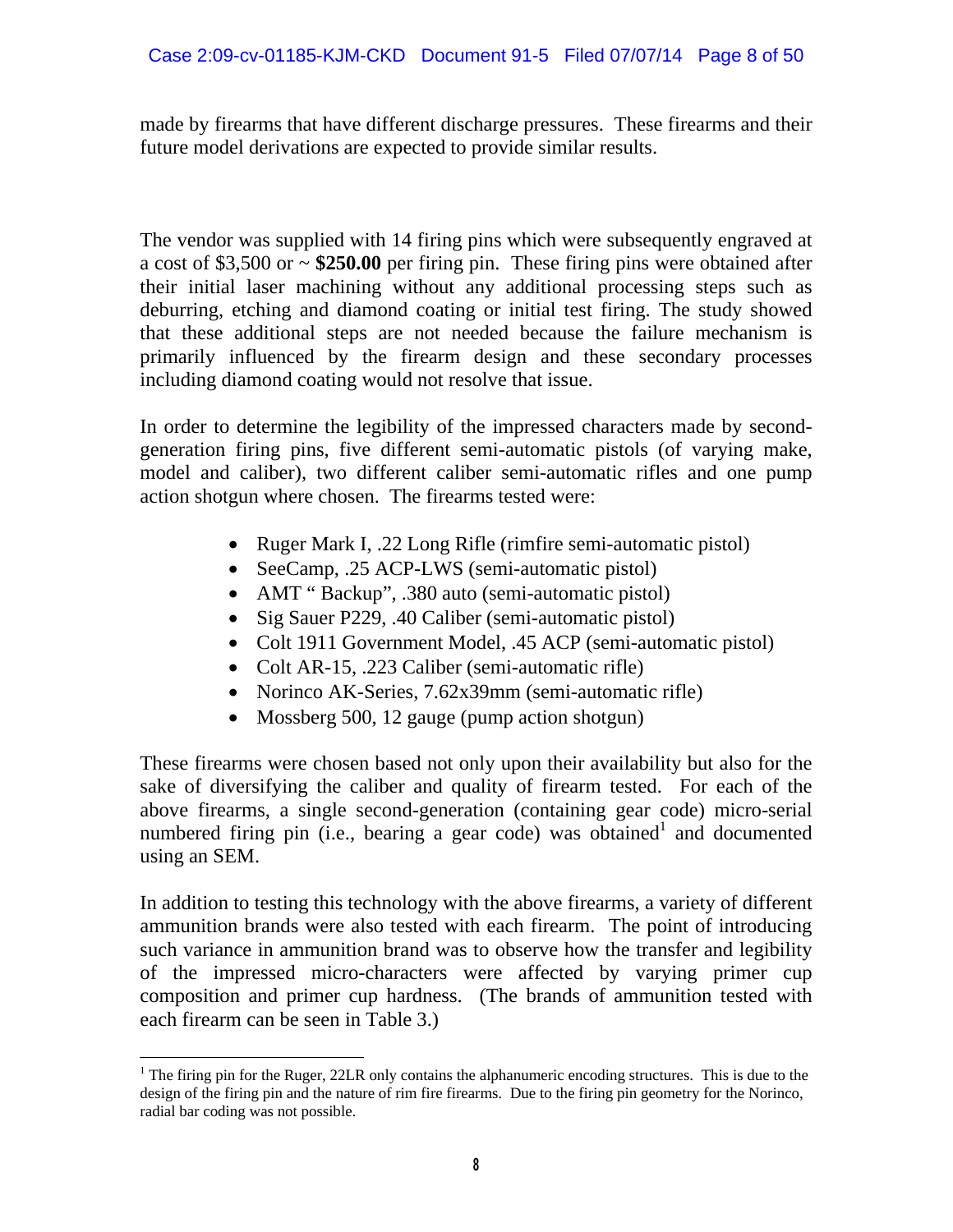The type of ammunition one uses, can affect the impressions made by a firing pin. This has been well documented. We used ammunition that was available in the local community. This ammunition can be commercial, import or military surplus. The subjects who commit crimes of violence are not selective about the type of ammunition they use. The Norinco type AK rifle is one of the popular rifles used by street gangs as are some of the 9 mm and .45 ACP type pistols. The Colt 1911 .45 ACP pistol continues to be one of the most popular pistols with a substantial after-market parts support. A detailed study of the California database could provide a frequency breakdown for new handguns sales but it is difficult because this database is not structured for easy sorting. Furthermore, the California new handgun sales profile may not be reflective of what is routinely used in gang shootings.

Every cartridge case was collected in order of firing and analyzed with a variable magnification stereo-microscope equipped with a ring light and polarizing filter. From these analyses a data table was created for each firearm documenting the number of characters from each encoding format that were legible on each and every cartridge case. This data was translated into a transfer percentage for each encoding format for each cartridge case. An average transfer percentage was then calculated for each brand of ammunition tested. During the course of the experiment, the serial numbers where extensively documented with photomicrographs. Finally, the averages for each brand of ammunition were plotted for each firearm. These charts can be found in the appendix associated with each firearm.

Two different methods were designed to evaluate the ease with which lasermachined micro-characters could be intentionally defaced or obliterated. In the first method, the firing pin for an AMT "Backup" 380 Auto semi-automatic pistol was held perpendicular to a household sharpening stone and rubbed back and forth for 30 seconds. The second method involved placing the firing pin for a Sig Sauer P229 semi-automatic pistol on its side on an anvil and rolling it back and forth while lightly peening it with a ball peen hammer for 15 seconds. The firing pin was then stood on its base and the tip was peened for an additional 15 seconds.

### Key Findings

The legibility and quality of the micro-stamped characters for all three encoding formats varied among the set of firearms tested. The function and design of each firearm affected the manner in which the firing pin struck the primer or rim of the cartridge case, thereby controlling the depth of the firing pin impression and the presence or absence of firing pin drag, multiple strikes of the firing pin and flow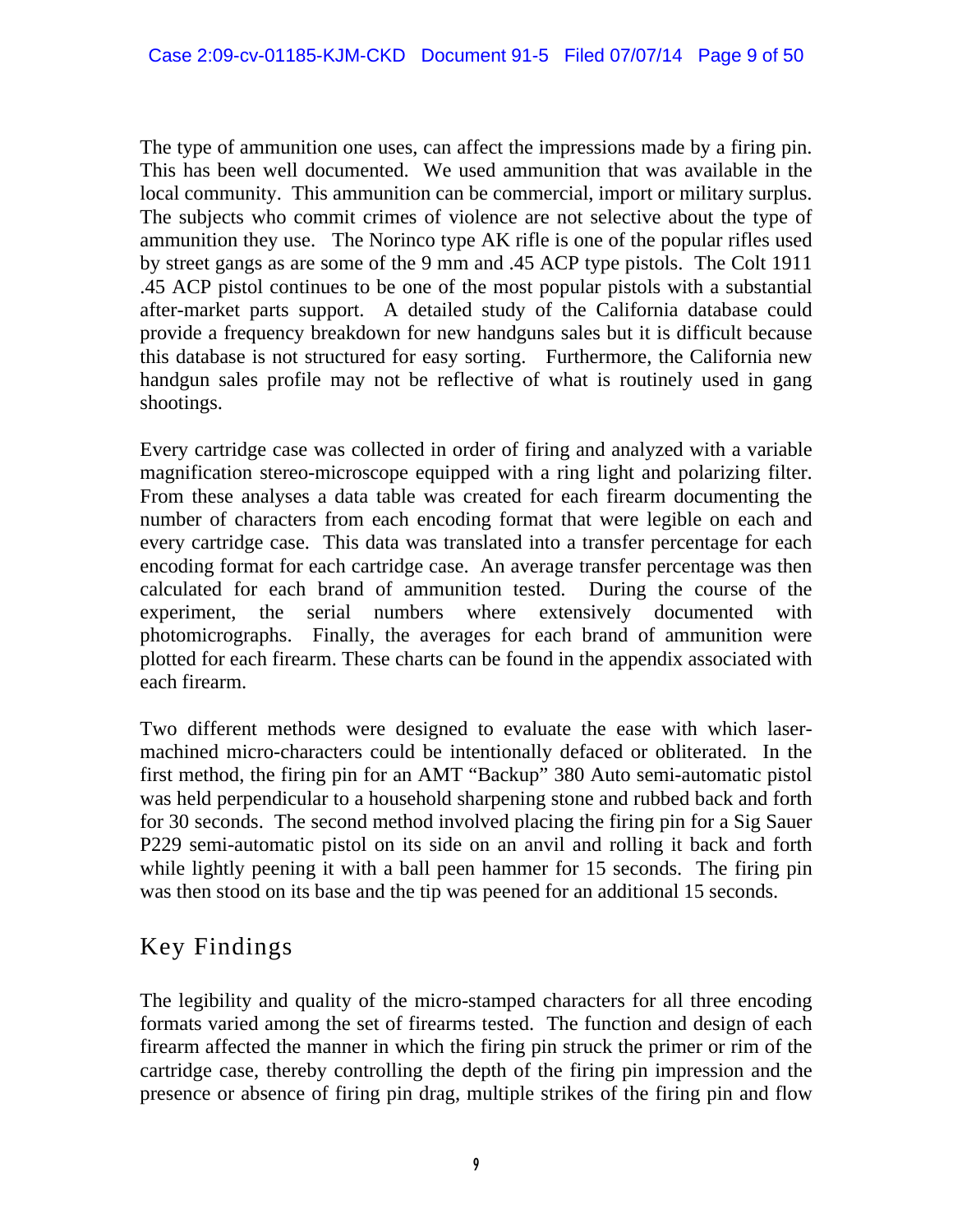back. Three of the firearms tested demonstrated an overall decline in transfer rate, while the transfer rate for all firing pins tested demonstrated a direct relationship between the brand of ammunition tested and the transfer rate. Each brand of ammunition produced a different transfer rate. This ammunition-specific transfer rate was reproducible upon repeated testing. (These results are illustrated in the "Encoding Structures Transfer Trend" graphs located in the appendix for each firearm.)

Overall, the alphanumeric characters and the gear code structures proved more durable under repeated firings (i.e., these characters were still legible on the firing pins upon completion); however, some degree of degradation—i.e., flattening was seen on the alphanumeric structures of the firing pins tested. The dot code structures on the Smith and Wesson firing pins suffered severe degradation and deposition of foreign material, making them illegible on the firing pins (arguably a function of their small dimensions).

The radial bar code structures on eight out of the fourteen firing pins tested exhibited severe degradation, including all six of the Smith and Wesson firing pins and those for the SeeCamp .25 ACP and AMT .380 Auto. The degradation observed involved the flattening/peening of the radial bar code structure by continual contact with the walls of the firing pin aperture during repeated firing. With the exception of the radial bar code structures on the Sig Sauer firing pin, which showed moderate degradation, the radial bar codes on the remainder of the firing pins showed minimal signs of degradation, consisting only of the deposition of foreign material.

Because of patent issues we could not obtain the coding sequence of the radial, dot and gear codes. For order to remain usable there will be a minimum size for these alternate coding technologies and decoding information must be provided.

Finally, both defacement/obliteration methods demonstrated that the microcharacters could easily be intentionally destroyed with the firing pin removed from the firearm. The destruction of these characters while the firing pin was installed in the firearm would be difficult.

Due to the varying amounts of degradation seen on all of the firing pins, a determination of what constitutes a suitable lifespan of these characters needs to be developed. At the current time only the alphanumeric encoding format has the potential to reliably transfer information from the firing pin to the cartridge case, thereby facilitating the identification of crime guns outfitted with micro-stamping technology. If any numbering system has the future potential to handle a large database and have some survivability, it is the alpha–numeric system. Future research effort should begin focus on alpha-numeric coding and it's applicability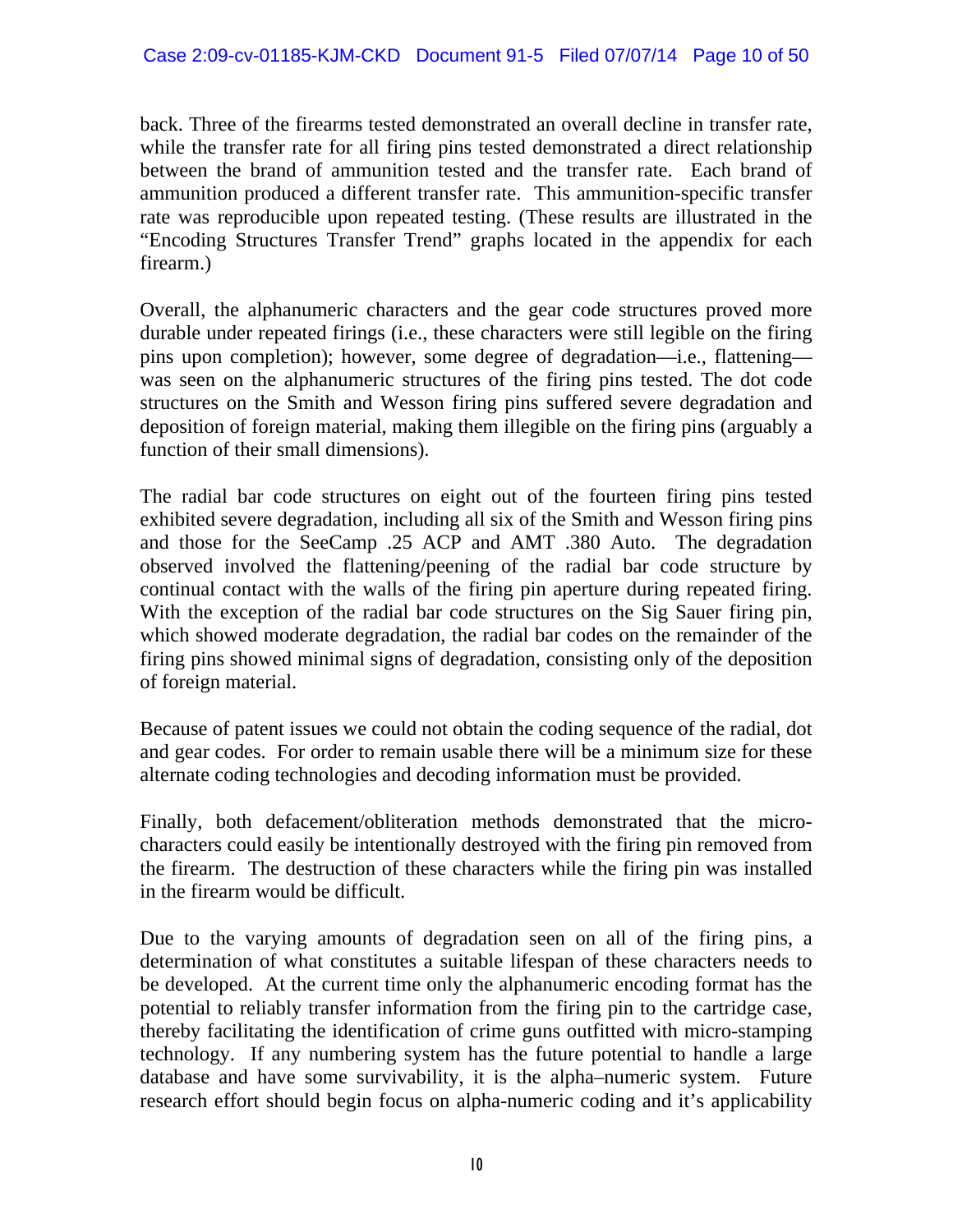to the various firearms that are used in gang related shooting. The other area that needs more research is to evaluate the effectiveness of firing pin serial number impressions (or the equivalent breech face engraved serial numbers) on brass cartridge cases (excluding the primer area). Our study so far shows that this is a significant problem area based on our limited evaluation of impressions made by the firing pin in the .22 caliber pistol.

Our expectation is that the results of the firing pins used in this study will be relevant to the current models we tested and their future derivation. In this study we also used the Scanning Electron Microscope (SEM) to image the firing pins. However in a typical laboratory, such imaging will have to done by trained laboratory staff using a properly configured stereomicroscope. The SEM will be off-limits to the cartridge case because most crime labs use the SEM for the detection of Gunshot residue on shooters hands and the presence of a cartridge case would severely contaminate the SEM.

The basis for this report, in the form of a thesis was also reviewed by Professor Michael Hill in the Mechanical Engineering Department and the report, as submitted to the CPRC, was externally reviewed by Lucian Haag, an independent Firearms expert and Professors Simon Cole and George Tita of the UC Irvine Department of Criminology. The report fulfilled and exceeded the purpose of the original grant and the reviewers' comments are provided in Appendix O: External Review of the Micro-Serialized Report.

## **Policy Implications and Recommendations for Further Research**

The findings of this study will have a direct impact on any legislation involving micro-serialized firing pins including the recently enacted revisions to California Penal Code section 12126 application which proposed the application of secondgeneration micro-serialized firing pins manufactured by ID Dynamics to *all* semiautomatic handguns sold in the state of California. As shown, while the technology works with some firearms, it does not perform equally well for every encoding structure or for every semiautomatic handgun tested. As only a limited number of firing pins, encoding sequences, and firearms were tested in this study, it is not known how this emerging technology would perform across the board in relation to the over 2000 different makes and models of semiautomatic handguns sold in California each year. *At the present time, therefore, because its forensic potential has yet to be fully assessed, a mandate for the implementation of this technology in all new semiautomatic handguns sold in the state of California is counter-indicated. We specifically propose further research on alpha-numeric*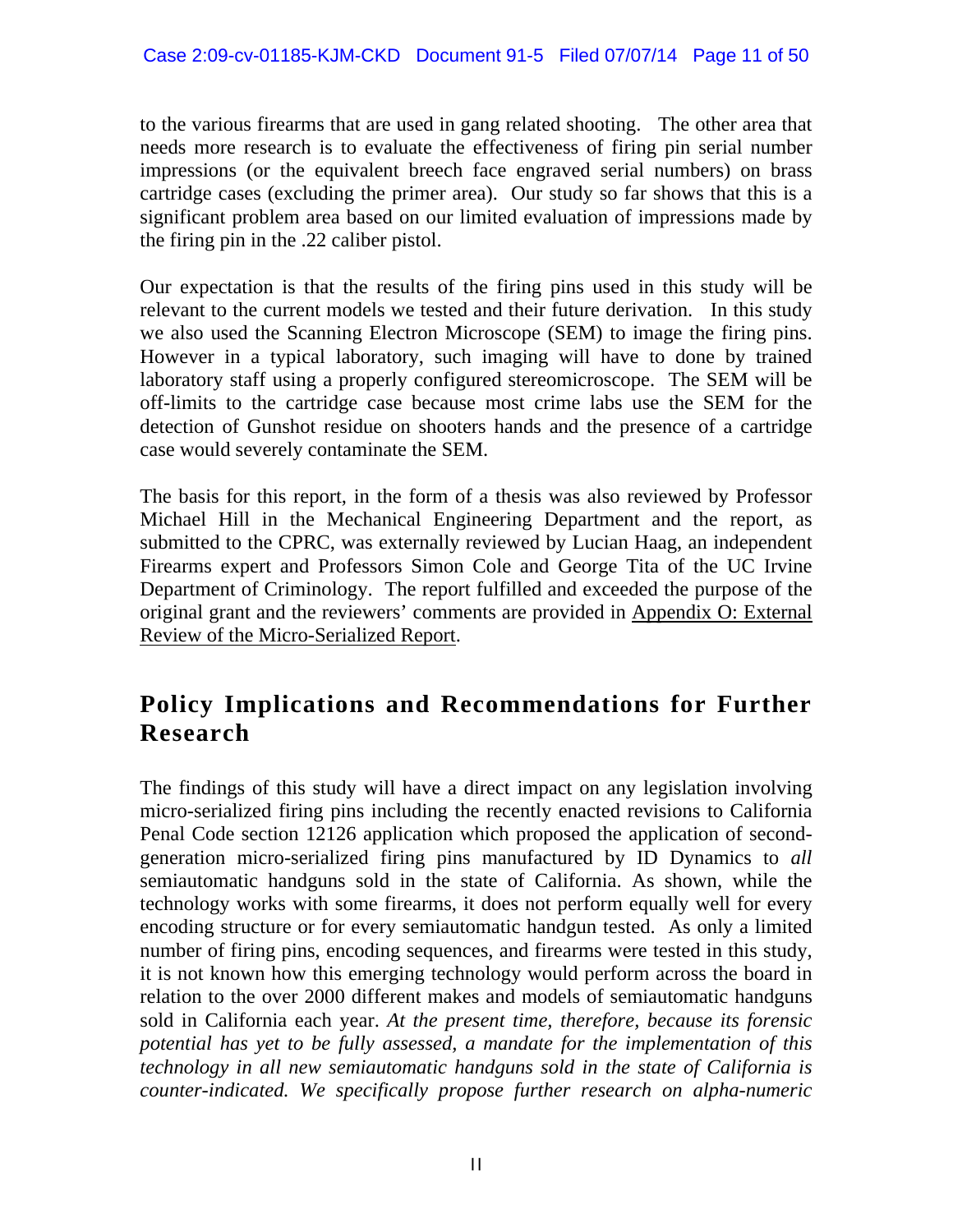*serial numbers on firearms mostly in gang related shootings, suitability of such alpha-numeric imprint on fired cartridge case areas other than the soft primer area, realistic and accurate production cost estimates for such micro-engraving and a evaluation as to what percent of gang related shooting could realistically be solved by such technology given current gang firearms usage.* 

The recent release of the National Research Council of the National Academies report on *Ballistics Imaging,* March 5, 2008 supports the concept of our research and they (NRC) recommend further research on "microstamping," a technique that imprints unique marks on guns or ammunition-"

**S**everal areas for further research recommend themselves, including:

#### *1. Criteria to determine the transfer rate required for identification*

The data collected for each cartridge case in this study only provides the transfer rate of each encoding format. In order for this information to be useful, criteria need to be set stipulating exactly what transfer rates (for each encoding format) constitute a sufficient quantity of characters to allow for the potential identification of the firing pin that produced them. These criteria should be created in conjunction with practicing firearms examiners, the state of California and the personnel responsible for the creation of the database for this technology.

#### *2. Decoding protocols for properly interpreting radial bar and gear codes*

At the current time no protocols have been provided regarding the interpretation of the radial bar codes and gear codes. Without such protocols the impressions of these encoding structures are nothing more than that: impressions. This could affect the current California Penal Code 12126 section if the intent of this law requires the implementation of this unproven secondary technology. Decoding conventions need to be obtained from ID Dynamics for these two encoding formats to be interpretable. Once this information is obtained, testing will need to be conducted to determine what factors affect their interpretation, such as changes in width and spacing. Without these instructions the radial bar codes and gear codes are rendered mute, unable to provide any identifying information.

#### *3. Firearm-related crime statistics to be compiled*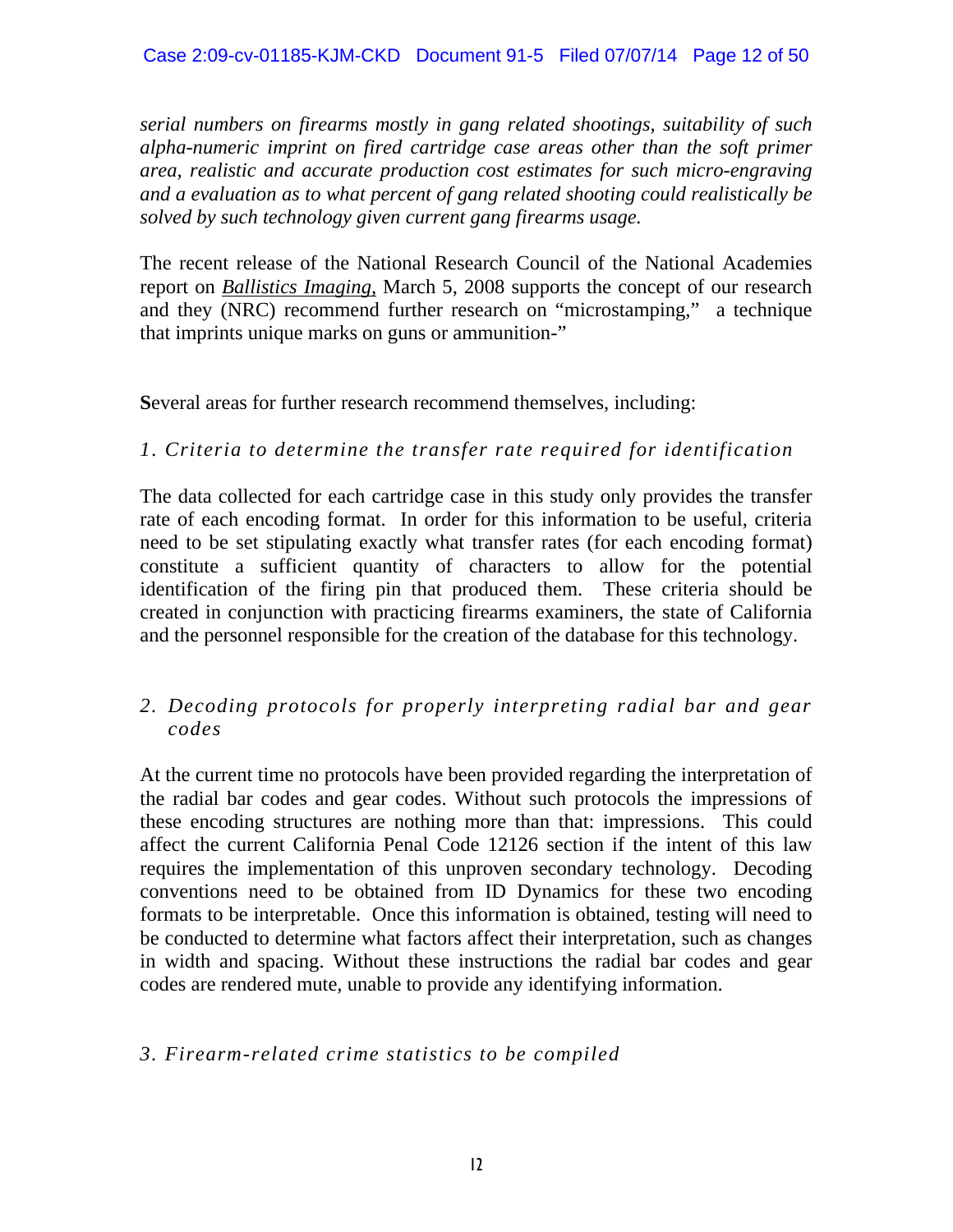A survey of crimes committed with semiautomatic handguns needs to be compiled and sorted into two specific categories: crimes committed by the registered owner of the firearm and firearm crimes committed by someone with a firearm not registered to the end user, such as gang related shootings. This is especially important in the area of gang related shootings since firearms are frequently recovered, linked to past homicides but the holder of the firearms cannot be charged for prior homicides. This information will aid considerably in determining the forensic potential this technology holds for the law enforcement community in the identification of possible suspects in firearm-related crimes.

#### *4. Implementation strategies to be developed collaboratively*

The development of a viable commercial implementation strategy for this technology is a necessity. This must be completed in collaboration with officials from the state of California, firearms manufacturers and ID Dynamics. Many different implementation strategies for this technology may be possible. The laser micro-machining could be conducted by each individual firearm manufacturer, a consortium, an independent company, or by the state although the latter possibility is unlikely. These and other scenarios should be prototyped and evaluated prior to any implementation of this technology. The role of the State could be one of developing specific technical detail as to the form and sequence of the micro-serial numbers that would complement the State's firearms databases. The State would also have to ensure that this technology is not proprietary and can be competitively bid by interested parties at a reasonable cost. Ideally these scenarios should be prototyped and evaluated prior to any legislative or commercial implementation of this technology.

#### *5. Technology implementation prototype to be piloted*

Prior to implementing this technology statewide, a smaller-scale prototype should be piloted. The ideal scenario for testing such a prototype would involve a group of selected law enforcement agencies equipped with a variety of handguns so that about 3,000 firing pins from assorted handgun models can be evaluated. This number of firearms equipped with micro-machined firing pins should be sufficient to allow for a more accurate evaluation of this technology and allow for interested parties to provide a realistic bid on firing pin manufacturing costs. This study would provide beneficial information as to the time required and cost incurred for the laser machining of micro-characters onto firing pins. It would also address the suitability of such micro-numbers in handguns other than the CHP Smith and Wesson firearms. As an example, Glock firing pins are substantially different and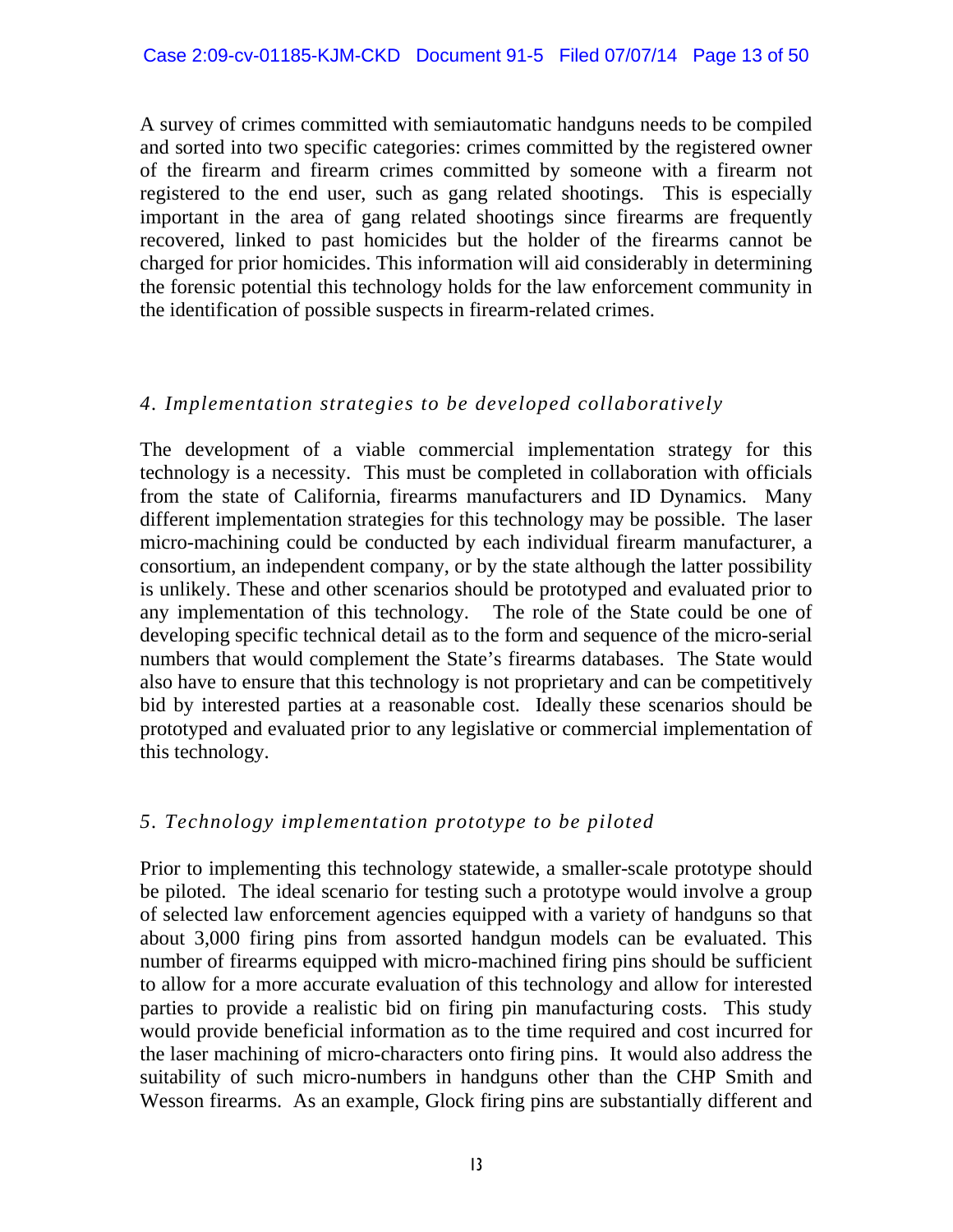have different dynamics. Furthermore if radial and gear code technology is to be contemplated, we need to test the coding structure with realistic serial numbers.

Along with this we would recommend that a survey be conducted as to the utility of this technology in gang and non-gang related shooting incidents and compare this to the current NIBIN technology which images the cartridge cases found at crime scenes and conduct a preliminary automated comparison.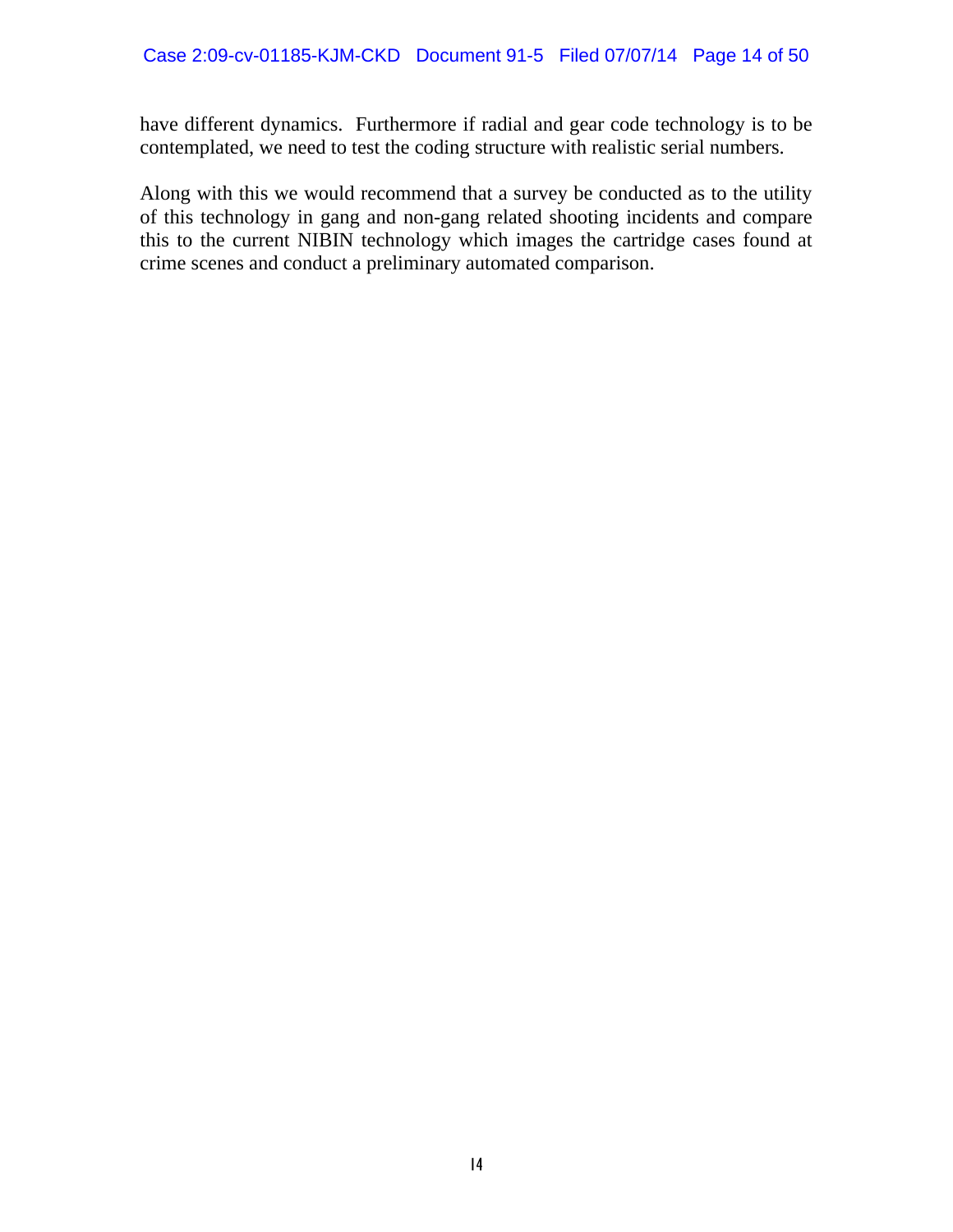## **INTRODUCTION**

When a firearm is discharged, microscopic toolmarks are imparted from the firearms' internal surfaces onto the bearing surface of each bullet and cartridge case. It is these individual toolmarks that forensic firearms examiners scrutinize, through a comparison microscope, to classify and identify the firearm from which these items were fired. More specifically, a microscopic comparison is conducted to determine if a match can be made between the evidence bullet or cartridge case and test-fired specimens obtained from the firearm in question. This identification process is highly time consuming, as the number of microscopic toolmarks that must be compared can vary in position, illumination and orientation, and requires specialized equipment, training and extensive experience.

## **Basic Firearm Function and Firearms Evidence**

Every time a firearm is discharged, a specific series of events occur that in turn leave unique toolmarks on the bullet and cartridge case. When the trigger is depressed the firing pin travels forward, striking either the primer (with center fire cartridge cases) or the rim of the cartridge case (with rimfire cartridge cases). Upon impact, the shape of the firing pin as well as any imperfections and/or residual manufacturing tool marks on the firing pin are transferred into the firing pin impression. This impact initiates the deflagration of the friction-sensitive priming compound. In turn this ignites the gunpowder, causing an instantaneous expansion of hot gases.

The deflagration creates pressure that forces the bullet through and out of the barrel. As the bullet travels down the barrel, and engages the rifling, microscopic imperfections from the barrel's manufacturing processes are transferred to the bullet, creating a series of striations (*striae*).

The increase in pressure also has an effect on the cartridge case, causing it to expand outwards against the chamber walls as well as rearward against the breach face. This expansion causes the transfer of chamber markings onto the sides of the case and as well as breach face markings onto the head or rim of the case and the primer. Additional toolmarks are impressed on the cartridge case as it is extracted and ejected from the action of the firearm. An extractor pulls the cartridge case out of the chamber. This motion will result in extractor markings being produced on the rim of the cartridge case. As it is being extracted, the cartridge case will come into contact with the ejector which will cause it to rotate towards the ejection port. The ejector also produces markings that are left of the head of the cartridge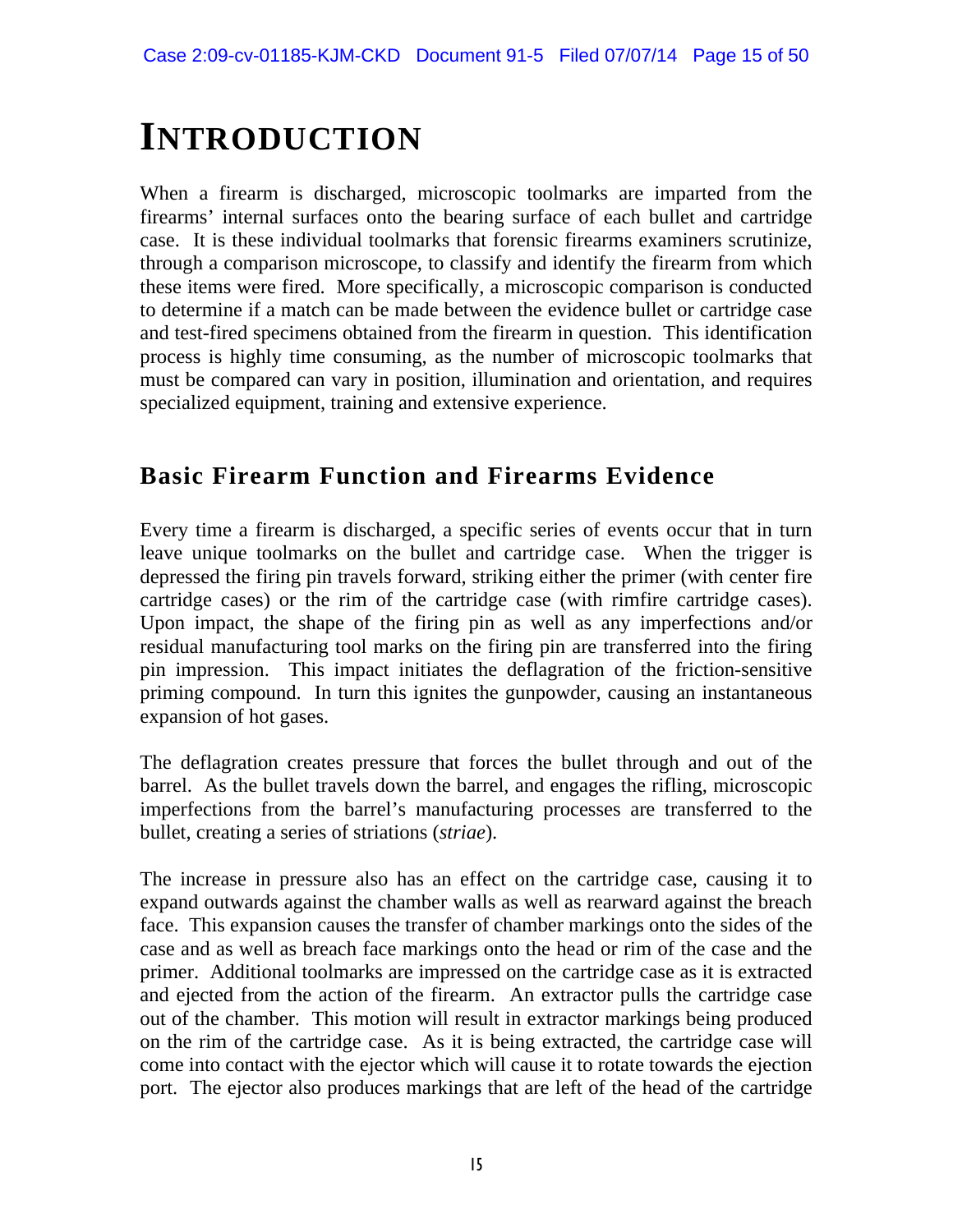case. During ejection, the cartridge case can also sustain toolmarks from contacting the ejection port.

Each ammunition component (bullet and cartridge case) and the markings imparted on these two items during the discharge of a firearm are the key items of firearms evidence. All of the markings created on the ammunition components will contain both class and individual characteristics. *Class characteristics* generally, manufacturing and design features that are transferred to the bullet or cartridge case—constitute a family of firearms or specific firearms manufacturers. *Individual characteristics* are the markings, imperfections and striae transferred to the cartridge case or bullet that serve as crucial evidence in the identification of a specific firearm.

## **Micro-machining Technology**

Todd Lizotte of ID Dynamics, LLC developed a micro-machining technology that utilized a solid-state ultraviolet laser to machine an array of microscopic characters onto the tip of a firearm's firing pin. By normal standards, the tip of a firing pin is small (typically about 0.075 inches in diameter), however in the micro-machining world this diameter is sufficiently large enough that a wide variety of letters, numbers, symbols and or barcodes can be machined on its surface. These characters are not readily visible to the naked eye, but can be easily viewed under an optical microscope at approximately 20 times magnification or with a scanning electron microscope (SEM). The principle behind this technology is that every time a firearm is discharged, the characters machined on the firing pin will be impressed into the primer or cartridge case rim, thereby allowing for the identification of the gun from which the cartridge case was fired by merely reading off the impressed characters and looking them up in a database of all engraved firing pins and their associated firearms.

Since the advent of this technology, ID Dynamics has continuously made changes to the morphology and arrangement of the micro-characters. The first-generation engraved firing pins contained only an array of alphanumeric characters on the face of the firing pin. Proof of concept testing on this generation of firing pins was conducted by ID Dynamics as well as by George G. Krivosta of the Suffolk County Crime Laboratory in Hauppauge, New York<sup>2</sup> and Lucien C. Haag of Forensic Science Services.<sup>3</sup>

<sup>&</sup>lt;sup>2</sup> "NanoTag<sup>TM</sup> Markings From Another Perspective," Krivosta, George G., Suffolk County Crime Laboratory, Hauppauge, NY. *AFTE Journal*, Vol. 38, No. 1, Winter 2006.

<sup>.</sup> Ballistic ID Tagging' A Further Look", Haag, Lucien C., Forensic Science Services, Carefree, AZ. PowerPoint Presentation.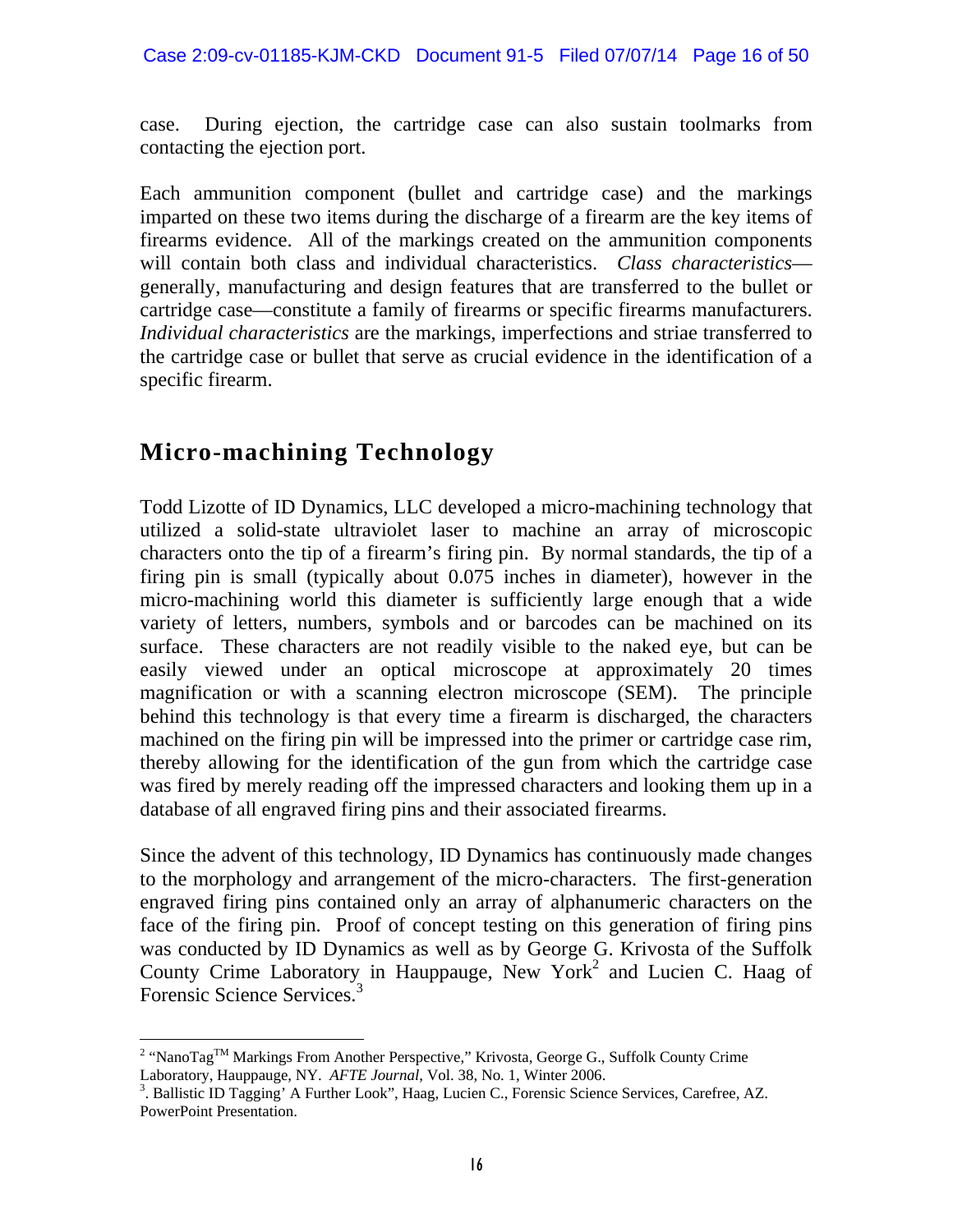Subsequently two formats of second-generation firing pins have been produced see Figures 1 and 2 below—each containing three different types of encoding structures. The first of the two formats (*Figure 2*) contained alphanumeric characters on the tip of the firing pin surrounded by a dot code a radial barcode. The second layout (*Figure 1*) was based on the same design as the first; however the dot code was replaced by a gear code.





Figure 1 Figure 2

The alphanumeric coding on the tip of the firing was provided in two different formats: uncorrected and corrected. The uncorrected format was such that the characters were directly legible on the face of the firing pin thereby the impressions they left were backwards. The corrected format provided the alphanumeric characters written backwards on the firing pin so that their impression would be directly legible.

According to proposed Assembly Bill 1471 (formerly AB 352), $4$  (missing footnote #4 and need to update) the "make, model and serial number" of every semiautomatic handgun sold in California must be machined on its firing pin. However, due to geometry and size constraints, the manufacturer placing an eightdigit alphanumeric tracking/reference code (i.e., two lines of 4 characters) on the face of the firing pins. By reducing the number of characters machined on the face of the firing pin, the size of each character can be increased which will enhance the legibility of their impressions on the primer. This eight-digit alphanumeric code provides enough possible combinations to allow for an individual tracking code to be assigned to all semiautomatic handguns sold in the State of California. The concept is that a database will be created that will pair the alphanumeric tracking code placed on each firing pin with the make, model and serial number of the firearm in which it is placed. As long as the tracking code in the firing pin impression is legible, a basic database search can be conducted to identify the registered owner of the firearm in question.

 $\overline{a}$ <sup>4</sup>. Subsequently chaptered into law in October of 2007.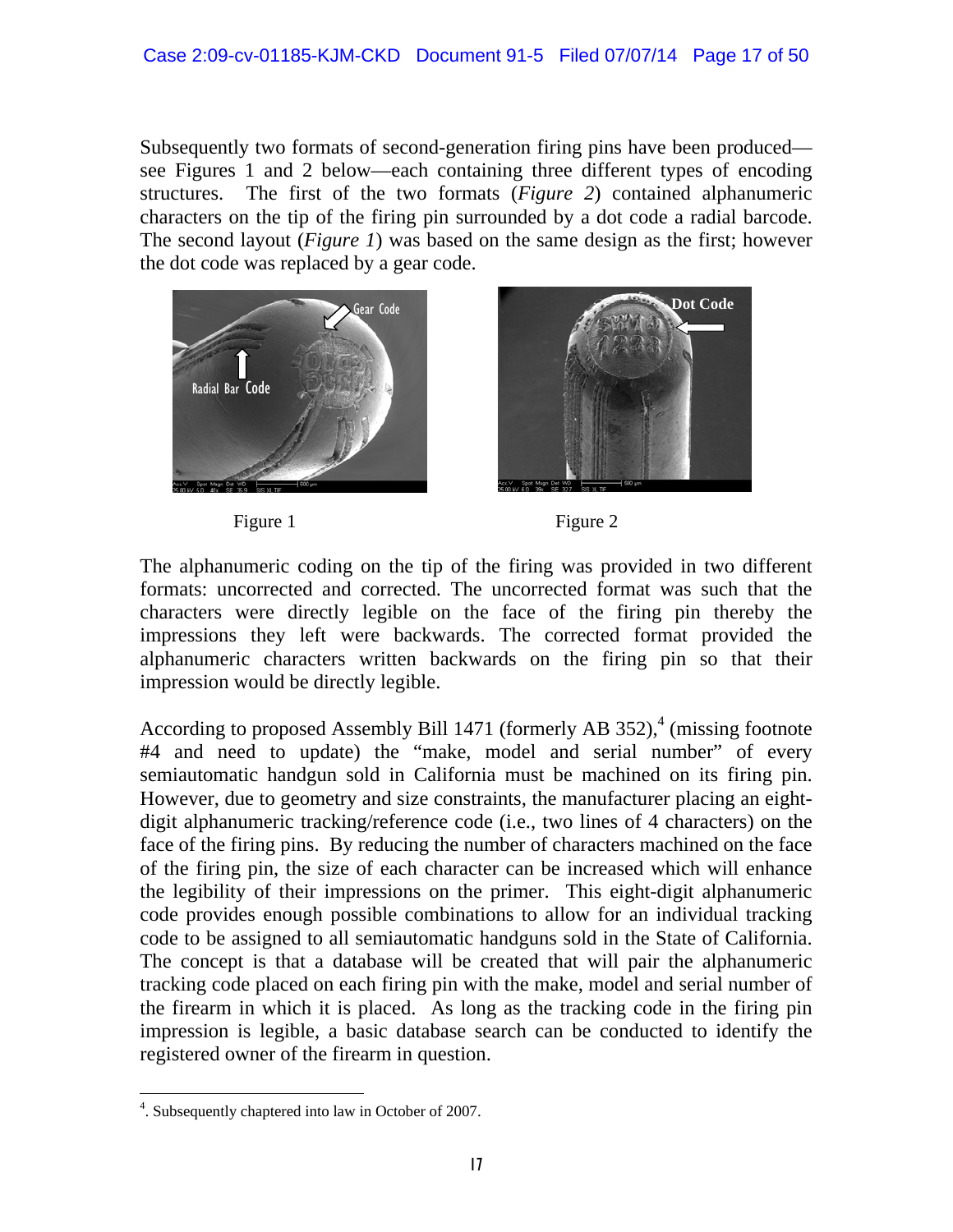## **Issues with Laser Machining**

The firing pin in a particular firearm is typically unique to that specific make and model of firearm. It is not generally interchangeable with other makes and models of firearms. For this reason, every different geometry of a firing pin will have a unique a fixture that must be manufactured so that it will hold the firing pin perfectly in line with the laser. If this alignment is not obtained, the encoding structure will be improperly placed on the firing pin and/or the encoding structures may be deformed or damaged. This will cause an unsatisfactory or illegible transfer of the encoding structures into the firing pin impression. As this microcharacter laser machining process is still in the developmental stage, the above issues were encountered in five out of the fourteen firing pins that were machined for this study. The manufacturer was notified of these issues and the fixtures were corrected; replacement micro-serialized firing pins were obtained and subsequently used in this research. See appendix B for images and details of specific the issues encountered.

### **Issues with Firing Pin Machining**

For the purpose of this study, we wanted firing pins that came directly from the laser machining without any subsequent process such as deburring, etching, diamond coating and preliminary test firing. Some of the subsequent firing pins provided by the vendor had this deburring/etching process completed. In particular; the process of diamond coating is a common industrial technique to increase the abrasion resistant of a particular tool that is subject to lateral abrasion. The technique consists of placing a very thin coating/layer of diamond like material on the surface of the tool. The mechanism of wear of a firing pin microserial number is impact abrasion and this result is not in surface wear but in structural deformation. Impact deformation results in structural change of the micro engraved numbers and a diamond coating that reduces surface wear would have no effect this structural change. The subsequent result of the CHP pistol tests and their alpha-numeric data shows that these additional machining steps appear to be unnecessary.

The issue is not with the micro-engraved alphanumeric number reproducibility but with the fact that certain combinations of firearms and ammunition will not allow legible reproduction of the micro-engraved numbers, alphanumeric numbers and the radial codes. In this test, only the alphanumeric encoding performed well on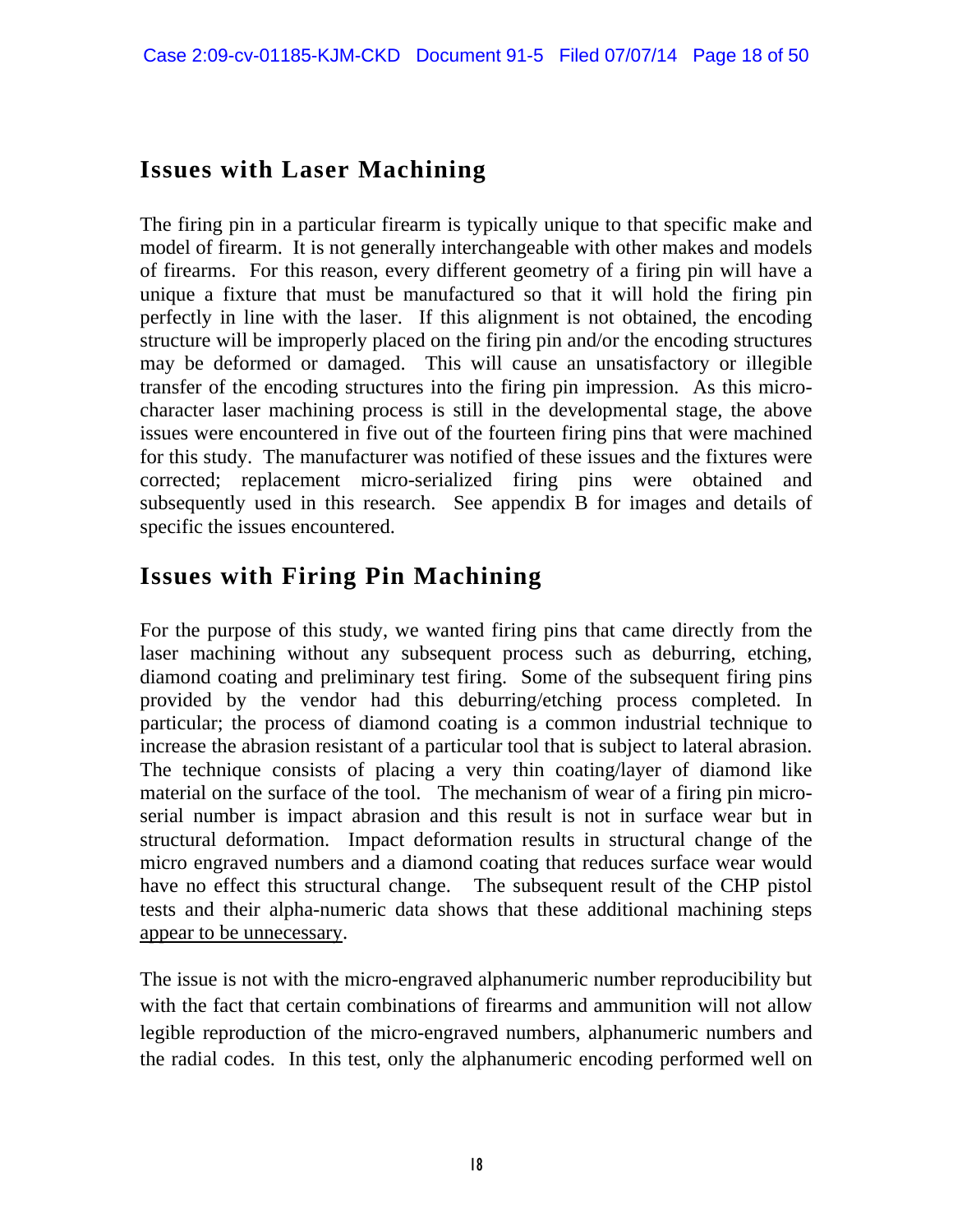the new CHP Smith & Smith & Wesson pistols, the radial bar codes and the dot codes being illegible.

### **Research Objectives, Methods and Materials**

A series of tests were conducted using a sample of readily available firearms to determine (1) the durability and longevity of an array of micro-characters lasermachined onto various firing pins, (2) the effect of repeated firings on the legibility of the imprint of the micro-characters on the spent ammunition, and (3) the ease with which laser-machined micro-characters could be intentionally defaced or obliterated.

#### *Durability and Longevity of Micro-Characters*

The initial question regarding the laser-machined micro-characters is their durability to withstand repeated firing. To answer this question, six firing pins for a .40 caliber Smith and Wesson Model 4006 semi-automatic pistol were equipped with second-generation encoding structures (containing the dot code). These six firing pins were documented prior to firing by imaging with a Philips FEI XL-30 Scanning Electron Microscope (SEM). The California Highway Patrol (CHP) Academy provided assistance for the durability study, in that they allowed these firing pins to be installed in six of the Smith and Wesson Model 4006 firearms issued to their cadets. Their assistance was requested because of the number of rounds of ammunition fired by each cadet in a relatively short period of time. During the course of the academy, each recruit fired approximately 2500

| Table 1      |                                  |    |                 |  |
|--------------|----------------------------------|----|-----------------|--|
|              | Encoding Data for Smith & Wesson |    |                 |  |
|              | <b>Firing Pins</b>               |    |                 |  |
| Pin          | Alphanumeric Dot Code            |    | <b>Bar</b> Code |  |
| A            | SW10, 1234                       | 20 | 22              |  |
| B            | SW10, 1235                       | 19 | 22              |  |
| $\mathsf{C}$ | SW10, 1236                       | 21 | 23              |  |
| D            | SW10, 1237                       | 21 | 23              |  |
| E            | SW10, 1238                       | 21 | 20              |  |
| F            | SW10, 1239                       | 19 | 21              |  |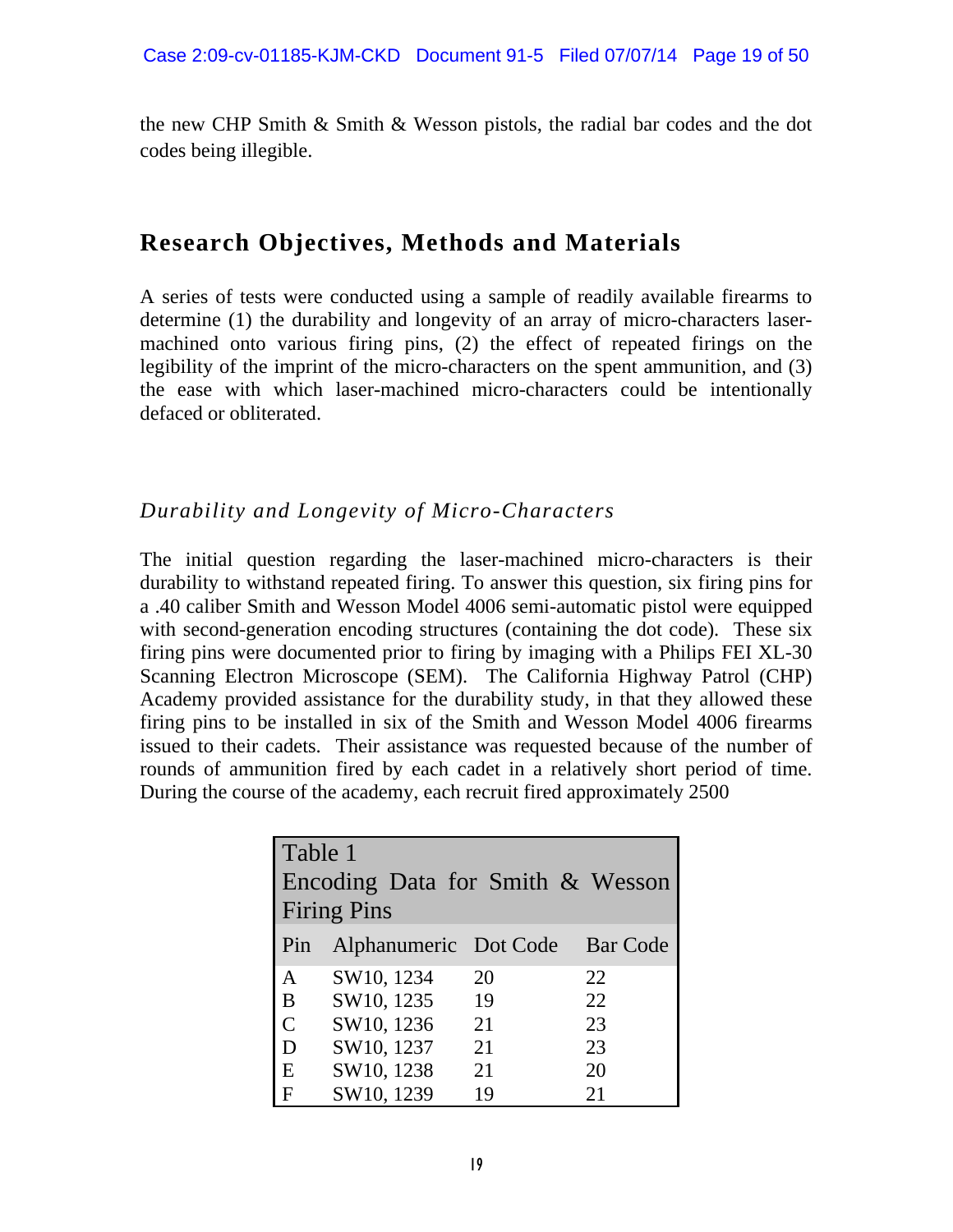rounds of ammunition (Winchester Ranger SXT). The alphanumeric encoding structures for all six firing pins were identical except for one character so as to allow for the inter-comparison of the wear patterns on the characters of all six firing pins. The encoding characters for the six Smith and Wesson firing pin are listed in Table 1 above.

The first ten cartridge cases fired from each of the six Smith and Wesson pistols were collected to determine if the character impressions undergo an initial break in period.5 Six more cartridge cases from each firearm were collected during the remainder of the cadets' firearms training. Upon completion of the CHP cadets' firearms training, the serialized firing pins were removed and imaged once again utilizing the SEM. A comparison of the firing pins was then conducted utilizing analysis  $^{TM}$  imaging software.

#### *Legibility of Impressed Characters*

In order to analyze the legibility of the impressed characters in the firing pin impressions, five different semi-automatic pistols (of varying make, model and caliber), two different caliber semi-automatic rifles and one pump action shotgun where chosen. These firearms were:

- Ruger Mark I, .22 Long Rifle (rimfire semi-automatic pistol)
- SeeCamp, .25 ACP-LWS (semi-automatic pistol)
- AMT "Backup", .380 auto (semi-automatic pistol)
- Sig Sauer P229, .40 Caliber (semi-automatic pistol)
- Colt 1911 Government Model, .45 ACP (semi-automatic pistol)
- Colt AR-15, .223 Caliber (semi-automatic rifle)
- Norinco AK-Series, 7.62x39mm (semi-automatic rifle)
- Mossberg 500, 12 gauge (pump action shotgun)

These firearms were chosen based upon their availability as well as to diversify the calibers and quality of firearm tested. For each of the above firearms, a single second-generation (containing gear code) micro-serial numbered firing pin was obtained $\overline{d}^6$  and documented using an SEM. Images of all the unfired firing pins are illustrated in Appendix A.)

 5 A ten round break in period was suggested by Todd Lizotte, ID Dynamics.

<sup>&</sup>lt;sup>6</sup> The firing pin for the Ruger, 22LR only contains the alphanumeric encoding structures. This is due to the design of the firing pin and the nature of rim fire firearms. Due to the firing pin geometry for the Norinco, radial bar coding was not possible.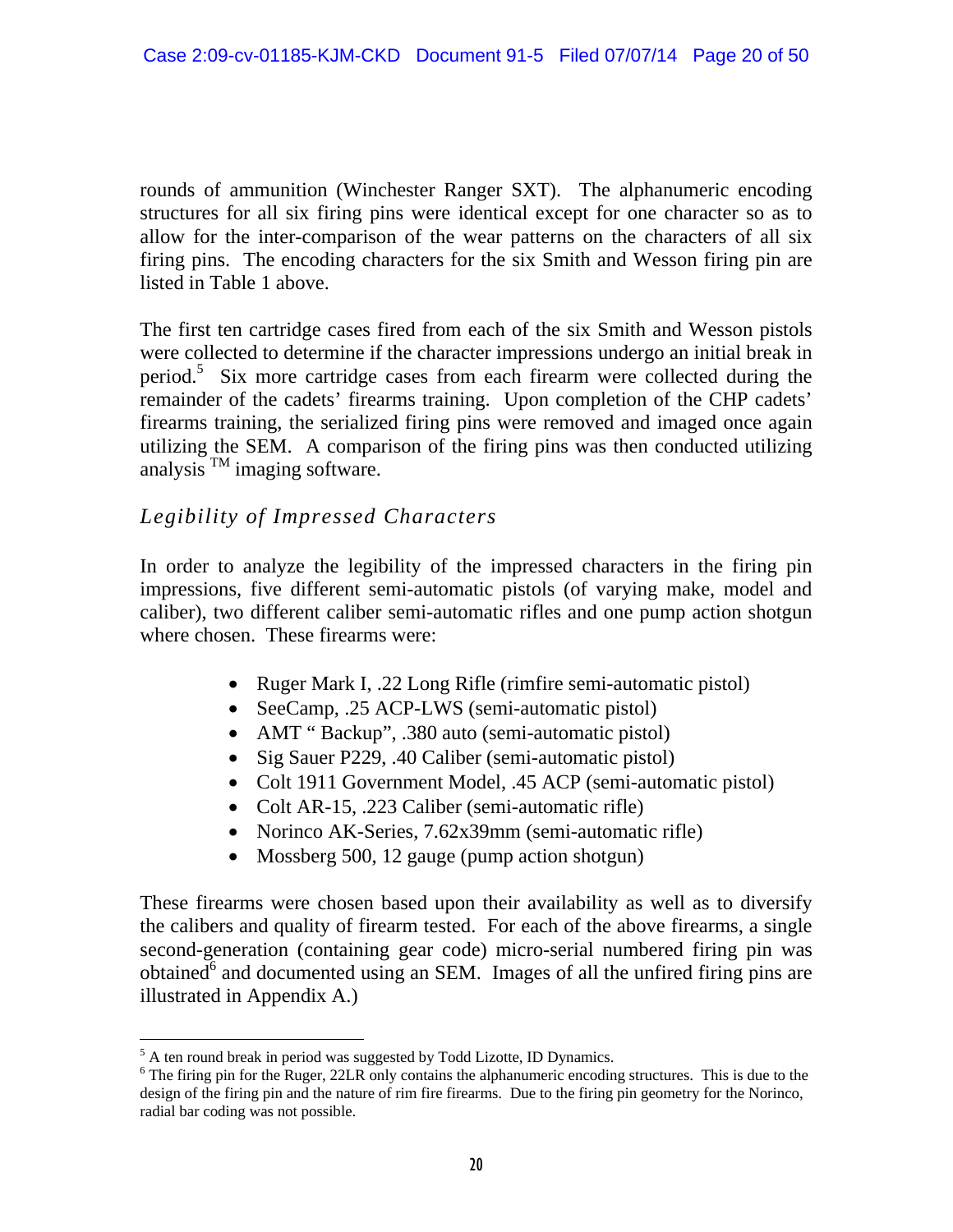| Table 2<br>Encoding Structures for Each Second-generation Firing Pin<br><b>Tested</b> |                                 |                                  |                                               |
|---------------------------------------------------------------------------------------|---------------------------------|----------------------------------|-----------------------------------------------|
| Firearm                                                                               | Alphanumeric Code               | # of Teeth<br>Gear<br>1n<br>Code | # of Lines<br>in<br>Radial<br><b>Bar Code</b> |
| Ruger                                                                                 | SR10123K (Single Line of Text)  | N/A                              | N/A                                           |
| SeeCamp                                                                               | SC10, 123C (Uncorrected Format) | $\overline{7}$                   | 11                                            |
| <b>AMT</b>                                                                            | AM10, 123E (Corrected Format)   | 9                                | 12                                            |
| Sig Sauer P229                                                                        | SS10, 1232 (Corrected Format)   | 7                                | 13                                            |
| <b>Colt 1911</b>                                                                      | CD10, 123G (Corrected Format)   | 7                                | 11                                            |
| Colt AR-15                                                                            | CD10, 123H (Corrected Format)   | 8                                | 12                                            |
| Norinco AK                                                                            | NC10, 123D (Uncorrected Format) | 9                                | N/A                                           |
| Mossberg                                                                              | MS10, 123B (Corrected Format)   | 8                                | 12                                            |

In addition to the testing of this technology with multiple calibers of firearms, there was also a need to conduct testing with different brands of ammunition because of the differences in primer cup composition and primer cup hardness. A study conducted by Fred Tulleners<sup>7</sup> illustrates the hardness of a primer can vary depending on the manufacturer of the cartridge case. The brands of ammunition chosen for this study were based upon public abundance and availability (see Table 3). For each of the five semi-automatic pistols tested, fifty rounds of each brand of ammunition were fired. Upon completion of the first series of test firing, further test firing was conducted keeping the order of ammunition brand constant. This second test firing sequence allowed cartridge cases of the same brand of ammunition to be compared when fired several hundred rounds apart from one another, allowing for more complete documentation of any possible changes in transfer of the characters to the firing pin impressions. For the two rifles the brands of ammunition were changed every 60 rounds for the first series of test firing, and every 40 rounds for the second test firing. (It should be noted that the order of ammunition brand was kept constant between the two test firing series.) The number of rounds per brand of ammunition was altered in the case of the rifles due to the number of rounds of ammunition per box.

 $\overline{a}$ 

<sup>&</sup>lt;sup>7</sup> "Vickers Hardness Values of Selected 40 S&W Primers," Tulleners, Fred, California Department of Justice, Sacramento, CA; Randich, Erik, Lawrence, Livermore National Laboratories, Livermore, CA; Giusto, Michael, California Criminalistics Institute, Sacramento, CA. *AFTE Journa*l, Spring 2003, Vol. 35, No 2, pp. 204-8.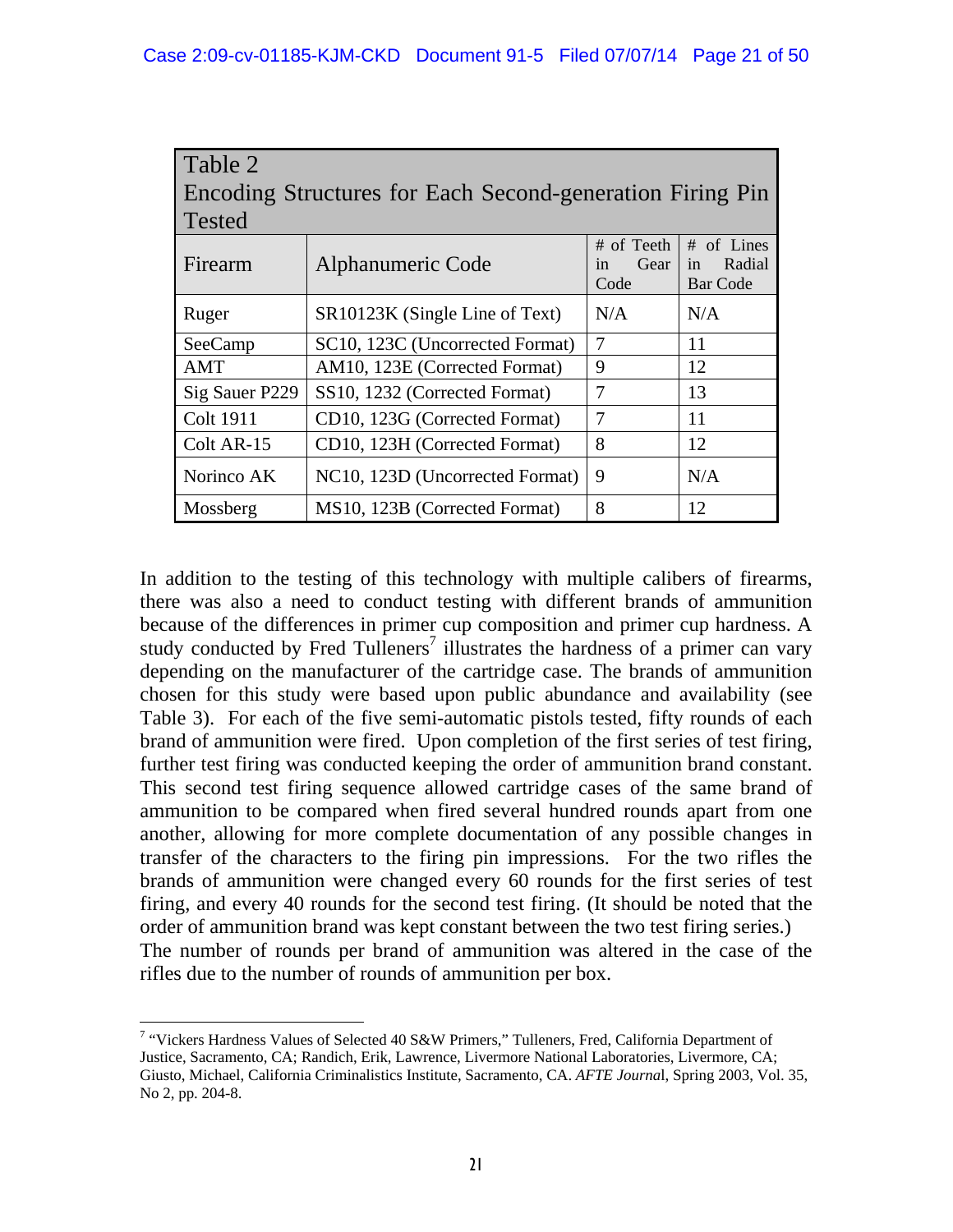| Table 3                        |                                                                        |  |  |
|--------------------------------|------------------------------------------------------------------------|--|--|
|                                | List of Firearms and Ammunition Brands Tested                          |  |  |
| Firearm                        | <b>Ammunition Manufacturers</b>                                        |  |  |
| 22<br>Ruger,<br>LR             | Winchester, Remington, Federal (American Eagle),<br>PMC, CCI Blazer    |  |  |
| SeeCamp,                       | Winchester, Remington, Federal (American Eagle), CCI                   |  |  |
| 25 ACP                         | <b>Blazer</b>                                                          |  |  |
| AMT, 380                       | Winchester, Remington, Federal (American Eagle),                       |  |  |
| Auto                           | PMC, Armscor, Cor-Bon                                                  |  |  |
| Sig P229, 40                   | Winchester, Remington, Federal, Speer, PMC, Corbon,                    |  |  |
| S&W                            | <b>CCI</b>                                                             |  |  |
| Colt 1911,                     | Winchester, Remington, Federal (American Eagle),                       |  |  |
| 45 ACP                         | PMC, Wolf, Armscor, Cor-Bon                                            |  |  |
| Colt AR-15,                    | Winchester (USA, Military), Remington, Federal, PMC,                   |  |  |
| .223                           | Golden Bear, Squires Bingham, Corbon <sup>8</sup>                      |  |  |
| Norinco AK,<br>7.62 x 39<br>mm | Winchester, Remington (UMC), Federal, PMC, Wolf,<br>Foreign Steel Case |  |  |
| Mossberg                       | Winchester, Remington, Federal, PMC,                                   |  |  |
| 500A                           | Wolf,                                                                  |  |  |
| 12 gauge                       | miscellaneous                                                          |  |  |

The test firing series was conducted in a slightly different manner for the shotgun. The first series consisted of 50 rounds of each brand of ammunition and for the second series mixed brand bulk ammunition was used: the brand of ammunition for each shot was random. Prior to the beginning of the test firing process, all ammunition, except for the mixed bulk 12 gauge, was engraved numerically identifying the location in the order of which it would be fired.

Throughout the test firing process, the firing pins were removed and imaged with the SEM. The intervals at which firing pins were imaged are as follows: after one shot, after 10 shots, after 100 shots and upon completion of test firing.

Every cartridge case was analyzed visually utilizing a 7.5-64-power variable magnification Olympus stereo zoom microscope. To reduce the amount of glare and reflection from the metallic surface of the primers, a Schott ring light equipped with a polarizer/analyzer was used. On the majority of the cartridge cases, the impressed encoding characters were best visualized under crossed

 $\overline{a}$  $8$  The Cor-Bon ammunition utilized for this research was packaged and distributed by Corbon, but assembled with Remington cartridge cases (headstamp R-P) and unknown primer manufacturer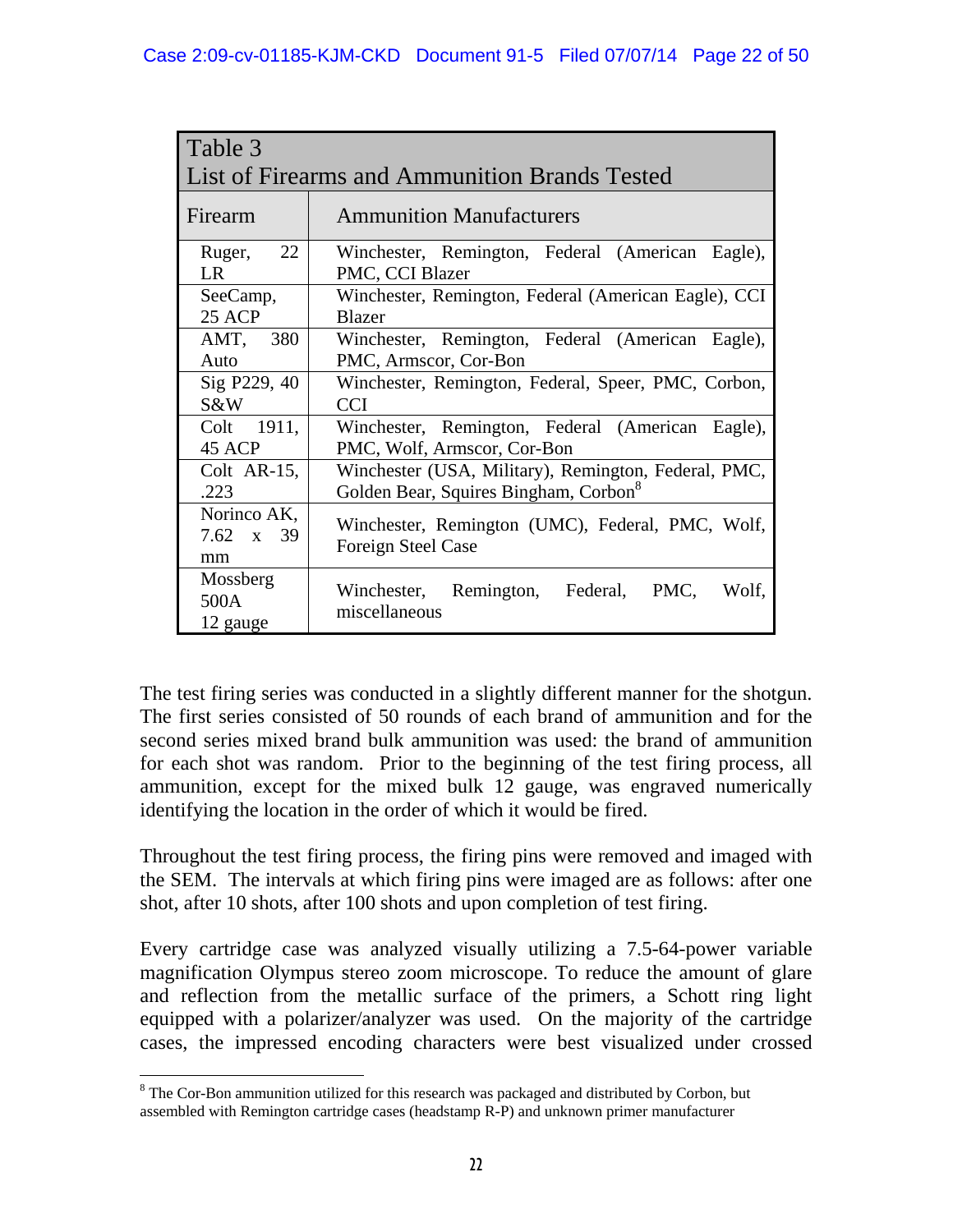polarized light. This method of examination was chosen, as the stereo zoom microscope is one of the key pieces of instrumentation present in forensic firearms laboratories. The use of alternative methods such as Scanning Electron Microscopy (SEM) or confocal microscopy to identify the illegible characters was not investigated since these instruments are not readily available for the analysis of firearms evidence within forensic laboratories. The purpose of most SEM's in forensic laboratories is for Gun Shot Residue (GSR) and trace evidence analysis, thus the placement of firearms evidence into the sample chamber of the SEM would be prohibited due to GSR contamination issues. A data table was created for each of the firing pins based upon the visual the observation of the cartridge cases and documenting the number of characters from each type of encoding that were readily legible within the firing pin impressions. For any individual alphanumeric character to be counted as a positive transfer, it had to be fully legible; partial character transfers were not counted. For the bar code characters to be counted, both edges of each individual line had to be visible. For the gear code characters to be counted, all three edges of each individual structure had to be visible.

Although the above listed firearms were intended to test the legibility of the impressed characters, micro-character durability and longevity data was also obtained and analyzed as the firing pins were documented throughout the test firing process.

#### *Micro-Character Defacement/Obliteration*

The ease in which these micro-characters can be removed or obliterated was questioned. In order to answer this question, two different methods for character obliteration were chosen. The methods were chosen based upon common household tools and objects readily available to the general public. The firing pins that were selected were the AMT .380 Auto and the Sig Sauer P229 semiautomatic pistols.

The first obliteration method tested entailed rubbing the face of the AMT firing pin on the fine-grain side of a household sharpening stone. This method attempted to obliterate the alphanumeric and gear code structures from the firing pin while leaving the radial bar code undamaged. The firing pin was held perpendicular to the fine grain side of the sharpening stone and rubbed back and forth with moderate pressure for 30 seconds. No further action was taken. The firing pin was then installed in the firearm and ten rounds of Winchester ammunition were test fired.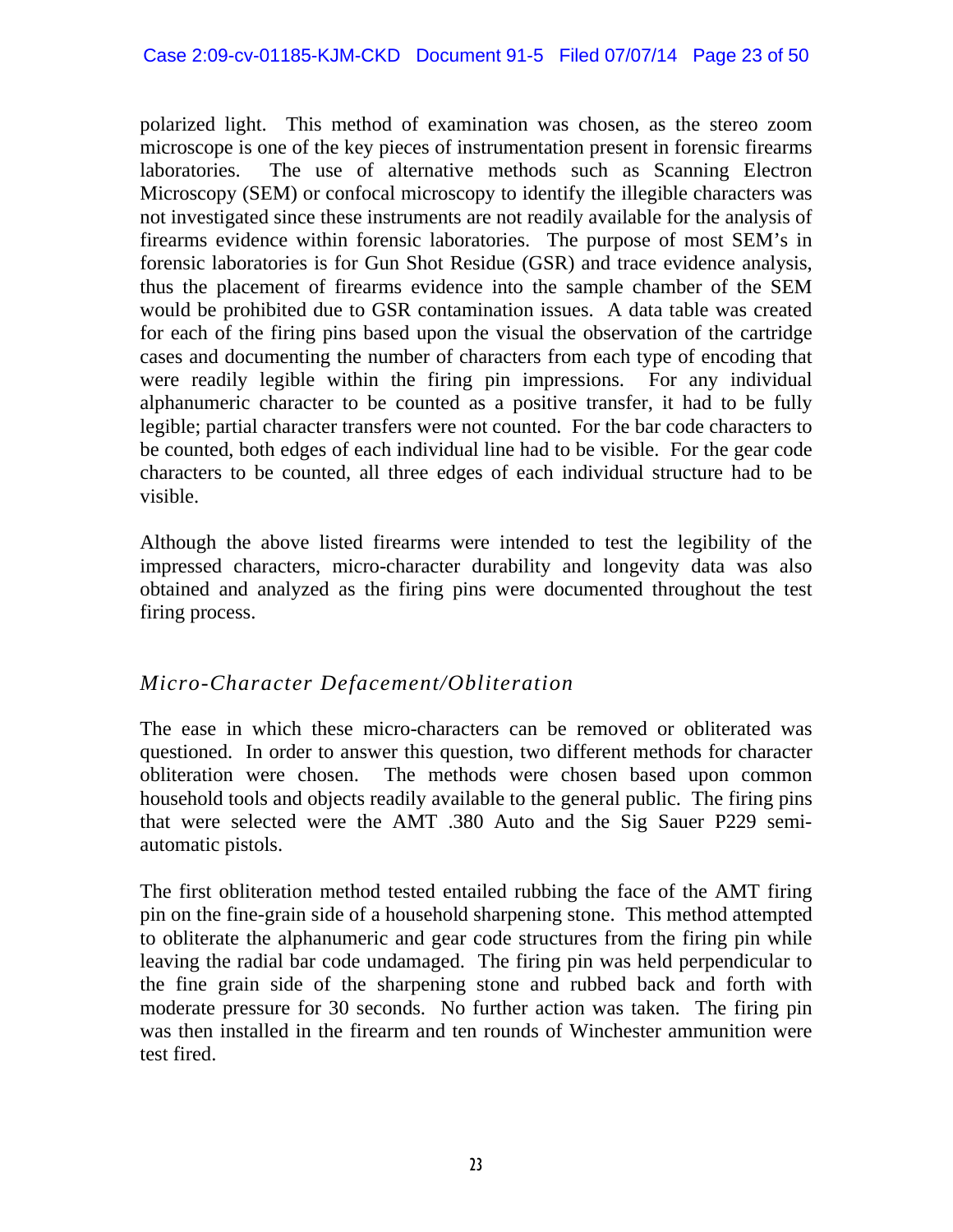In the second obliteration method a 16-oz. ball peen hammer was used to lightly peen the Sig Sauer P229 firing pin containing all three encoding structures. To do so, the firing pin was laid on its side on the anvil portion of a steel bench vice and rolled back and forth while lightly peening the radial bar code. This process was conducted for 15 seconds. The firing pin was then placed with its base on the anvil and the face of the firing pin containing the alphanumeric and gear code structures was lightly peened for 15 seconds. No further action was taken to obliterate the encoding structures. The firing pin was then installed in the firearm and ten rounds of Winchester ammunition were test fired.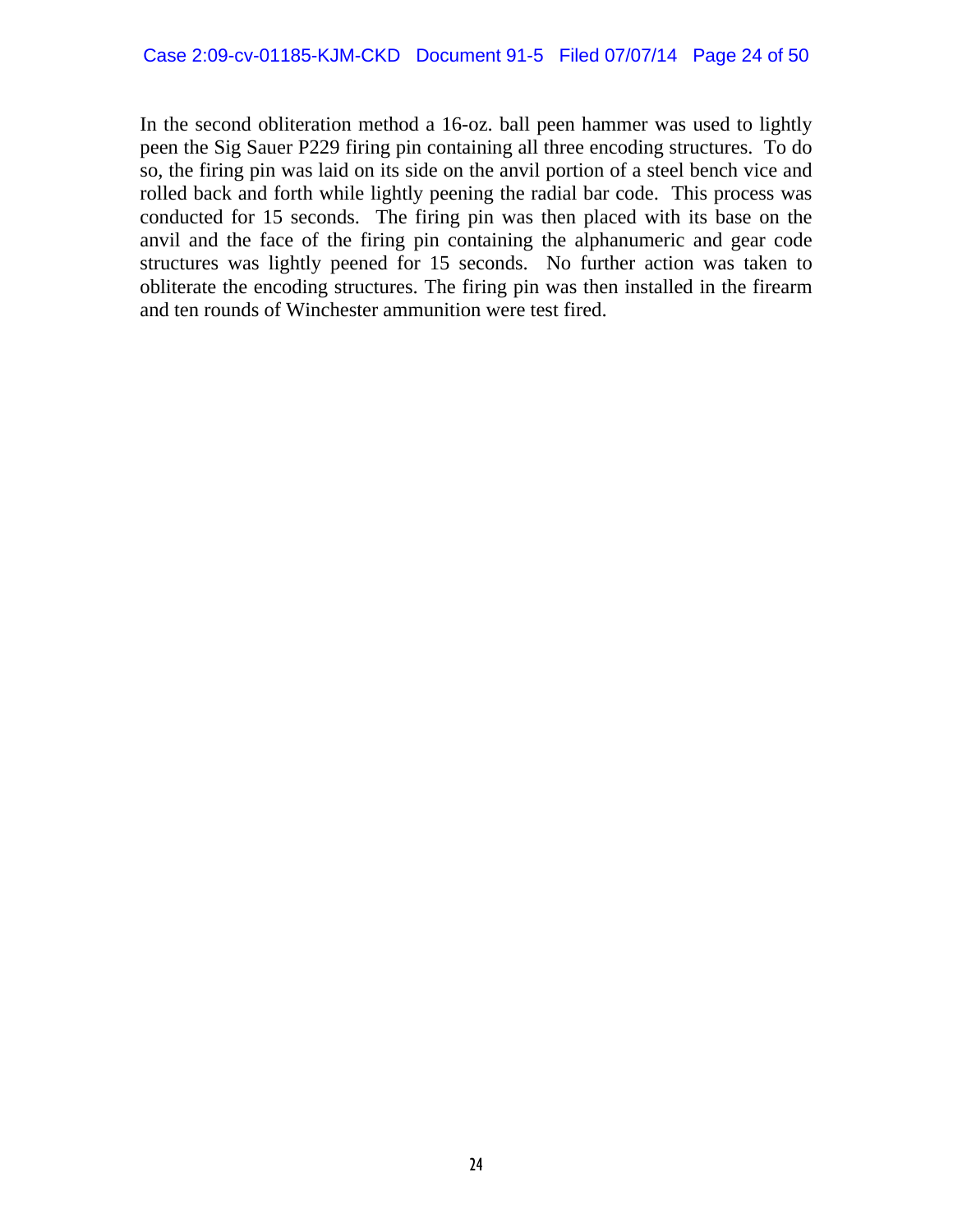## KEY FINDINGS AND DISCUSSION

### Durability and Longevity of Micro-Characters

The SEM images of all micro-serialized firing pins were analyzed using analySIS<sup>TM</sup> imaging software. For each firing pin, measurements were obtained (in microns) of the width and height of every alphanumeric character. These measurements were taken prior to test firing, at set intervals throughout test firing, and then once again after test firing: measurements were only taken before and after test firing for the six Smith and Wesson Model 4006 firing pins.

#### *Smith and Wesson Model 4006, 40 S&W Semi-Automatic Pistol*

Comparing the measurements of the height and width of the alphanumeric characters before and after firing 2500 rounds of ammunition, only minor changes were seen on all of the firing pins except for Pin F. All of the firing pins showed a softening<sup>9</sup> of the alphanumeric characters' visual appearance. Two of the alphanumeric characters on firing pin F, "W1", in the top row of text showed a large amount of deformation. Both of the characters where flattened and shifted slightly to the right. The number "6" in the second row of text on firing pin C also showed a slight deformation in character. One other issue noticed amongst the alphanumeric characters was the deposition of foreign material in and around the characters. This deposited material is from byproducts of the discharge of the ammunition as well as from the softer primer material.

The dot code structures surrounding the face of the firing pin showed extreme wear and degradation. On all six of the firing pins, the multiple dot code structures were obliterated from repeated firing, or were filled completely with foreign material: The filling of these structures with foreign material was common to all six firing pins. The majority of the dot code structures did not survive through the full test firing cycle.

The radial barcode structures also showed extreme wear and degradation. First noted was obliteration of the bar code structures near the tip of the firing pin by the firing pin aperture. Enough size difference between the diameter of the firing pin and the diameter of the firing pin aperture (*Figure 3*) was present to allow the firing pin to move from side to side while at full extension during firing. The

 $\overline{a}$ 

<sup>&</sup>lt;sup>9</sup> "Softening" describes the smoothing out of the characters' surfaces, rounding of the characters edges, and disappearance of rough/jagged fragments on the characters' surfaces left from the laser machining process.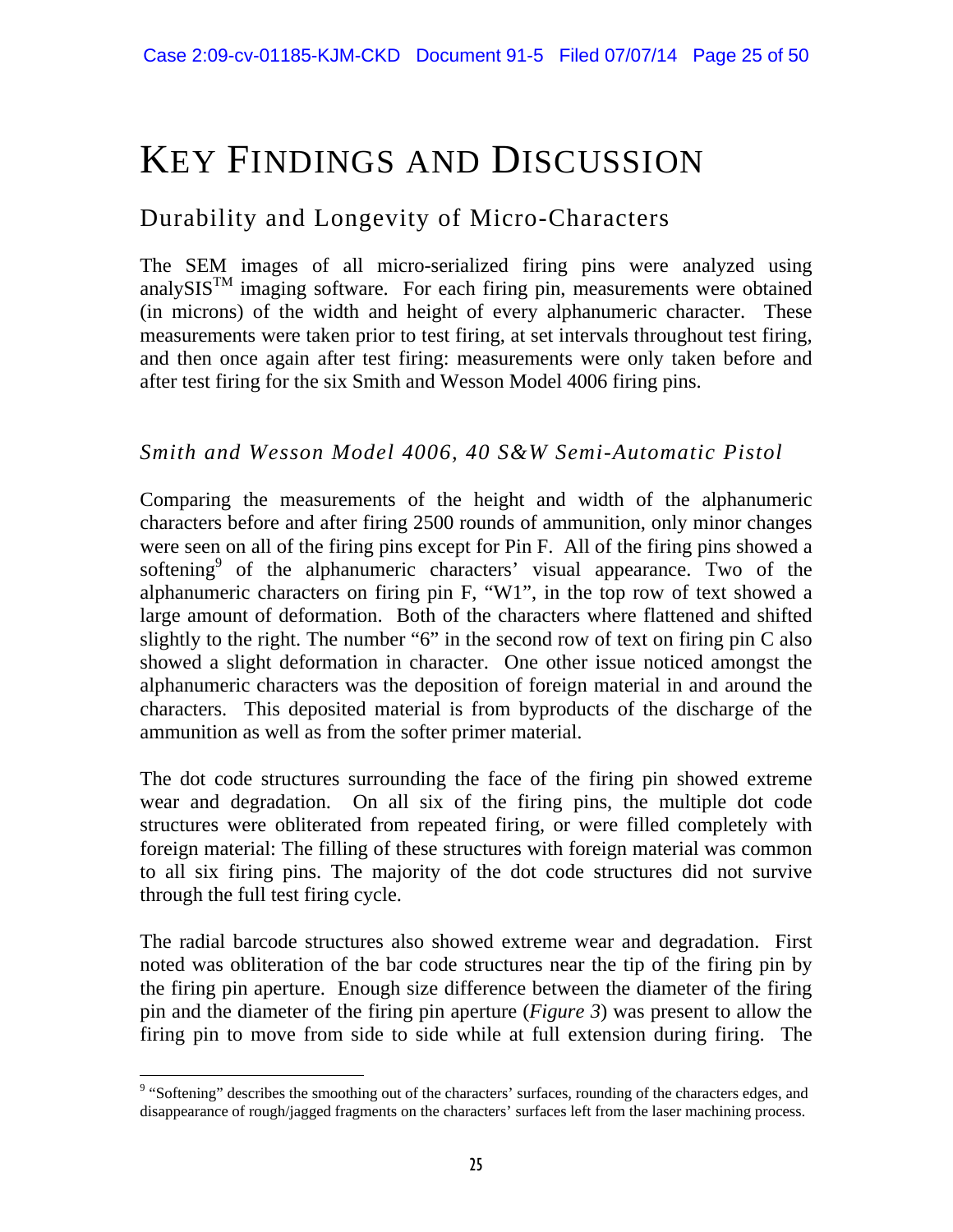impact of the firing pin against the walls of the firing pin aperture caused a peening affect, thus pounding a portion of the bar code structures flat (*Figure* 4). This effect was noticed on all six of the firing pins. The remaining portion of the bar code structures between the obliterated section and the tip of the firing pin were filled with deposited foreign material.



Figure 3 Figure 4

Of the three forms of encoding structures present on the six Smith & Wesson firing pins tested, the bar code structures and dot code structures were the most susceptible to degradation from repeated firing. The alphanumeric encoding structures on the face of the firing pins demonstrated moderate-to-good durability and retention of overall shape, except for the few above-mentioned characters on firing pins C and F. The testing of the durability and longevity of the microcharacters over a period of firing 2500 rounds of ammunition was felt to be adequate in comparison to the average number of rounds of ammunition fired over the lifetime of most semi-automatic pistols. The measurements for the alphanumeric characters and supporting images are illustrated in Appendix C.

#### *Ruger MK I, .22 LR Semi-Automatic Pistol*

The evaluation of the micro-machined characters for the Ruger .22 LR firing pin was based upon alphanumeric encoding only, as most of the firing pins for .22 caliber rimfire firearms are not amenable for gear and radial bar code labeling. The first issue to address regarding this firing pin is the quality of its original manufacture. The quality of the alphanumeric characters on this firing pin was inferior to those found on the rest of the firing pins tested. The edges of the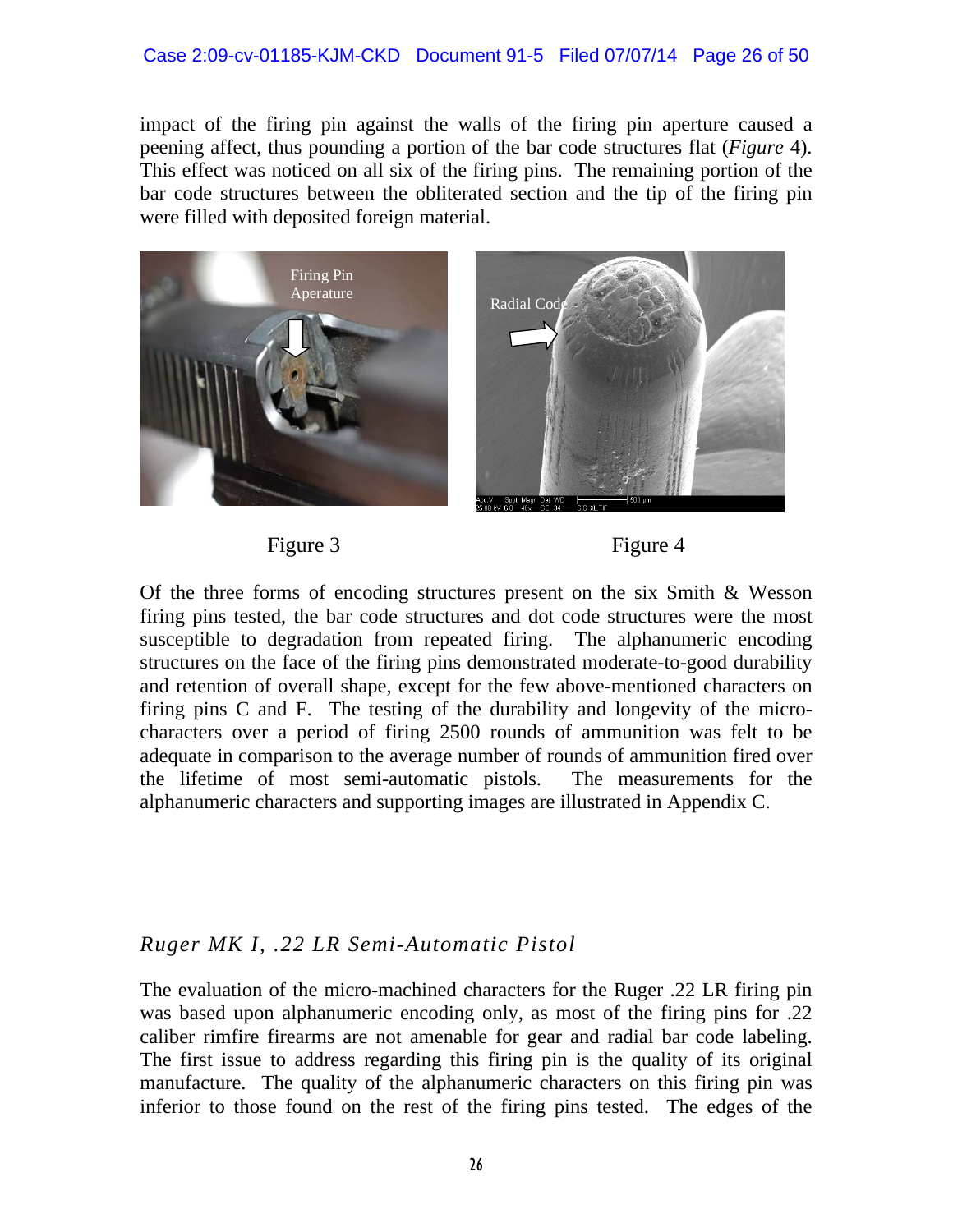characters lacked crispness and their alignment was poor. The largest issue was that the first character in the encoding sequence, "S," was machined off the face of the firing pin. The manufacturer informed the investigators that the geometries to be utilized for this technology on rimfire firing pins had not yet been perfected.

The second issue has to do with the fact that this is a rimfire firearm in which case the firing pin strikes the rim of the brass cartridge case rather than an exposed primer. Thus every time the firearm is discharged; the firing pin is contacting a much harder material. The last issue with the firing pin for a rimfire firearm is that only a portion of the end of a rectangular firing pin strikes the cartridge case, thus allowing for only part of the encoding structures to come into contact with the rim of the case.

This firing pin was test fired for a total of 250 rounds of ammunition. Over this test firing period, the alphanumeric characters showed extreme signs of degradation, so much so that no character dimensions were obtainable. The degradation and deformation of the alphanumeric characters were documented through SEM images only. These images can be seen in Appendix D.

#### *SeeCamp .25 ACP LWS Semi-Automatic Pistol*

 $\overline{a}$ 

The alphanumeric characters on the SeeCamp firing pin showed negligible degradation over the course of test firing 394 rounds of ammunition.<sup>10</sup> The only change in the alphanumeric characters that was noted was the softening of the characters' appearance in comparison to their original state. By the completion of the test firing, some build up of foreign debris was noticed in and around the alphanumeric characters.

The gear code structures did not appear to incur any major changes during testing. The only noticeable event was the slight narrowing of the structures; however, this narrowing was not significant.

The radial bar code structures suffered the same degradation as the radial bar codes on the Smith & Wesson Model 4006 firing pins. After ten cartridges were fired, the effects of the firing pin contacting the firing pin aperture were observed. By the completion of the test firing, a section of the radial bar code structures was showing severe peening from this lateral pin movement. The remaining portion of the radial bar code structures, between the damaged section and the tip of the

 $10$  Test firing of the SeeCamp firing pin was ceased at 394 rounds of ammunition due to firearm malfunction. An integral component within the firearm broke disallowing continued use of the firearm. This malfunction was in no way related to the testing of the laser-machined firing pin.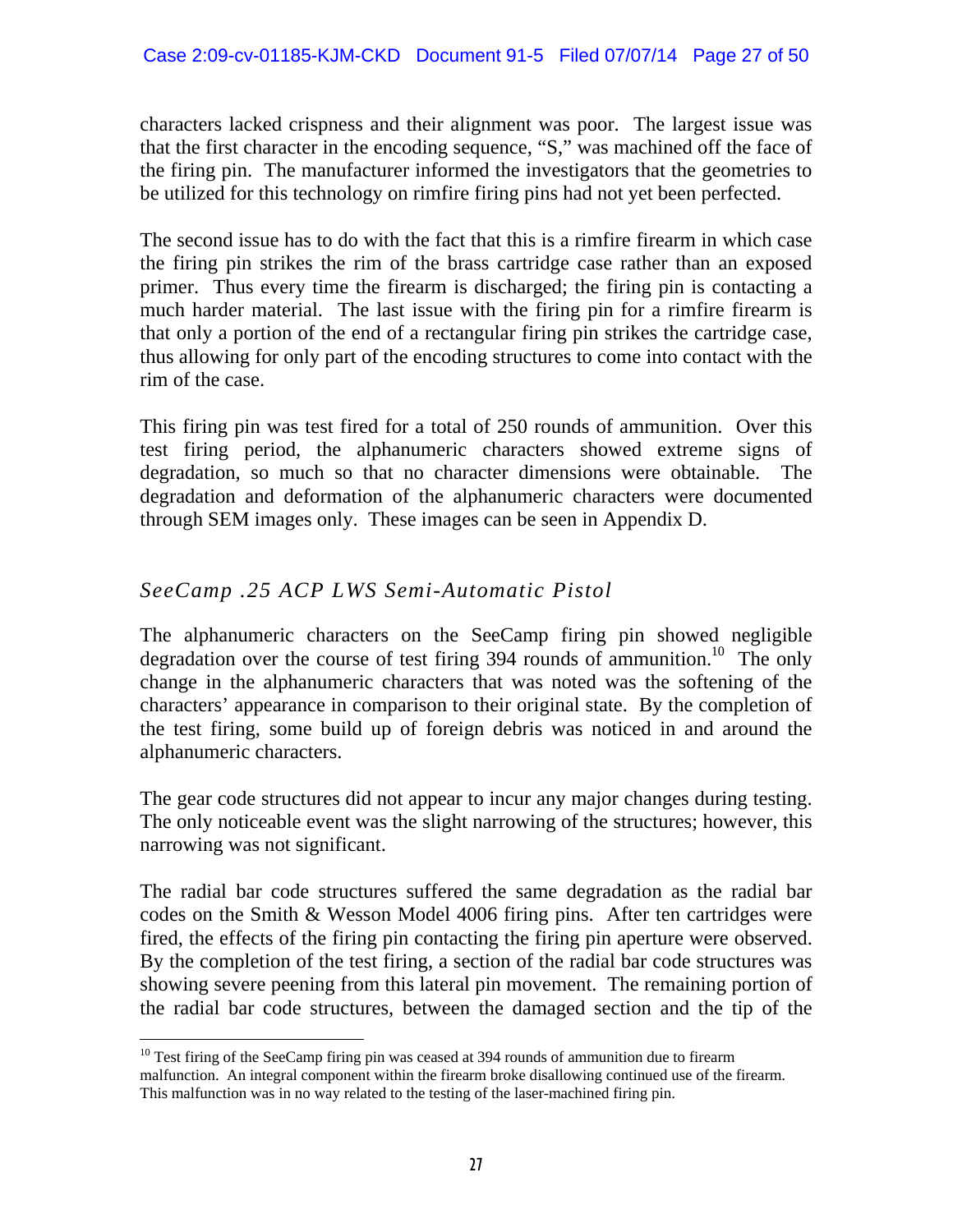firing pin, contained deposits of foreign material. All measurements and images for the above results are illustrated in Appendix E.

#### *AMT "Backup" .380 Auto Semi-Automatic Pistol*

The appearance of the alphanumeric characters was softened after firing ten rounds. Both the "A" and the "3" showed slight deformation after the completion of test firing 600 rounds of ammunition. The left side of the "A" began to collapse toward the center of the character and the number "3" was slightly flattened and gained in height by approximately 28 microns. Both of these characters were still legible.

The gear code structures showed no major signs of degradation. The deposition of foreign material in the gear code structures was noticed throughout the test firing; however, the location and severity of these deposits were not constant.

The radial bar code structures suffered the same degradation as those on the Smith & Wesson firing pins. After ten rounds had been fired, the effects of the firing pin striking the aperture of the firing pin port were noticed. By the completion of the test firing, a section of the radial bar code structures showed severe peening to complete obliteration from this lateral firing pin movement. All of the radial bar code structures, except one, were damaged all the way to the tip of the firing pin. The data and images for the above results can be seen in Appendix F.

#### *Sig Sauer P229, .40 S&W Semi-Automatic Pistol*

The alphanumeric characters on the Sig Sauer firing pin showed signs of softening after ten rounds of ammunition had been fired. Throughout the remainder of 1000 rounds test fired, no major signs of character degradation or deformation were noticed. The number "3" in the bottom row of text showed the most signs of degradation. Large amounts of foreign material deposits were noticed in and around the alphanumeric characters. In some areas these deposits were level with the top of the characters. However, the location and size of the deposits did not remain constant throughout the test firing.

The gear code structures showed minimal to no signs of degradation. Throughout the test firing process, deposits of foreign material were noticed accumulating within the gear code structures. None of the deposits remained constant except for one; the gear code structure directly above the second "S" in the top row of text was almost completely filled with foreign material at 100 rounds of ammunition fired and remained this way through 1000 rounds fired.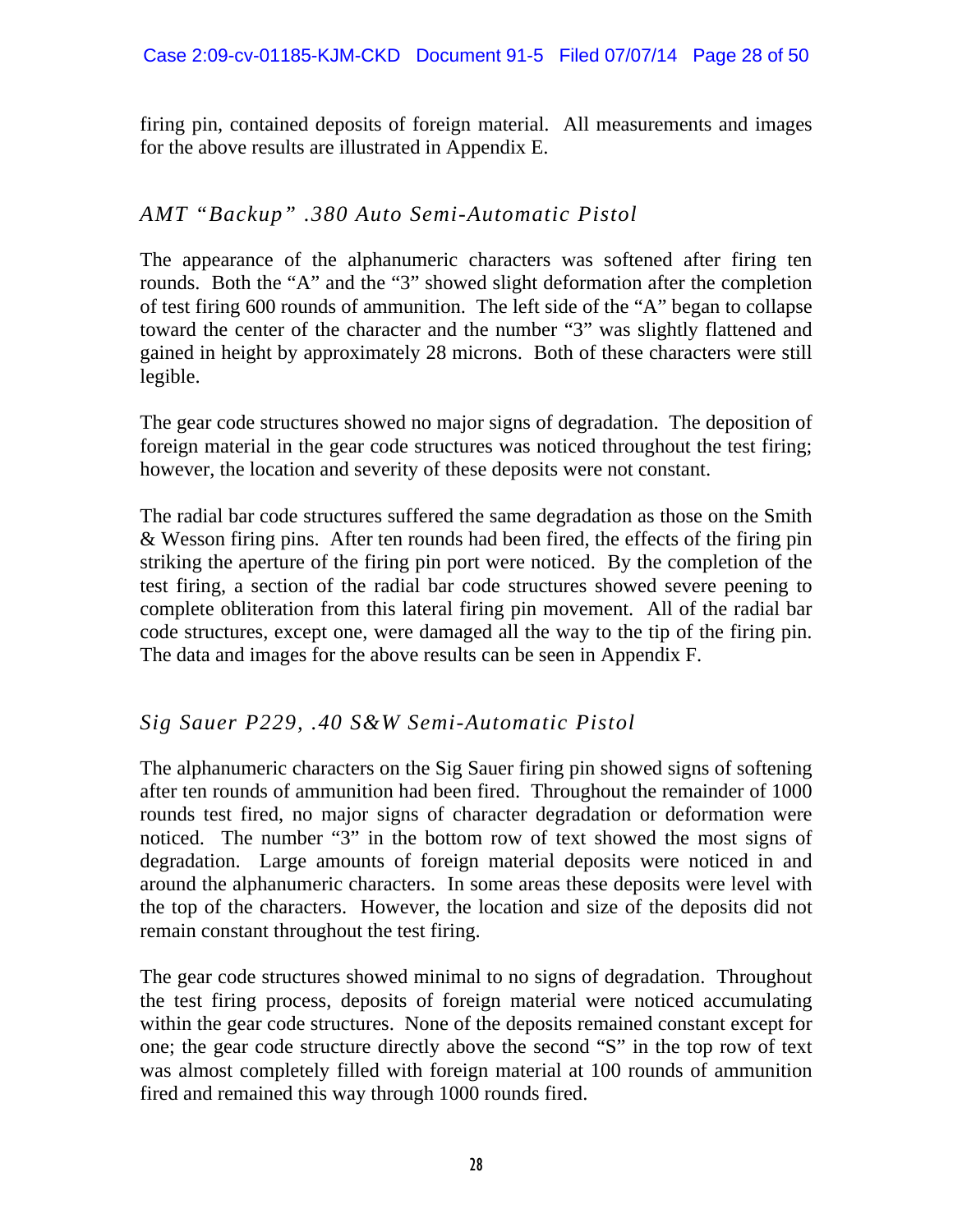The firing pin material that separates one radial bar code structure from the next suffered the most degradation within the radial bar code structures. These separating structures began to fail near the tip of the firing pin, creating the appearance of one wide bar code structure as opposed to the intended two structures. However, these separating structures were exceptionally narrow on this firing pin prior to testing. Large quantities of foreign material deposits were visible in the entire length of most radial bar code structures. These deposits were also not constant throughout the test firings. See Appendix G for the data and images for the above results.

#### *Colt 1911, .45 ACP Semi-Automatic Pistol*

In the laser machining of this firing pin, the fixture issues were apparently not resolved. The ends of the radial bar code structures are uneven and one set of radial bar code structures continue through the gear code almost reaching the alphanumeric structures. The continuation of these two radial bar code structures causes them to join together at the tip of the firing pin and looked like one wide structure.

The softening of the appearance of the alphanumeric characters on the Colt 1911 firing pin was not noticed until 100 rounds of ammunition were fired. At this point in the test firing sequence a large quantity of foreign debris had been deposited around the alphanumeric characters. By completion of test firing, at 750 rounds fired, no major degradation of the alphanumeric characters was noticed; however, a large quantity of foreign debris was present around the characters making the "3" difficult to visualize.

The gear code structures showed no sign of degradation. Throughout the test firing process, varying quantities of foreign debris deposits were noticed within each gear code structure. The most sever deposits were noticed upon completion of the test firing.

The separating structure between two radial bar code structures, located below the "12" in the second line of text, was the only portion of the radial bar code that showed any degradation. A portion of this separating structure was destroyed within the first 100 rounds fired (This degradation is indicated in the images on page 4 of Appendix H with the white arrows). Throughout test firing, varying quantities of foreign debris were noticed within the radial bar code structures. See Appendix H for data and images associated with the above results.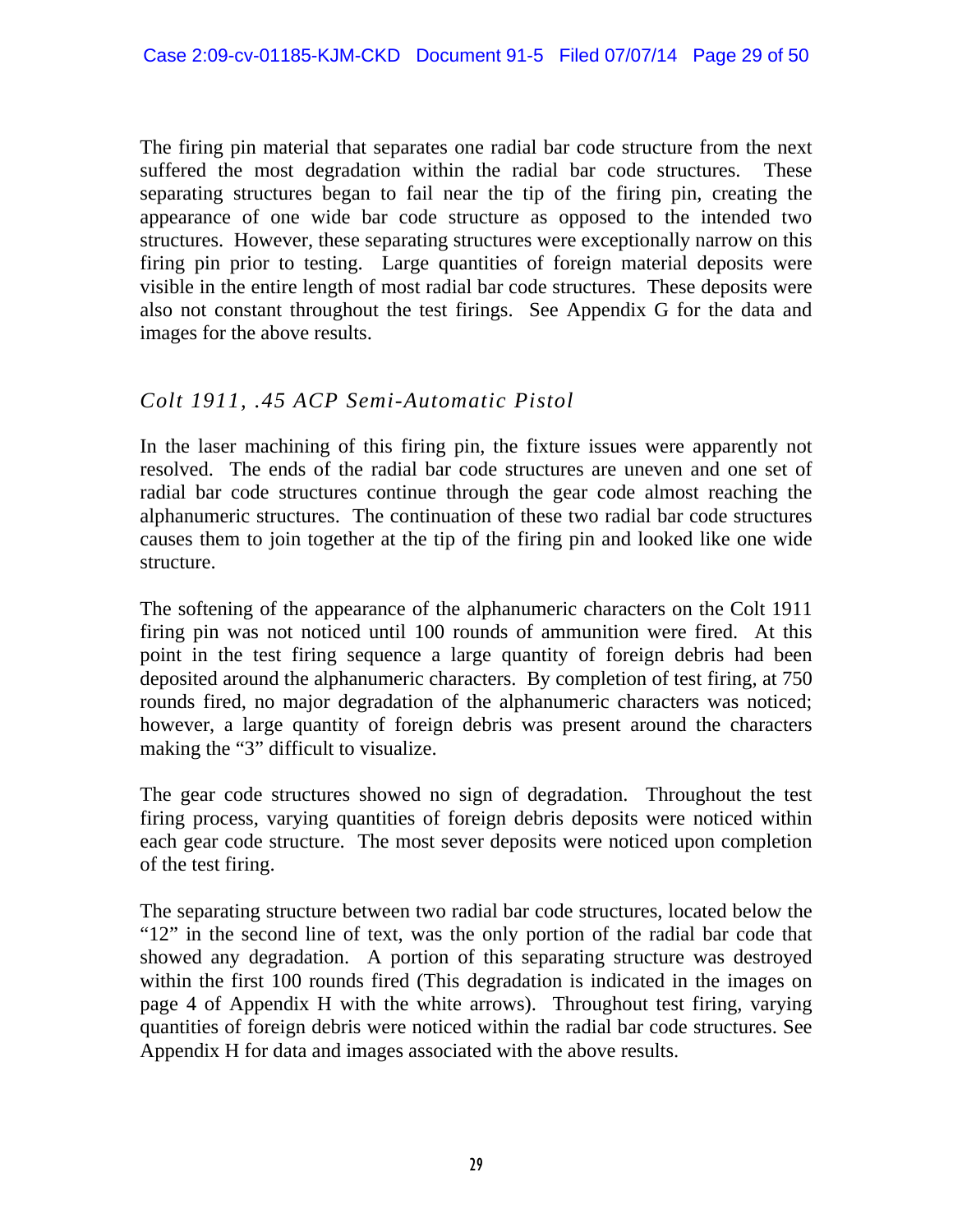#### *Colt AR-15, .223 Semi-Automatic Rifle*

The alphanumeric characters on the Colt AR-15 firing pin were not as rough before firing as those on some of the other firing pins. This was due to a secondary process performed by ID Dynamics to remove unwanted debris left behind by the laser machining process. Even with the removal of the machining debris from the face of the firing pin, a softening of the alphanumeric characters was noticed after 10 rounds were fired; after 100 rounds, there was noticeable degradation. The top of the number "1" in the bottom row of text was beginning to disintegrate and the rest of the characters, except for the "C", were beginning to flatten out. Upon completion of test firing, through 760 rounds of ammunition, all of the alphanumeric characters had begun to flatten and lose surface material.

The only sign of degradation exhibited by the gear code structures was a softening in their edges. Deposits of foreign material were minimal throughout test firing except for one of the gear code structures after 760 cartridges were fired, the one directly to the right of the number "1" in the bottom line of text, had been filled with a foreign substance.

Throughout the test firing, the quantity of foreign material deposition present in the radial bar code structures increased to a maximum upon completion of the test firing. See appendix I for the data and images for the above results.

#### *Norinco AK, 7.62x39mm Semi-Automatic Rifle*

All of the encoding characters on the Norinco AK firing pin were extremely crisp prior to firing. After ten cartridges had been fired, a softening of the alphanumeric characters was noticeable. Also, at ten rounds fired, the right side of the letter "N" was beginning to slant to the left and the letter "D" was beginning to rotate clockwise on the base. Imaging at 100 and 600 rounds of ammunition fired revealed the continued deformation of the letters "N" and "D" as well as the elongation of the letter "C" and the number "3." Various quantities of foreign deposits were seen throughout test firing, however at 600 rounds, severe deposition of foreign material had accrued, covering over half of the letter "N" and the number "1" (in the bottom row). All alphanumeric characters were readily legible upon completion of test firing except for the "N" and "1". The "D" could potentially be mistaken for a deformed "0" or "O".

The gear code structures showed discernable signs of degradation. Throughout test firing, varying quantities of foreign material deposits were observed. The most severe deposits were seen after 600 rounds by which point three of the structures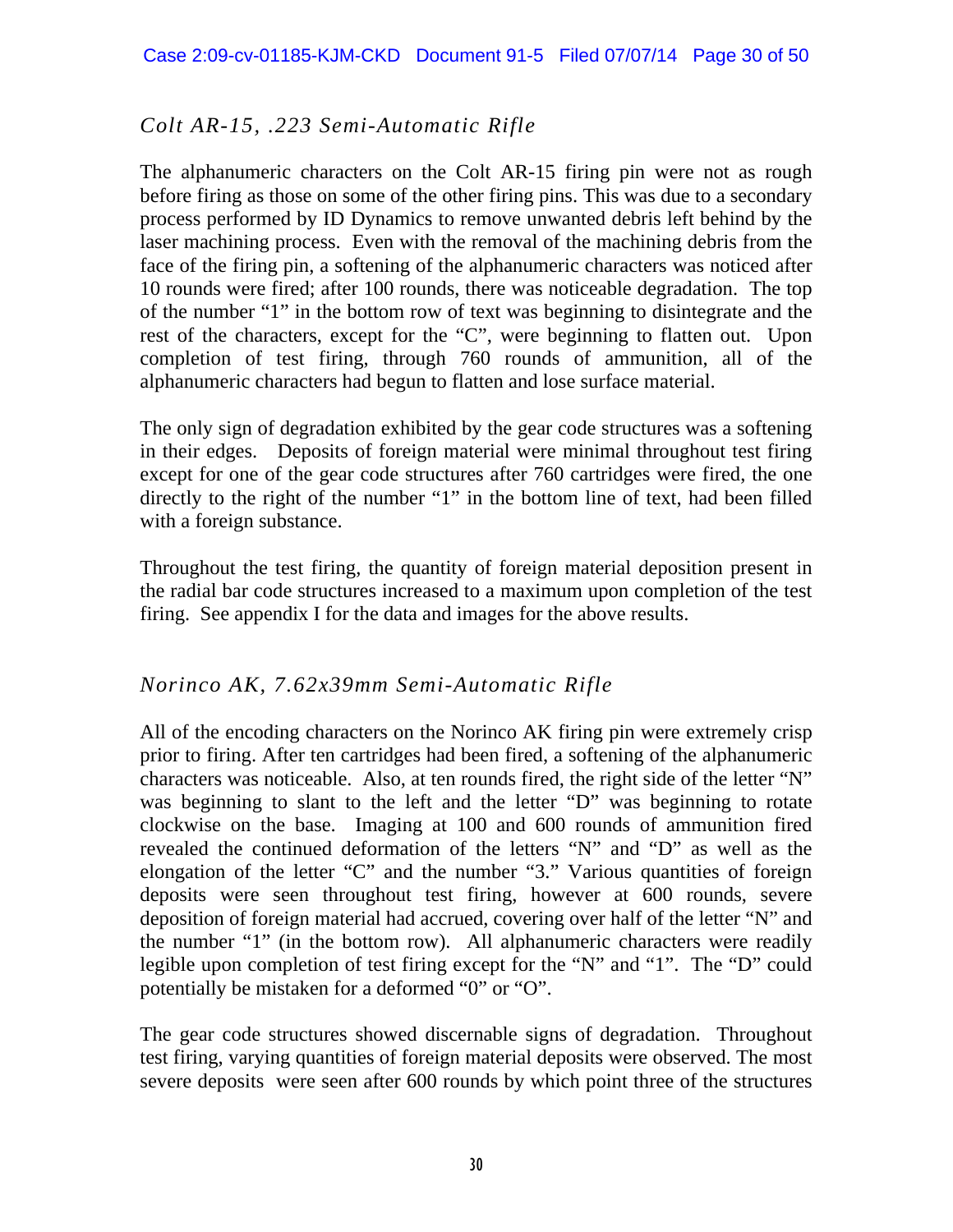were completely filled and not readily visible and a fourth partially filled but still visible. The images and data for the above results are illustrated in Appendix J.

#### *Mossberg 500A, 12 Gauge Pump Action Shotgun*

Post machining, secondary processes were conducted on the Mossberg firing pin by the manufacturer to remove unwanted debris left behind by the laser machining process. No noticeable changes occurred to the alphanumeric characters after 10 rounds of ammunition were fired. After 100 rounds, a softening of the characters was noticeable. At this point, minor degradation to the number "1" in the top row was observed as a loss of material in the center of the character. Also at this point minor deposition of foreign material around the characters was noticed. In the images taken upon the completion of the test firing, after approximately 850 rounds fired, significant flattening of the characters was noticed. The spacing between the top and bottom rows of text had collapsed, as had some of the spacing between the characters in each row. At this point a larger quantity of deposited foreign material had accrued around the alphanumeric characters.

Throughout test firing, varying quantities of foreign material were deposited in the gear code structures. After 100 rounds, damage to the face of the firing pin was noticed, consisting of a small depression that caused the narrowing of the gear code structure located above the number "1" in the top row. Through the remainder of the test firing the edges of the gear code structures were rounded causing a slight change in their dimensions.

The radial bar code structures showed no visible sign of degradation; however, throughout test firing varying quantities of foreign material deposits were visible. The quantity of foreign material present in the radial bar code structures was not constant. See Appendix K for images and data for the above results.

## Legibility of Impressed Characters

Each firearm tested produced a unique shape and depth of firing pin impression. Due to this variation in the firing pin impressions the results for the legibility of the impressed characters will be presented separately for each firearm.

There were three main factors that contributed to the quality of the impressed characters as well as the quantity of the characters that were transferred: depth of firing pin impression, firing pin drag and multiple strikes of the firing pin in the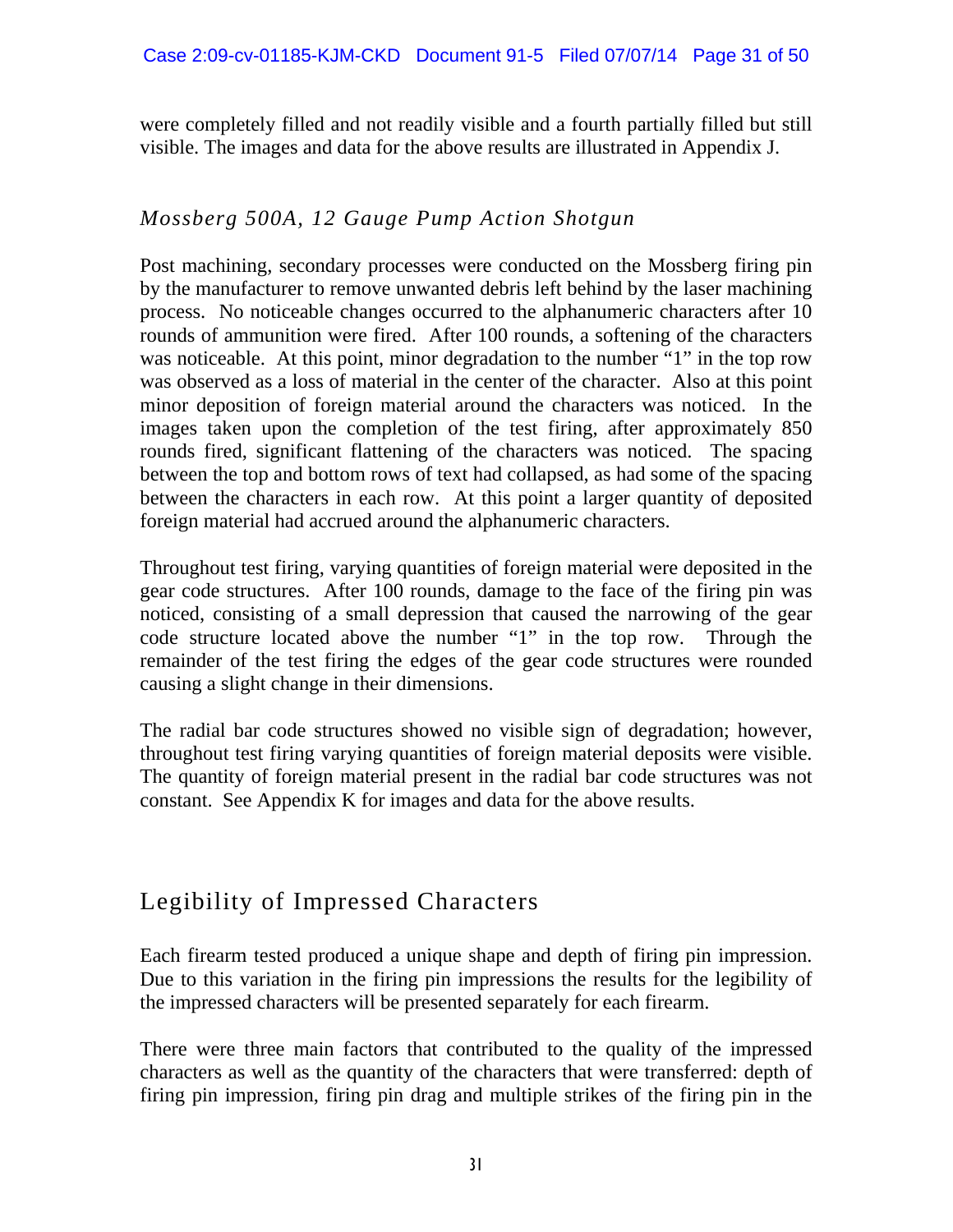same impression. Firing pin drag is caused by the cartridge case beginning its ejection prior to the firing pin being fully retracted from the firing pin impression. This causes the firing pin to be drug out of the firing pin impression and across part of the surface of the primer. In some instances this action obliterated some of the transferred characters. Firing pin drag did not occur on all of the firearms tested.

Firing pins striking more than once in the same firing pin impression can cause several different issues. Each time the firing pin strikes the primer it does not strike in the exact same location as the original impression. The method by which the firing pin is secured in the firearm as well as the design of the firearms bolt assembly will dictate the impending results, the character orientation and location of each subsequent strike. The analysis of cartridge cases that were struck more than once by the firing pin was conducted in a specific manner. Many of the cartridge cases containing multiple firing pin strikes showed more legible characters than are present on the firing pin. In these cases, whichever strike produced the greatest number of impressed legible characters was counted. Any legible characters produced by one of the other firing pin strikes were not counted.

#### *Smith and Wesson Model 4006, .40 S&W Semi-Automatic Pistol*

Seventeen cartridge cases were collected, throughout the micro-character longevity study from each of the six Smith & Wesson firing pins tested. All six Smith & Wesson firearms produced, on average, firing pin impression of sufficient depth to allow for the engagement of all three types of encoding structures with the primer. Instances of multiple firing pin strikes in the same impression were observed in at least two of the cartridge cases collected from each firing pin. Firing pin drag was also observed from each of the six firing pins tested. In the majority of instances, where firing pin drag was observed, it was responsible for the obliteration of some of the transferred characters.

The alphanumeric characters, for the cartridge cases from all six firing pins, showed an average overall transfer rate of 90%. The percent transfer for any one cartridge case ranged from a complete transfer (100%) to as low as a 38% transfer. The crispness of the alphanumeric characters impressions was diminished through continued firing. This was especially noticed in the evaluation of the first 10 cartridge cases. No discernable overall pattern was identifiable for their transfer rate. The deformation of the "W1" seen on the firing pin had a direct affect on the transferred characters. The flattened "W1" caused these two characters as well as the "S" and the tops of the "2"and "3" not to be legible in the impression.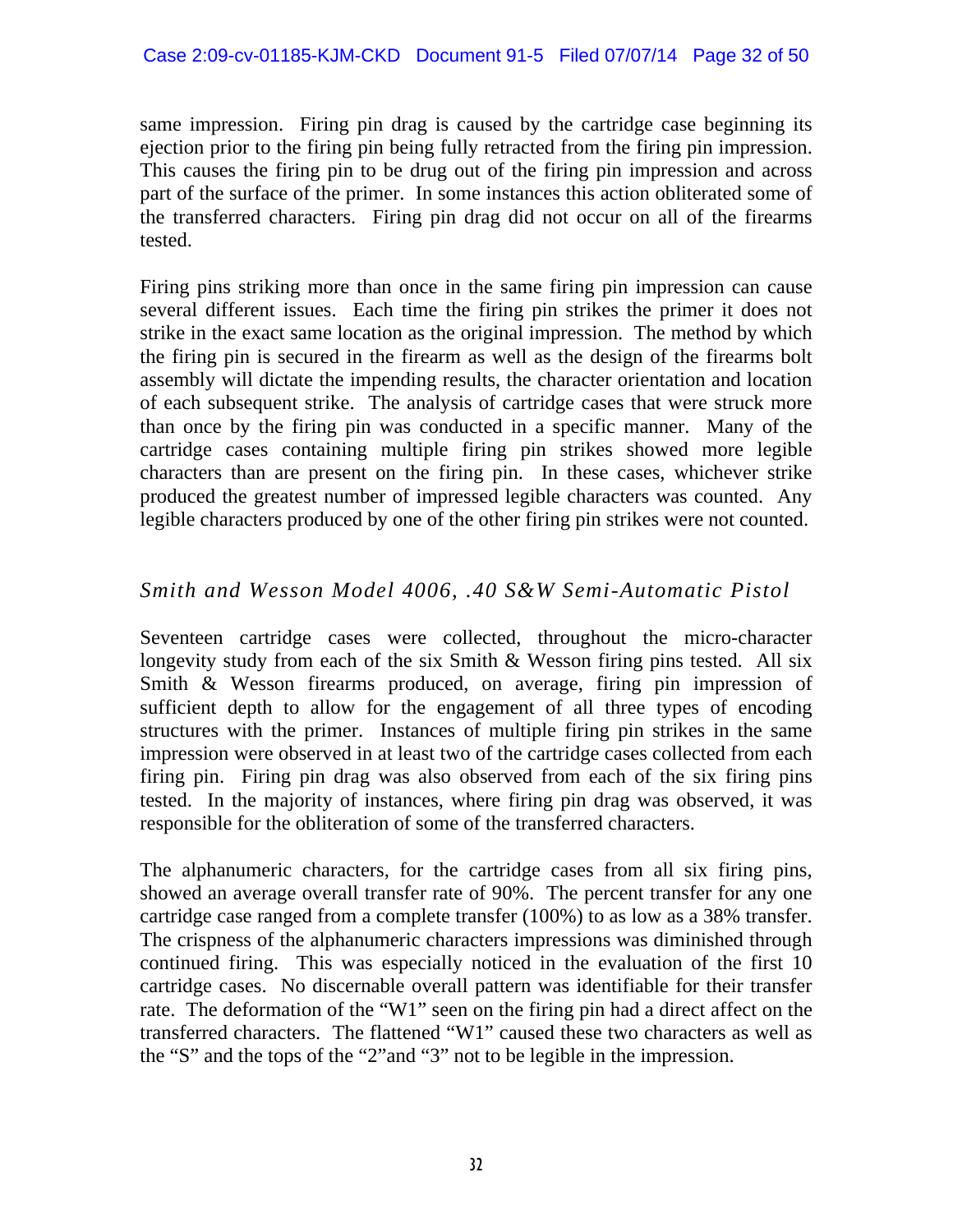The dot code structures were the most difficult of the encoding structures to visually identify in the firing pin impressions. An average overall transfer rate of 62% was observed. The percent transfer of dot code structures for any one cartridge case ranged from a complete transfer (100%) to no transfer (0%). A general decreasing trend throughout test firing was noticed in the transfer rate of the dot code structures for all of the firing pins except for firing pin F. The transfer rate of the dot code structures for pin F was sporadic. This decreasing transfer rate can be attributed to the accumulation of foreign debris within the dot code structures.

The transfer of the radial bar code structures to the firing pin impression was directly dependent upon the depth of the firing pin impression. All instances where zero impressed bar code structures were identifiable, the firing pin impression lacked sufficient depth to allow the radial bar code to engage the primer. The average overall transfer rate of 66% for the radial bar code structures was observed. The percent transfer for the number of radial bar code structures transferred to any one cartridge case ranged from a complete transfer (100%) to no transfer (0%). The transfer rate for each of the six firing pins was sporadic, except for firing pin E that showed a general decreasing transfer rate. The quality of transfer of the radial barcode structures was diminished by the degradation of a section of the encoding structures. The peening of a section of radial barcodes by the firing pin aperture caused the transferable length of each bar code structure to be greatly shortened. All tables, graphs and images for the above results are illustrated in Appendix C.

#### *Ruger MK I, .22LR Semi-Automatic Pistol*

Given the nature of this rimfire firing pin and firearm design, it was determined that a maximum of five out of the eight alphanumeric characters can contact the rim of the cartridge case, thus providing a maximum possible transfer rate of 63%. Over the 250 rounds of ammunition test fired, the average transfer rate of legible alphanumeric characters was 16%. The percent transfer rate for any one cartridge case ranged from no transferred characters (0%) to a maximum observed transfer rate of 38%. The transfer rate of these alphanumeric characters demonstrated an overall decreasing trend over the course of test firing. This decrease in character transfer rate can be directly correlated to the continual degradation of the alphanumeric characters seen on the firing pin throughout test firing. None of the impressions contained a readily legible "S". The lack of this character's presence in the firing pin impression is due to the character being improperly machined off of the face of the firing pin.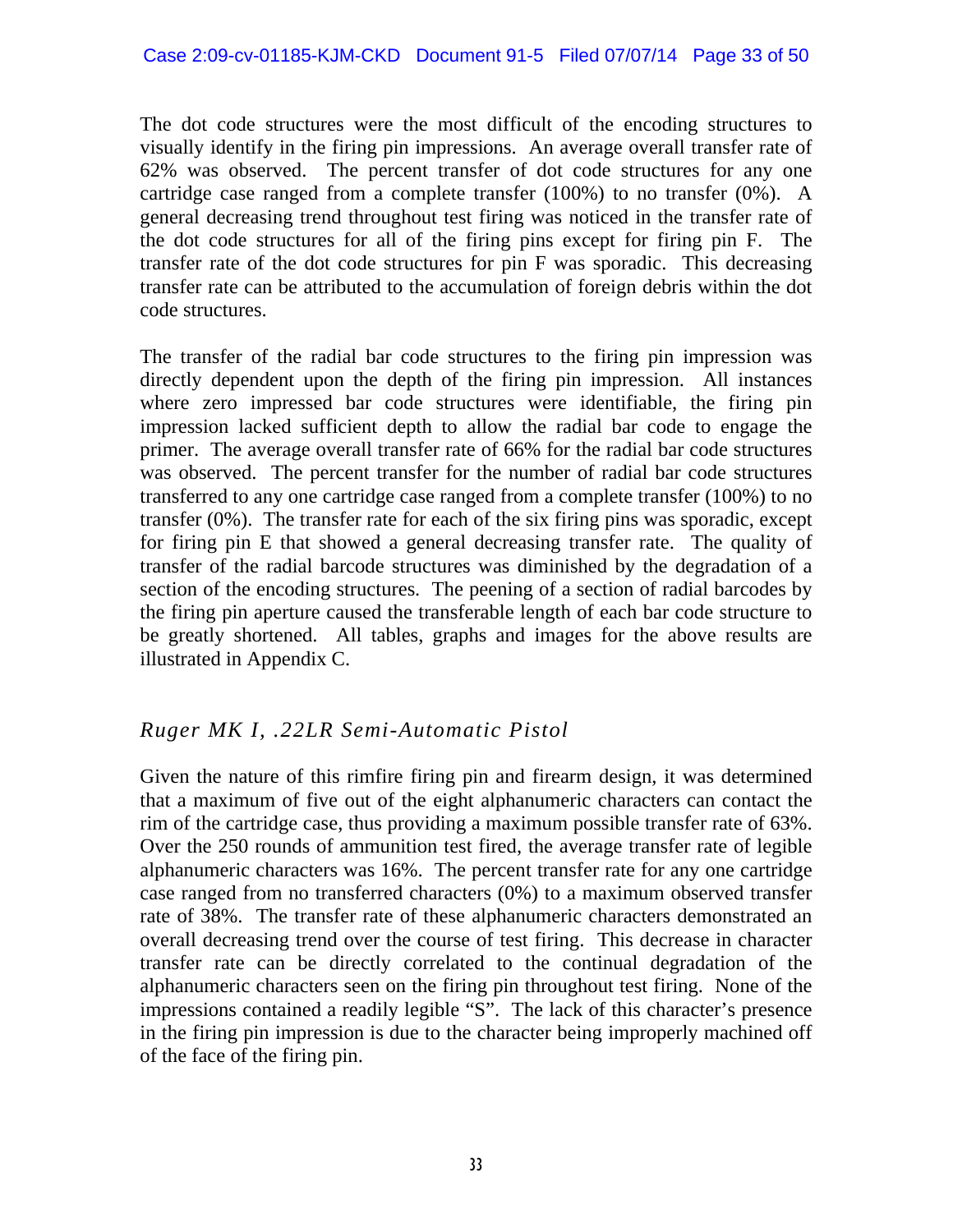Seventy-eight out of the 250 cartridge cases analyzed showed instances where the firing pin struck more than one time in the same impression. These multiple strikes of the firing pin made the characters, already difficult to decipher, more difficult to interpret. This same situation of multiple strikes of the firing pin along with insufficient and poor quality character transfer, by a .22 caliber rimfire, was observed in a study conducted by Krivosta.<sup>1</sup> All data and images for the above results are illustrated in Appendix D.

#### *SeeCamp, .25 ACP LWS Semi-Automatic Pistol*

The major issues facing the rate and quality of character transfer for this firearm were the shallow firing pin impressions, multiple strikes of the firing pin within the same impression and flowback. Flowback is the bulging of the primer into and around the firing pin port. This is caused by a combination of the firearm design, weak primer cup material and the high pressure in the cartridge case upon discharge. Flowback was noticed with all brands of ammunition tested; Remington produced the most severe. On cartridge cases with nickel plated primers, the flowback caused this plating to crack, thus increasing the difficulty of impressed character identification.

Of the 394 rounds of ammunition fired, 356 of the cartridge cases showed multiple strikes of the firing pin within the same firing pin impression. In the majority of the multiple strike impressions, the subsequent firing pin strikes displayed a lateral movement. This lateral movement, in some instances, created impressions that appeared to contain more characters in each row of alphanumeric text than were actually on the firing pin. Multiple instances of impressions appearing to contain two rows of five or six characters were observed. This firearm also failed to discharge multiple rounds of ammunition in all brands of ammunition except for Winchester. The ammunition showing the worst failure to discharge rate was CCI Blazer: thirty out of fifty rounds of CCI Blazer ammunition tested failed to discharge.

The alphanumeric characters on this firing pin displayed an average overall transfer rate of 78%. The percent transfer rate for any one cartridge case ranged from a complete transfer (100%) to a minimum transfer of 13%. No overall pattern was identifiable for the transfer percentage of the alphanumeric characters. Each brand of ammunition tested demonstrated a different transfer rate.

The quantity and quality of gear code structures that were identifiable in the firing pin impressions were directly related to the depth of the firing pin impression and the extent of flowback. With increased flowback, the legibility of the gear code structures decreased. An average overall transfer rate of 58% was documented for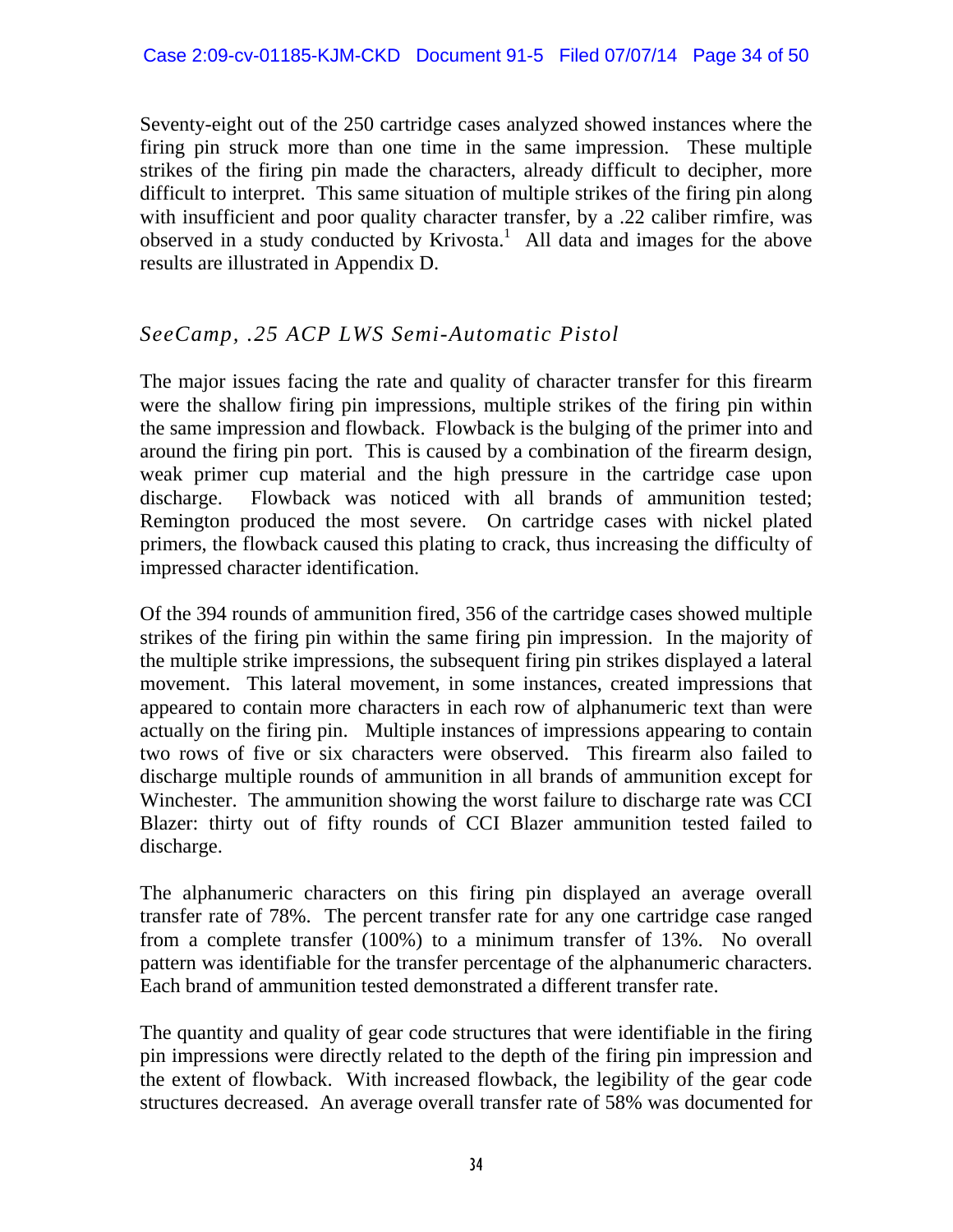the transfer of gear code structures. For any one cartridge case a range from complete transfer (100%) to no transfer (0%) was observed for the gear code structures. No discernable overall pattern was noticed for the transfer rate of the gear code structures throughout test firing: the transfer rate was ammunition brand specific.

The radial bar code structures on the SeeCamp firing pin did not transfer to a single cartridge case. This total lack of transfer for this encoding structure was due to the shallow depth of the firing pin impression. The depth of all of the firing pin impression for this firearm was insufficient to allow the radial bar code structures to engage the primer. All data and images for the above results can are illustrated in appendix E.

#### *AMT "Backup" .380 Auto Semi-Automatic Pistol*

The only major issue facing the transfer of the encoding structures on the AMT firing pin was shallow firing pin impressions. Throughout the test firing, 224 out of the 700 rounds of ammunition fired showed signs of multiple firing pin strikes in the same firing pin impression.

The alphanumeric characters transferred with an average overall transfer rate of 95%. The transfer rate for any one cartridge case varied from a maximum of 100% to a minimum of 25%. The transfer rate remained relatively constant throughout test firing, except for test fires conducted with Armscor and Corbon ammunition. These two brands of ammunition showed a 10% decrease in the transfer rate.

The gear code structures transferred at almost the exact same pattern as the alphanumeric characters, demonstrating a fairly constant transfer rate except when test fires were conducted with Armscor and Corbon ammunition. The average overall transfer rate for the gear code structures was 94%. The transfer rate for any one cartridge case ranged from a maximum of 100% to a minimum of 22%.

The transfer of the radial bar code structures showed a completely different transfer pattern. The first fifty rounds of ammunition fired demonstrated an average barcode transfer rate of 43%, with a range from 0% to 92% for any one cartridge case. The remaining 650 rounds of ammunition test fired showed a significant drop in the transfer rate of the alphanumeric characters. The average transfer rate for test fires 51-700 was just over 1%. The depths of the firing pin impressions were too shallow to allow for the radial bar code structures to engage the primer. The data and images related to the above results are illustrated in Appendix F.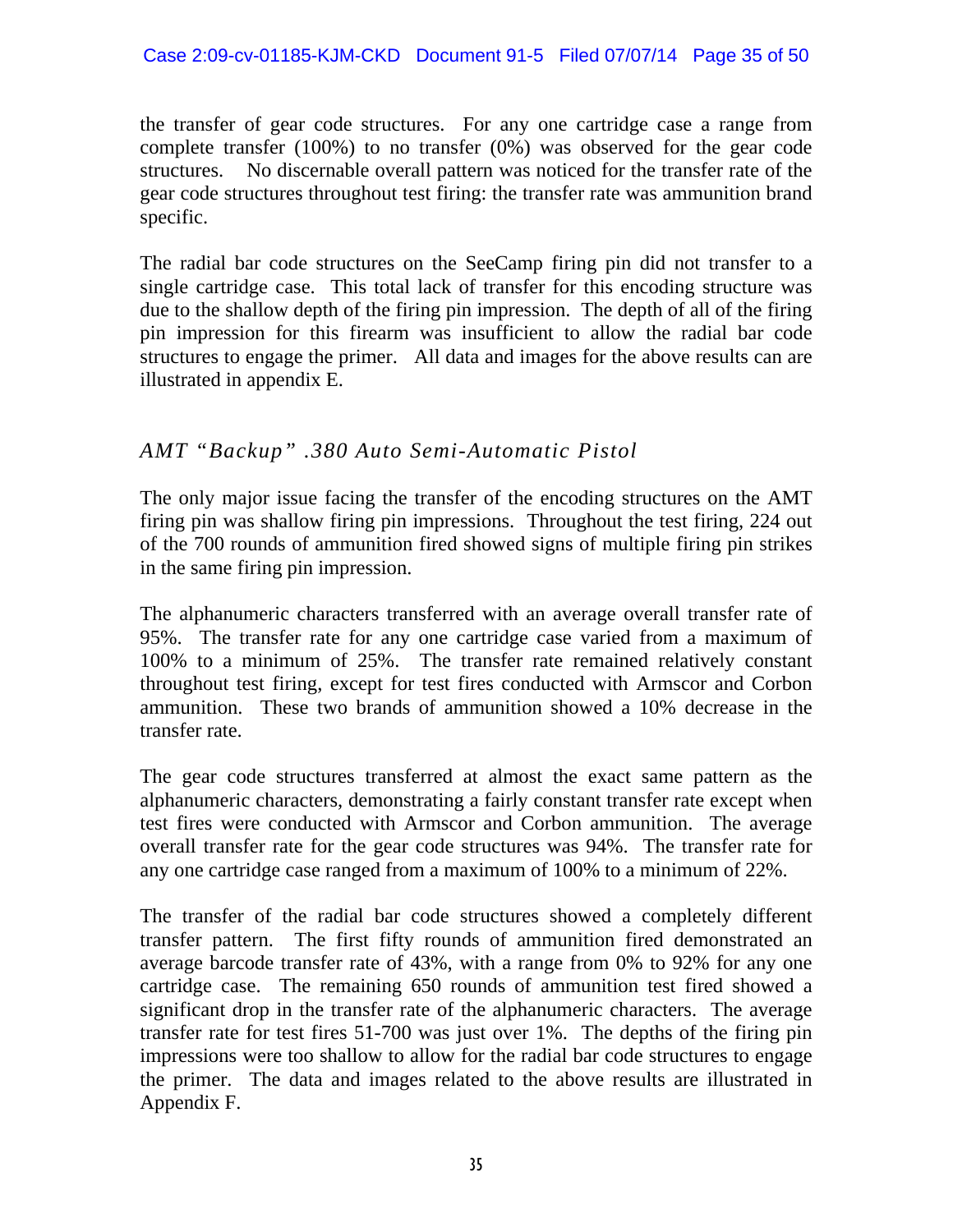#### *Sig Sauer P229, .40 S&W Semi-Automatic Pistol*

The major issue that affected the legibility of the impressed characters for the Sig Sauer P229 firing pin was firing pin drag. Every brand of ammunition tested, showed signs of firing pin drag, indicating that this is a result of the firearm's function rather than being ammunition brand specific. The gear code and radial bar code structures suffered the most damage from the firing pin drag, however in some cases the alphanumeric characters were affected as well.

Some ammunition manufacturers stamp an identifying character into the surface of the primers placed in their ammunition. Of the ammunition brands tested in this study, CCI Blazer and Speer contained primer stamps. These primer stamps interfered with the transfer and subsequent legibility of the impressed encoding structures. Multiple strike situations were also noticed, but only in 113 cartridge cases out of the 1000 rounds of ammunition test fired. The transfer rates for all three encoding structures followed almost the exact same ammunition brand based trends. CCI Blazer and Remington ammunition produced the worst transfer rates.

The alphanumeric characters showed an overall average transfer rate of 94%. The transfer rate for any one cartridge case ranged from a complete transfer (100%) to a minimum of no legible transfer (0%). The transfer rate of these characters was directly dependent upon the brand of ammunition being tested as well as the severity of the firing pin drag.

The gear code structures provided an overall average transfer rate of 88%, with a range from complete transfer (100%) to as low as 14%. The legibility of the transferred gear code structures was also dependent upon the presence and severity of firing pin drag as well as the brand of ammunition being tested. No correlation was present between the transfer rate of these characters and the number of rounds of ammunition fired.

The radial bar code structures transferred at a much lower percentage when compared with the other two encoding structures. However, the same patter of transfer rate based upon ammunition brand was observed. The overall transfer rate for the radial bar code structures was 29%, ranging from 0-69% for any one cartridge case. All data and images for the Sig Sauer P229 results are illustrated in Appendix G.

#### *Colt 1911, .45 ACP Semi-Automatic Pistol*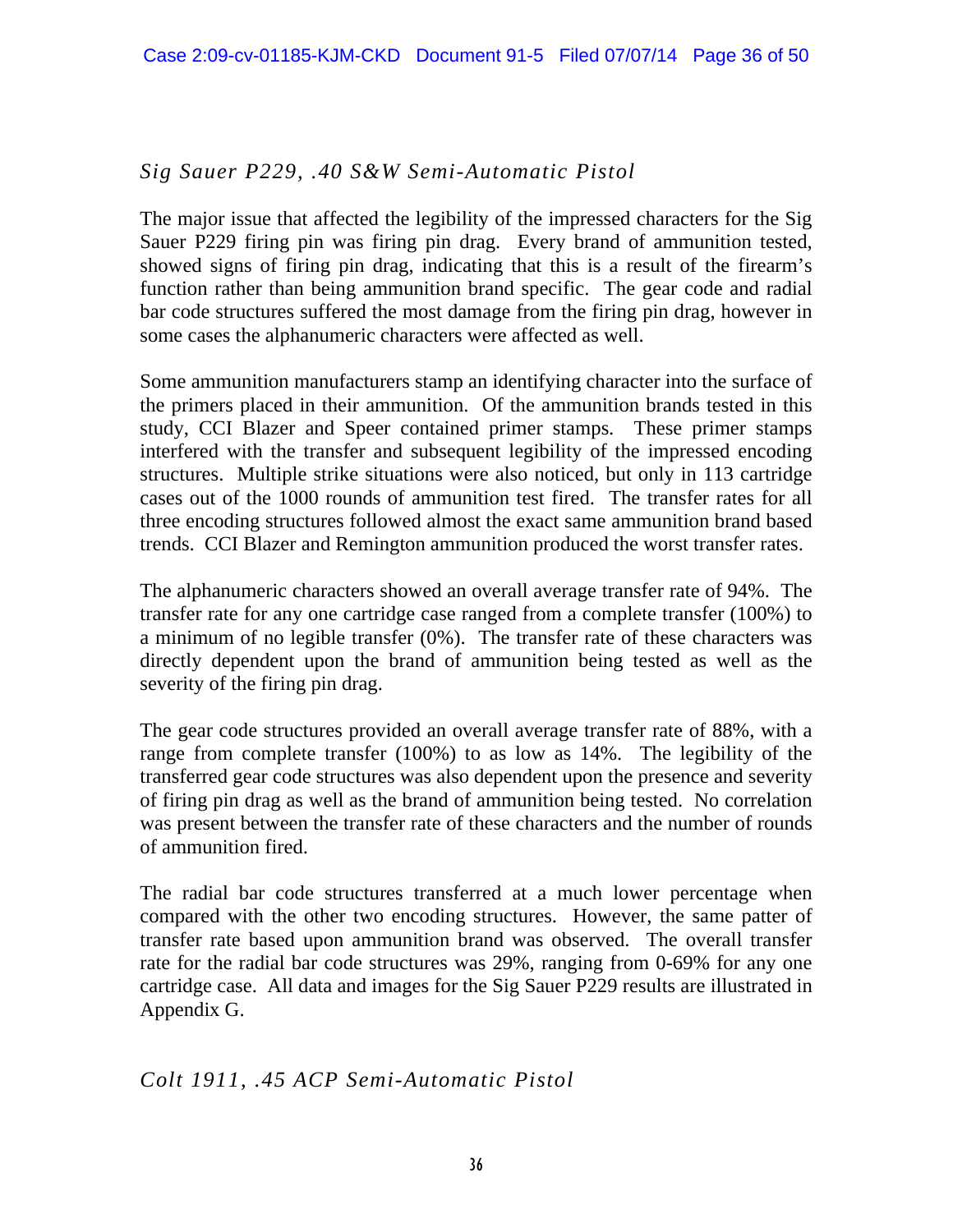As previously documented by Krivosta<sup>1</sup>, the micro-character impression for the Colt 1911 collected in this study demonstrated a high rate of multiple firing pin strikes in each firing pin impression. Out of the 750 rounds of ammunition test fired 459 of the tests revealed multiple strikes within the same firing pin impression. This was the major issue facing the legibility of impressed characters for this firing pin.

The alphanumeric characters transferred with an overall average rate of 76%, ranging from no transfer (0%) to complete transfer (100%) for any one cartridge case. Around 100-150 rounds of ammunition fired the number "3" began to loose legibility. This decrease in legibility can be associated with the deposition of foreign material seen on the firing pin beginning at 100 rounds of ammunition fired. The transfer rate for the alphanumeric characters was dependent upon the brand of ammunition being tested.

The gear code structures transferred with an average overall rate of 90%. The transfer rate of these structures for any one cartridge case ranged from 57% to 100%. The transfer rates for the gear code structures closely followed the ammunition brand specific pattern.

The radial bar code structures once again showed the lowest transfer rates of the three encoding structures, but still followed the same pattern as that seen with the other two types of encoding structures. The radial bar code produced an overall average transfer rate of 59%, ranging from 0% to 91%. The initial micromachining errors on this firing pin precluded a complete transfer of the radial bar code structures. The two adjacent bar code structures that did not remain separated at the tip of the firing pin transferred into the firing pin impression as a single bar code structure that was twice as wide as the rest. Since only one large structure was legible, instead of two narrower structures, it was counted as one line. The data and images for the Colt 1911 45 ACP results are illustrated in Appendix H.

#### *Colt AR-15, .223 Semi-Automatic Rifle*

Out of the 760 rounds of ammunitions test fired with the AR-15 firing pin only 77 of them had multiple strikes within the same firing pin impression. Golden Bear and Remington ammunitions caused shallow firing pin impressions. This reduction in firing pin impression depth was observed both times each ammunition was tested. Trends for the transfer rates of all three types of encoding structures were noticed following similar patterns specific to the brand of ammunition being tested.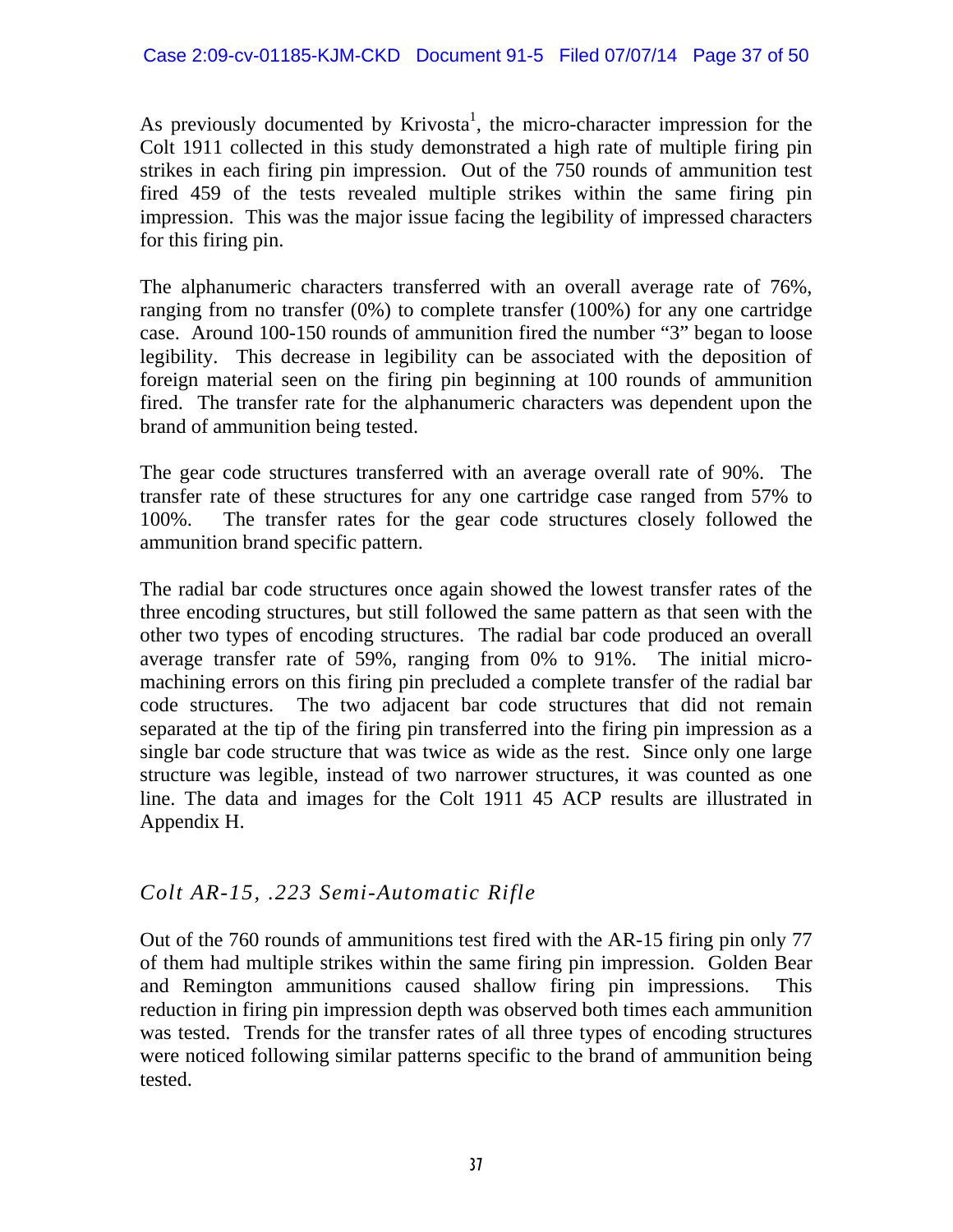The alphanumeric characters had an observed overall average transfer rate of 88%. The transfer rate for any one cartridge case ranged from no transfer (0%) to complete transfer (100%). A decreasing trend in the transfer rate of the alphanumeric characters was seen over the course of test firing.

The gear code structures on this firing pin transferred with great success. This can be attributed to the lack of firing pin drag and few instances of multiple strikes within the same impression. The overall average transfer rate for the gear code structures was 100%, ranging for any one cartridge case from 75% to 100%.

The transfer rates for the radial bar code structures varied greatly between each brand of ammunition tested. Upon repeated testing, the transfer rate observed for each brand of ammunition was seen to be the same. The overall average transfer rate for the radial bar code structures was 45%. The transfer rate for any one cartridge case ranged from 0% to 92%. The two brands of ammunition that caused shallow firing pin impression showed the lowest transfer rates for the radial bar code structures. The data and images for the Colt AR-15 results are illustrated in Appendix I.

#### *Norinco AK-Series, 7.62x39mm Semi-Automatic Rifle*

Without the incorporation of radial bar code structures, the Norinco AK firing pin was evaluated based on the transfer rates of the alphanumeric and gear code structures. This firearm demonstrated the most severe instances of multiple firing pin strikes in the same firing pin impression. Every cartridge case collected had been stuck multiple times by the firing pin. The severity of these multiple strike situations were enhanced due to the change in direction of each impression. Each time the firing pin struck the primer, during one cycle of the firearm, the orientation of the encoding structures was different. This made the identification of the encoding structures impression extremely difficult.

The alphanumeric characters had an overall average transfer rate of 41%. The transfer rate for any one cartridge case ranged from 0% to 100%. These characters showed a decreasing trend in transfer rate through continued test firing. Each brand of ammunition provided a different transfer rate between the first and second test firing, except for the foreign steel case ammunition. The foreign steel case ammunition showed very similar transfer rates between the first and second test firing. The degradation that was noticed on the firing pin was transferred to the quality of its impression. In many of the impressions, the deformed "D" looked like a "0" or "O" in the impression. The other degraded alphanumeric characters increased the difficulty of interpreting the impression. It was not apparent if the deposition of foreign material on the firing pin affected the transfer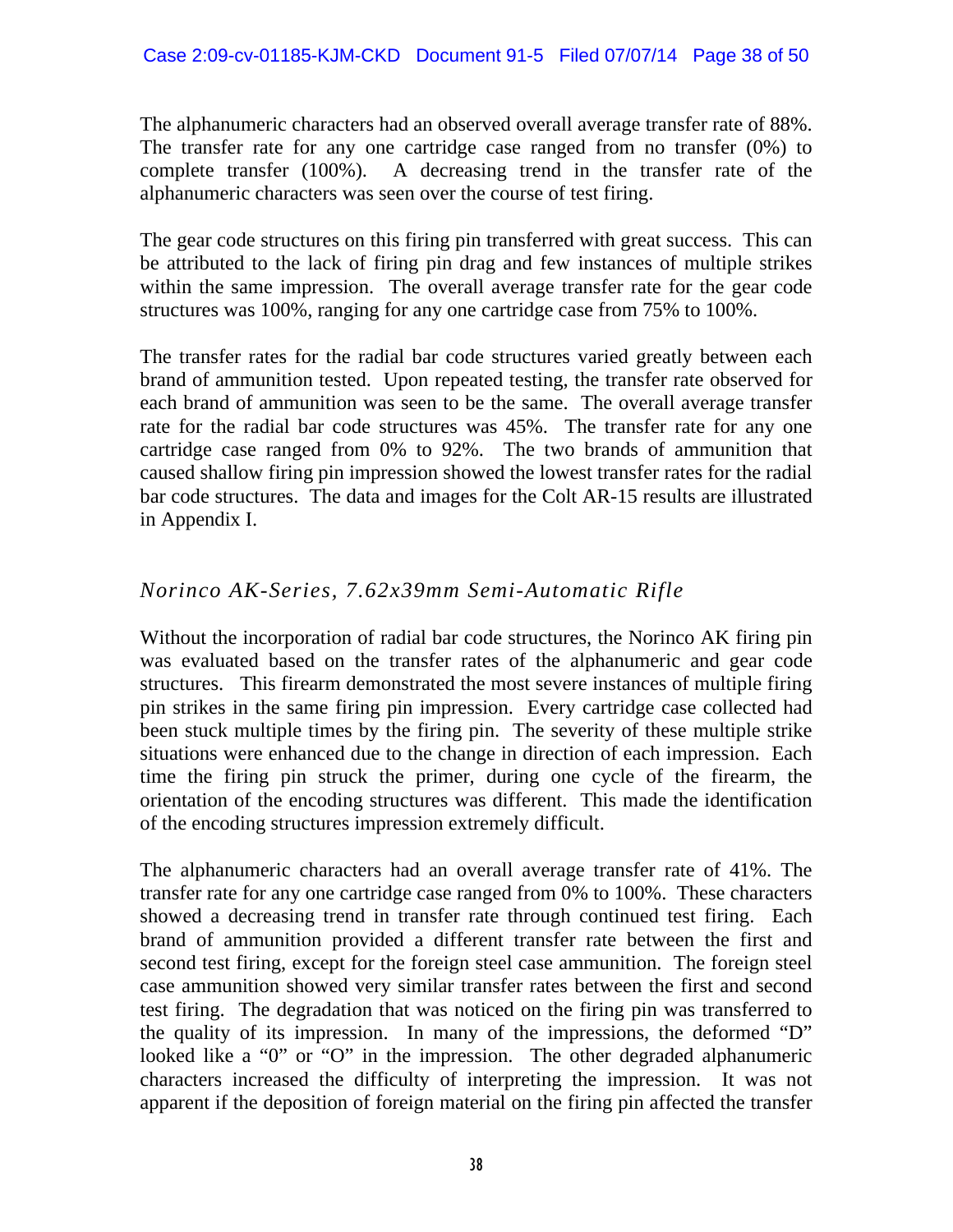of the characters into the firing pin impression, due to the severity of the multiple strikes of the firing pin.

The gear code structures followed the same decreasing transfer rate trend and ammunition dependent transfer rates as that of the alphanumeric characters. The overall average transfer rate was 52%, ranging from 0% to 100%. The effects of the foreign material deposits that were seen in the gear code structures could not be identified, once again due to the affects of the multiple strikes of the firing pin. Each additional strike of the firing pin made the identification of the gear code structures very difficult, and in many cases their orientation unknown. The data and images for the Norinco AK results are illustrated in Appendix J.

#### *Mossberg 500A, 12 gauge Pump Action Shotgun*

The impressions created from the Mossberg firing pin showed a decreasing trend in the transfer rate in two of the encoding structures: the alphanumeric and gear code structures. These two encoding structures followed similar decreasing patterns. No correlations between transfer rate and the brand of ammunition can be drawn, as each brand of ammunition was only fired once: the first 300 rounds of ammunition fired. The remaining 552 rounds of ammunition fired can only provide individual and overall transfer rates, as the ammunition utilized was of mixed brands and the order of firing was random. One further issue facing the legible transfer of the encoding structures was the presence of oxidation on the surface of some of the primers. The oxidation filled many of the impressions preventing the impressed characters from being identified: the oxidation also hindered the viewing of the impression with cross-polarized light. Throughout test firing 172 of the 852 rounds of ammunition fired showed signs of multiple firing pin strikes. Shallow firing pin impressions were also seen in roughly 100 of the shot shells collected.

The alphanumeric characters transferred at an overall average rate of 50%, ranging from 0% to 100% for any one shot shell. The degradation and flattening of the characters seen on the firing pin was also observed in the impressions. Beginning at around 150-200 rounds of ammunition fired the quality of the impressed characters began to rapidly decrease. The transfer rate for the alphanumeric characters in the first fifty rounds of ammunition fired was 98%, decreasing to a transfer rate of 16% for the last 50 rounds of ammunition fired.

The overall average transfer rate for the gear code structures was 67%. The transfer rate for any one shot shell ranged from 0% to 100%. The transfer rate of the gear code structures decreased with increased test firing; this can be correlated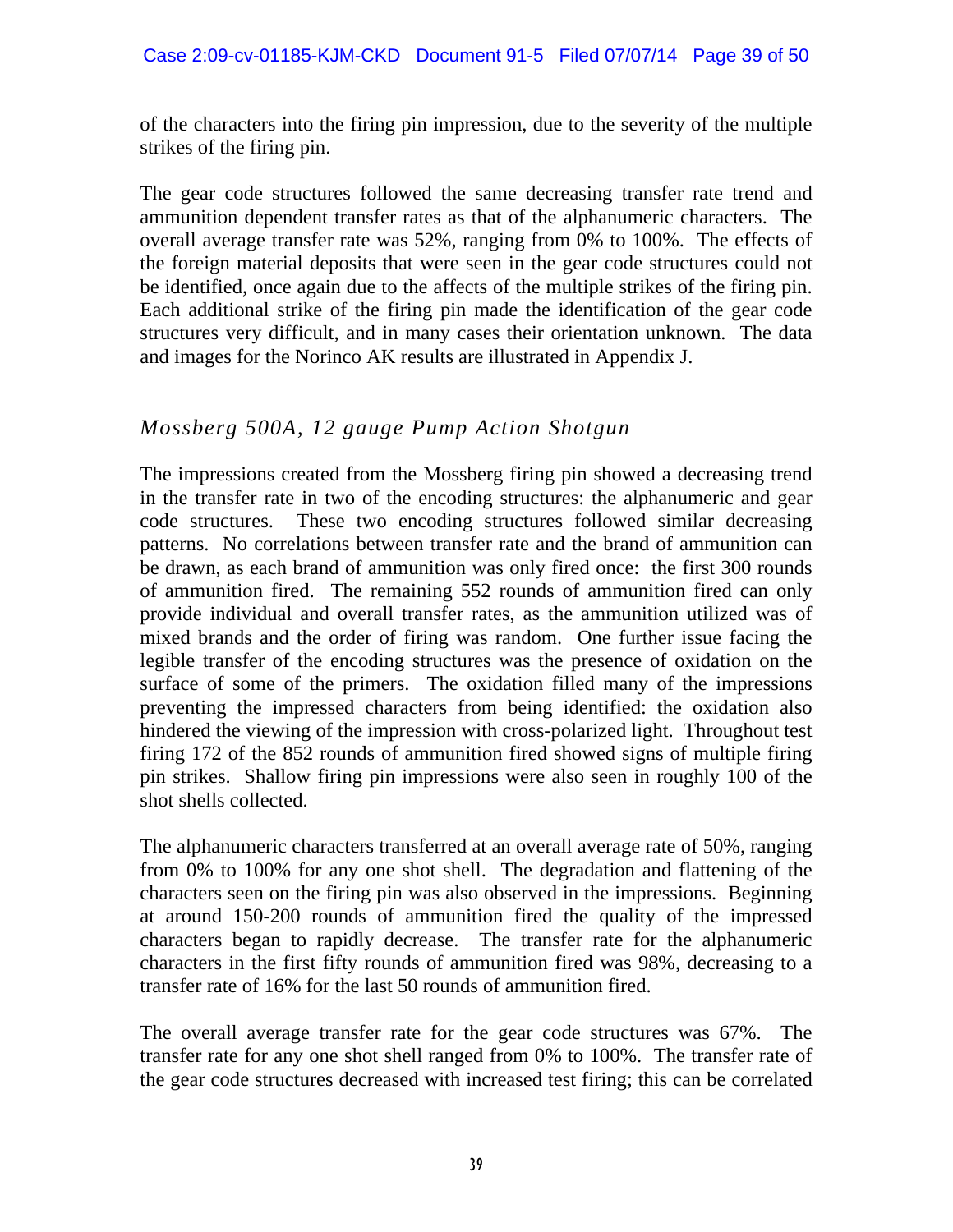to the identified degradation of these structures and deposition of foreign material with in them.

The transfer of the radial bar code structures to the primer provided no increasing or decreasing trend. The average overall transfer rate for these structures was 63%, ranging from 0% to 100% for any one shot shell. Instances of shallow firing pin impression depth directly affected the percent transfer of the radial bar code structures. See Appendix K for data and images supporting the Mossberg 500A results.

## Micro-Character Defacement/Obliteration

Due to the location of the firing pins within the firearms, defacement of the microcharacters while the firing pin is in the firearm will be extremely difficult. The two micro-machined firing pins that were defaced in this study were removed from the firearm.

The time and tools required for the removal of a firing pin varies between firearms. Table 4 lists the time and tools required to remove and immediately replace the firing pin in all of the firearms utilized in this study.

| Table 4<br><b>Firing Pins</b> | Time and Tools Required to Remove and Replace         |                       |  |
|-------------------------------|-------------------------------------------------------|-----------------------|--|
| Firearm                       | Tool Required to Change Firing<br>Pin                 | Time                  |  |
| Ruger, .22 LR                 | $3/32$ " punch                                        | min., 30<br>4<br>sec. |  |
| SeeCamp, .25 ACP              | $1/16$ " punch, needle nose plies                     | 3 min.                |  |
| AMT, .380 Auto                | $1/8$ " roll pin punch, hammer,<br>bench block        | 1 min                 |  |
| Sig P229, .40 S&W             | 3/32" punch, hammer, bench<br>block                   | 3 min.                |  |
| Colt 1911, .45 ACP            | $1/8$ " punch                                         | 30 sec.               |  |
| Colt AR-15, .223<br>caliber   | No tools required                                     | 1 min.                |  |
| AK,<br>Norinco<br>7.62x39mm   | $1/16$ " punch, hammer, bench  1<br>block             | min., 15<br>sec.      |  |
| Mossberg 500A, 12<br>gauge    | $1/16$ " punch, $1/8$ " punch, hammer,<br>bench block | $3 \text{ min.}$      |  |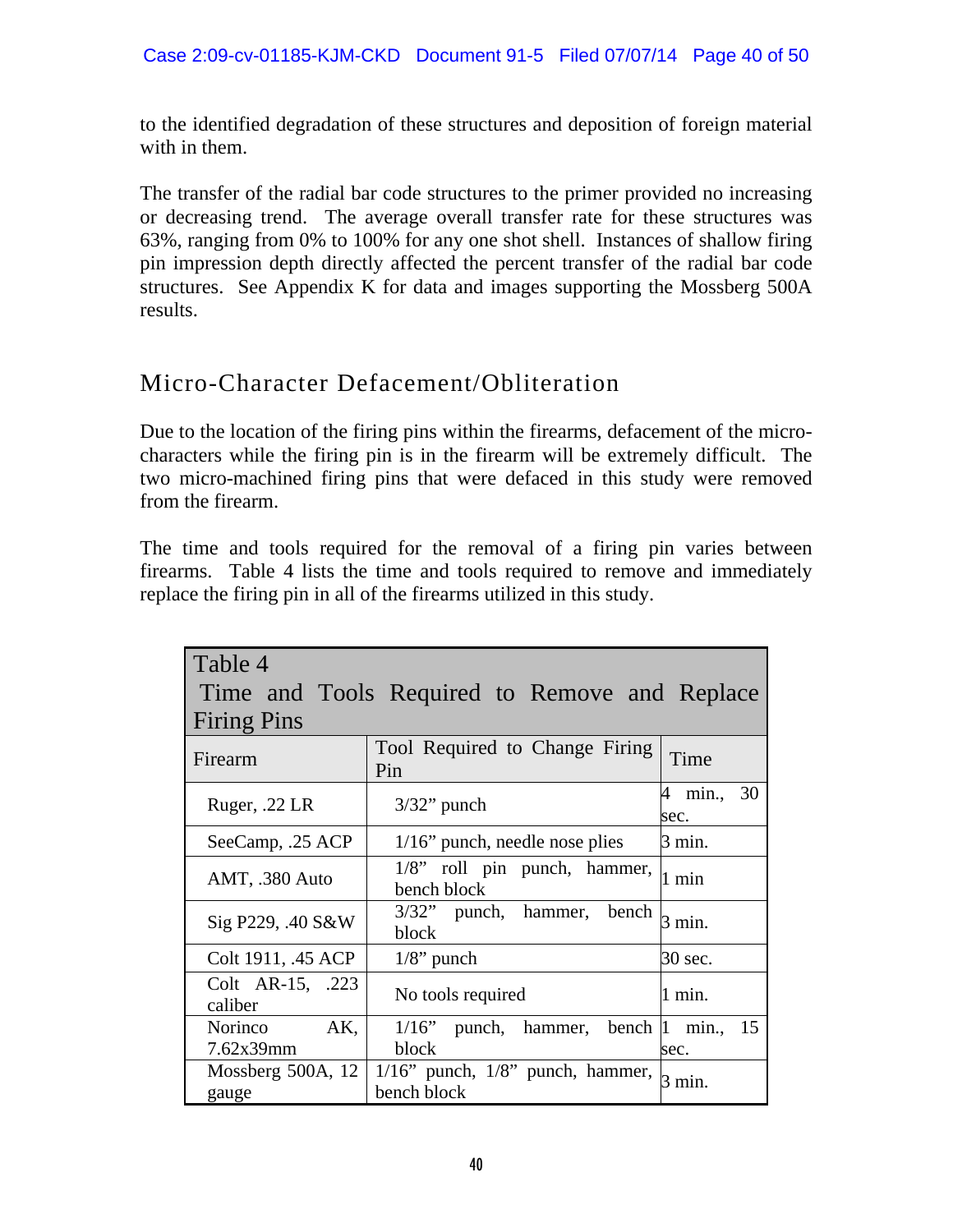#### *AMT "Backup", .380 Auto Semi-Automatic Pistol*

The AMT firing pin was chosen for the defacement test due to the overall shallow firing pin impressions precluding the transfer of the radial bar code structures. One of the intentions of ID Dynamics for machining the radial bar code onto the firing pins was to allow for the transfer of potentially identifying characters in the event that the characters on the face of the firing pin were damaged or intentionally removed. The method of defacement for this firing pin was chosen to test when the alphanumeric characters and gear code structures were removed, whether or not the radial bar code structures would be transferred into the firing pin impression.

The rubbing of the firing pin for 30 seconds on the sharpening stone completely removed the alphanumeric and gear code structures while leaving the radial bar code structures intact. Of the ten rounds of ammunition test fired none of the impressions contained any of the encoding structures, except for one. Cartridge case number seven had two out of the nine radial bar code structures transfer, however they were very faint.

The defacement method was successful and it was documented that even with the removal of the encoding structures from the face of the firing pin the firing pin impressions were too shallow to allow for the transfer of the radial bar code structures. The transfer data and images of the defaced AMT 380 Auto firing pin and cartridge cases are illustrated in Appendix L.

#### *Sig Sauer P229, .40 S&W Semi-Automatic Pistol*

The Sig firing pin was chosen for defacement because the majority of the cartridge cases in the legibility study contained impressions of all three encoding structures. The method chosen for the obliteration of the encoding structures on this firing pin was intended to observe the transfer rate upon defacement of all three encoding formats.

The light peening of the encoding structures, for an overall time of 30 seconds, was a successful method of defacement. Through ten rounds of ammunition test fired, no alphanumeric characters were legible in the firing pin impressions. The gear code structures transferred with an average rate of 21%. At least one gear code structure was visible in each impression. Five out of the ten firing pin impressions contained 1 out of the eight radial bar code structures. The transfer data and images of the defaced Sig Sauer firing pin and cartridge cases are illustrated in Appendix L.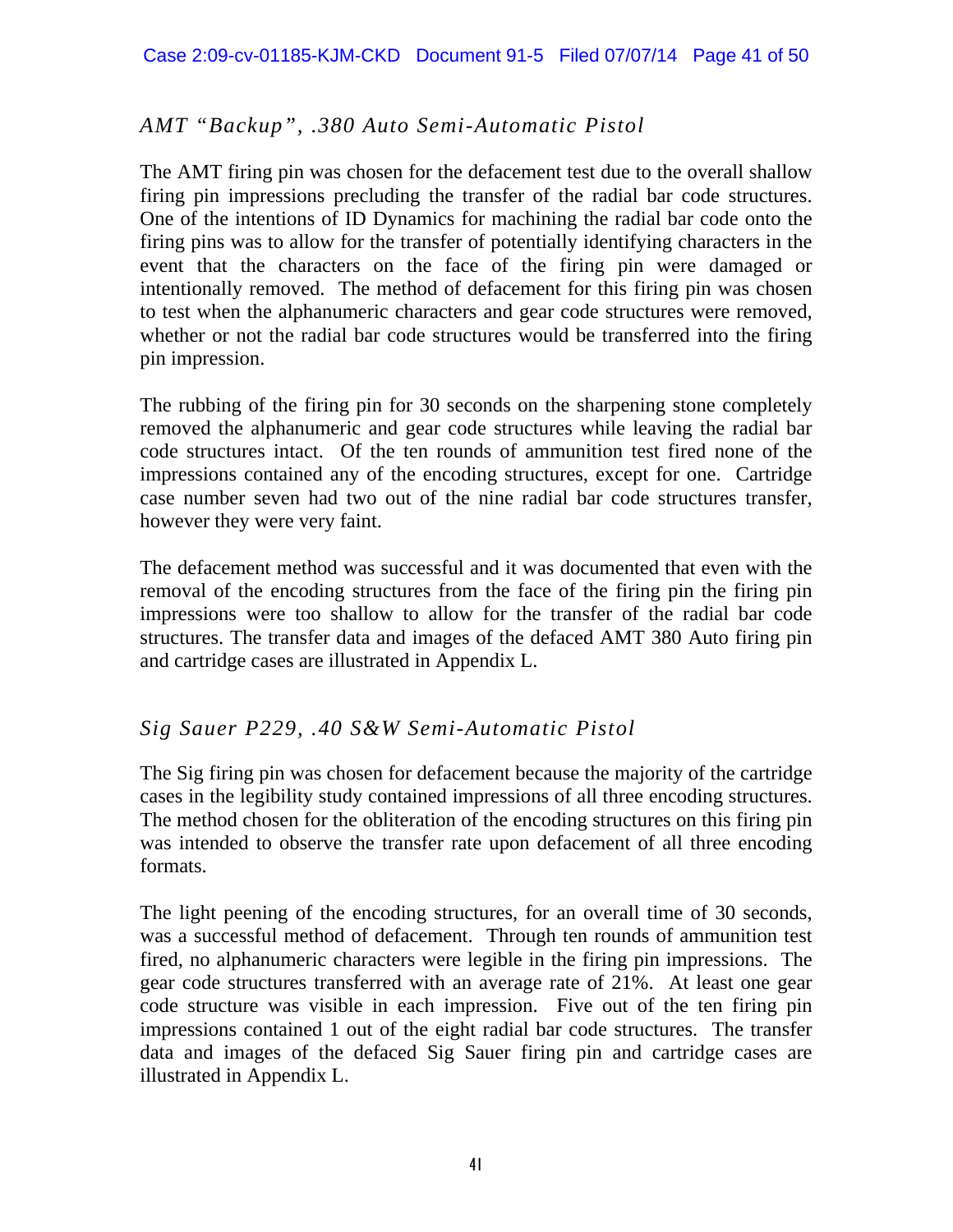## Blind Test of Impressed Character Legibility

All character legibility and character transfer data for this study was collected by this author. The author having knowledge of exactly what characters and number of encoding structures were present on each firing pin prior to the observation of their subsequent impressions, analyses of a select number of cartridge cases by impartial parties were conducted to remove any biased conclusions. To conduct this blind test, two cartridge cases were chosen from each of the firearms tested in this study (except for the Smith and Wesson Model 4006 firearms tested at the CHP Academy) for a total of 16 cartridge cases. Table 5 seen below lists the cartridge case number selected for each of the firearms.

| Table 5<br><b>List of Cartridge Case Numbers Chosen</b><br>for Blind Test |                       |  |
|---------------------------------------------------------------------------|-----------------------|--|
| Firearm                                                                   | Cartridge Case Number |  |
| Ruger                                                                     | 53, 93                |  |
| SeeCamp                                                                   | 76, 177               |  |
| <b>AMT</b>                                                                | 4, 104                |  |
| Sig Sauer                                                                 | 9,70                  |  |
| <b>Colt 1911</b>                                                          | 29, 215               |  |
| Norinco                                                                   | 126, 130              |  |
| Colt AR                                                                   | 24, 183               |  |
| Mossberg                                                                  | 51,680                |  |

The cartridge cases selected for this test were chosen to demonstrate different quality and quantity of micro-character legibility.

Prior to analysis, each of the test participants were provided with a general description of the geometry of the different types of micro-characters that were machined on the second-generation firing pins. A variable magnification stereomicroscope equipped with a ring light and polarizing filter was used for the analyses. The participants were instructed to view each cartridge case and record the number of characters from each encoding format that were legible. This data was then directly compared to the transfer data obtained by this author for each of the sixteen cartridge cases used in this test.

The results obtained from this test varied by participant. The results obtained by this author and those obtained by the two participants in this test were placed into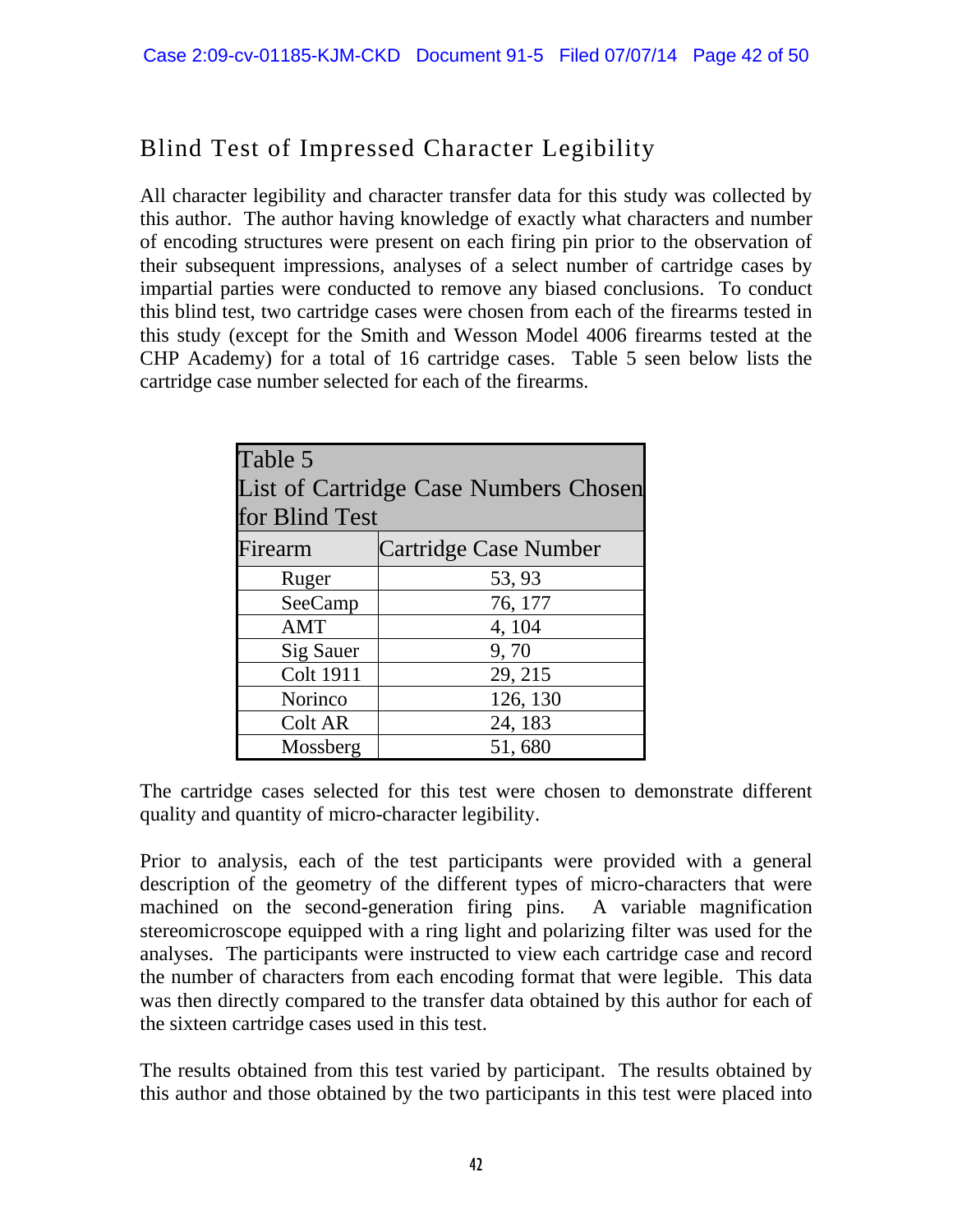bar graphs so as a direct comparison of transfer results for each encoding format from each cartridge case analyzed could made. The analysis of these comparisons shows variability in the interpretation of the impressed characters. For the sixteen cartridge cases forty-eight comparisons were made. In only nine of the forty-eight comparisons did the results obtained by the two test participants, match those obtained by this author. In the remainder of the comparisons at least one of the sets of results differed, with fourteen comparisons in which all three sets of transfer data differed. The comparisons of these results are illustrated in appendix M.

This blind test demonstrates the occurrence of variability in the transfer data results obtained through visual analysis of the micro-characters' impressions. Each individual that analyzes these cartridge cases will potentially obtain different results. This is due to each individual's interpretation of the "legibility" of the encoding structures and alphanumeric characters.

The concept of laser-machined micro-characters on firing pins explored by ID Dynamics can be a feasible technology. Overall, the alphanumeric characters and the gear code structures proved to be capable of withstanding repeated firing, however, some degradation of the structures was seen with specific firearms. Since varying amounts of degradation of the micro characters was observed between all of the firearms tested, a determination of what constitutes an acceptable lifespan for these characters needs to be developed. Further research and development are required for the use of this technology on rimfire firing pins.

The dot code structures tested on the Smith and Wesson firing pins were determined to be an unsuitable form of encoding structure for this technology. Due to their relatively small dimensions (in comparison to the other encoding structures) they suffered severe degradation as well as severe deposition of foreign material making them illegible on the firing pin. These same issues were realized by the manufacture and were the reasons for the change to the gear code structures on the second-generation firing pins.

The radial bar code structures withstood repeated test firing overall, however issues with specific firearms were noted. The flattening/obliteration of a portion of the radial bar code structures by the continual contact with the firing pin aperture was observed on eight out of the fourteen firing pins tested: the SeeCamp 25 ACP, AMT 380 Auto and all six of the Smith & Wesson Model 4006. Since a limited number of firearms were tested in this study, it is unknown how many different firearms will produce this same result. A second issue facing the radial bar codes arose with the observed degradation of the separating structures between groups of bar code structures on the Sig Sauer firing pin. It was unknown if this degradation was a result of these separating structures being machined too narrow,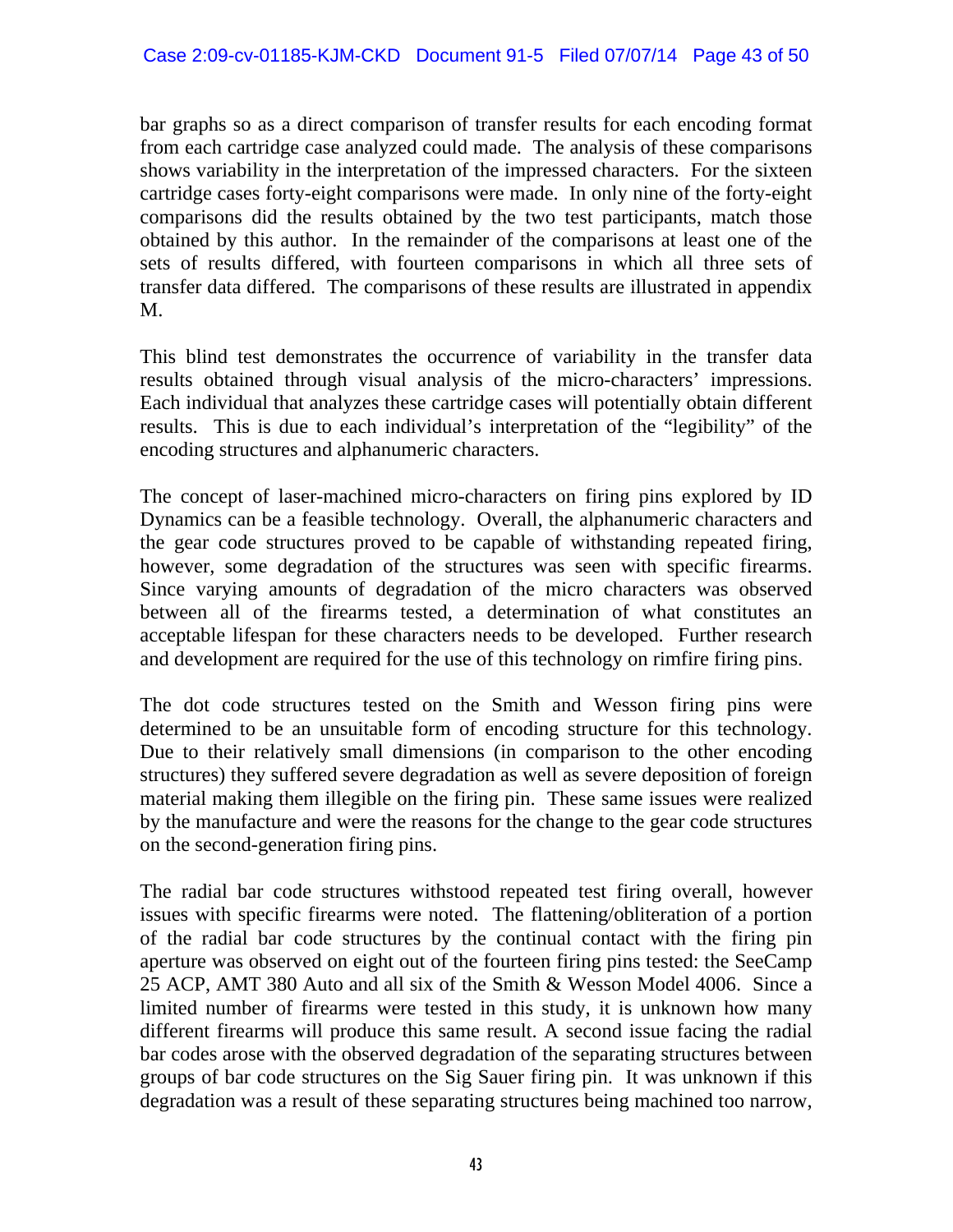or if it was due to the material from which the firing pin was manufactured. This degradation will directly affect the width of the radial bar code structures as well as their impressions, thereby directly affecting the legibility and potential decoding.

The quality and legibility of the impressions of the three encoding formats were firearm and ammunition brand specific. Each firearm demonstrated a different transfer pattern. The function and design of each firearm affected the manner in which the firing pin struck the primer or rim of the cartridge case, thereby controlling the depth of the firing pin impression and the presence or absence of firing pin drag, multiple strikes of the firing pin and flowback.

Three of the firearms tested showed signs of decreasing overall transfer rates throughout test firing, however the transfer rates for each of the encoding formats was seen to be directly dependent upon the brand of ammunition tested. Each brand of ammunition provided a different transfer rate that can be seen in the "Encoding Structures Transfer Trend" graphs locate in the appendix for each firearm. In most all instances the transfer rate for each brand of ammunition was constant upon repeated test firing. The testing of such a wide array of ammunition brands demonstrated that the brand of ammunition utilized plays a direct role in the percent transfer and legibility of the micro-characters. Unfortunately, the brands of ammunition available to the public are most likely uncontrollable.

It was demonstrated that the encoding structures on the firing pin can be damaged or obliterated with relative ease once the firing pin is removed from the firearm.

The alphanumeric encoding format is currently the only one of the three encoding structures utilized on the second-generation firing pins that will allow for the potential identification of a firearm. ID Dynamics could provide no information regarding the reading and decoding the impressed radial bar code and gear code structures. This lack of information precludes the analysis, assessment and viability of these two encoding formats.. Without decoding protocols, it is unknown what factors and quantity of degradation will negate a positive identification of a firearm from these two encoding formats. The results provided in the text above and in the appendices only provide the quantity of the radial bar code and gear code structures that were transferred into each firing pin impression. No data was collected regarding changes in the dimensions and or spacing of the structures for these two encoding formats. In order for the radial bar code and gear code formats to be utilized as a method of individual firearm identification from micro-serialized firing pins, the methods for reading and decoding these two encoding formats must be obtained from the manufacturer and tested.

#### *Estimated Costs for Firing Pin Fabrication*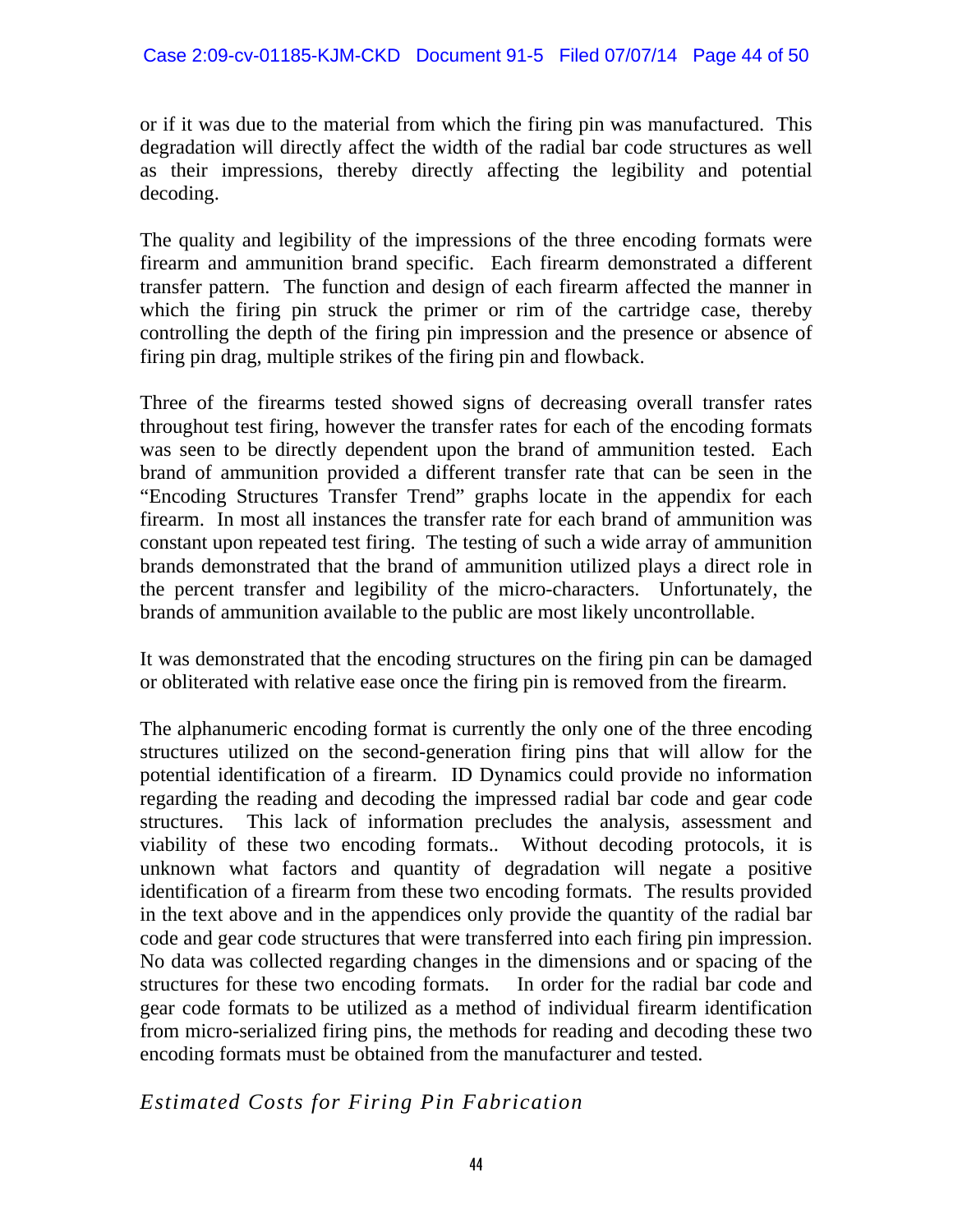We developed cost estimations based upon two scenarios. The cost estimates assume a large production effort and serialization of numerous firing pins. The details of the cost estimate and the source of the data is listed in Appendix N Estimated Cost for Equipment Setup and the Machining of Micro-Serialized Firing Pins. These costs assume full-scale production of serial firing pin for all new handgun sold in California. If micro-serial requirement applies only to a few selected new models, one can logically expect a dramatic increase in manufacturer production costs which would invalidate the cost efficiencies we used in our estimate.

#### **Scenario 1:**

Stand alone processing station capable of engraving 100-200 firing pins per day. First year cost per engraved firing pin - **\$7.87**

#### **Scenario 2:**

Fully automated processing station, capable of engraving 1000 plus firing pins per day. First year cost per engraved firing pin **-\$6.72**

These costs are very conservative costs and can be much higher. In fact, if additional processing steps are added such as deburring, etching, and diamond coating, then the end cost can be much more than what has been calculated in Appendix N

#### *External Review of the Micro-Serial Number Report*.

The initial report submitted to the CPRC was reviewed by three external reviewers; Lucian Haag, a well known independent firearms expert, and former president of the Association of Firearms and Toolmark Examiners (AFTE) and Simon A. Cole and George Tita from the UC Irvine Department of Criminology, Law & Society, School of Social Ecology. These unedited reviews and the responses to some of the suggestions appear in Appendix O. External Review of the Micro-Serialized Report.

In summary Mr. Haag said: *"The research presented not only fulfills the general objectives stated in the Report but goes beyond in that it also addresses the second generation micro-serialization---" "The authors clearly understand forensic science and forensic firearms evidence. Their appendices also demonstrate skilled use of stereo microscopes and scanning electron microscopes. Other forensic scientists should have no difficulty in reaching similar conclusions from a detailed inspection of the data and illustrations in this Report".* 

Professor Cole said: "*This is a comprehensive and informative report. The research was performed appropriately and competently, and the report clearly and coherently reports the results of the research***".** "*The investigators have appropriately performed the research they set out to do. They have also addressed some important issues that I do not recall from the original proposal (e.g., Recommendation #3, which is excellent and insightful".*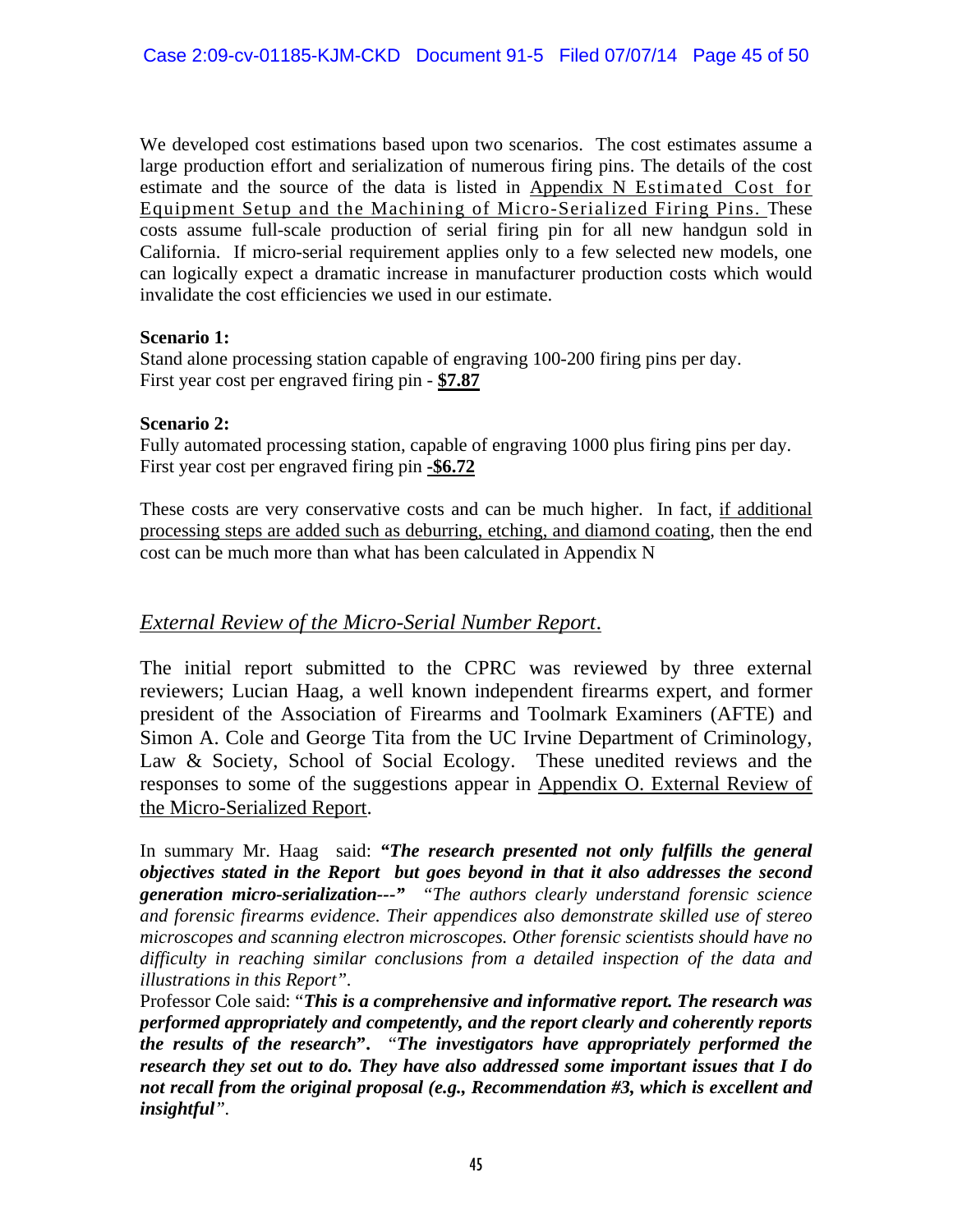Professor Tita said: **"***I have found the research report to be written in a clear and concise manner ----. The authors have also done a solid job in fulfilling the stated purpose of the originally funded research proposal. It is my opinion that the report provides extremely valuable information with regards to the pending legislation regarding the implementation of a micro-imagine process for firing pins on all guns sold in California (Assembly Bill 1471). The research findings and recommendations, all of which are supported by the careful and compelling analyses conducted by the authors, clearly demonstrate that funding such a program would be wasteful without further research".*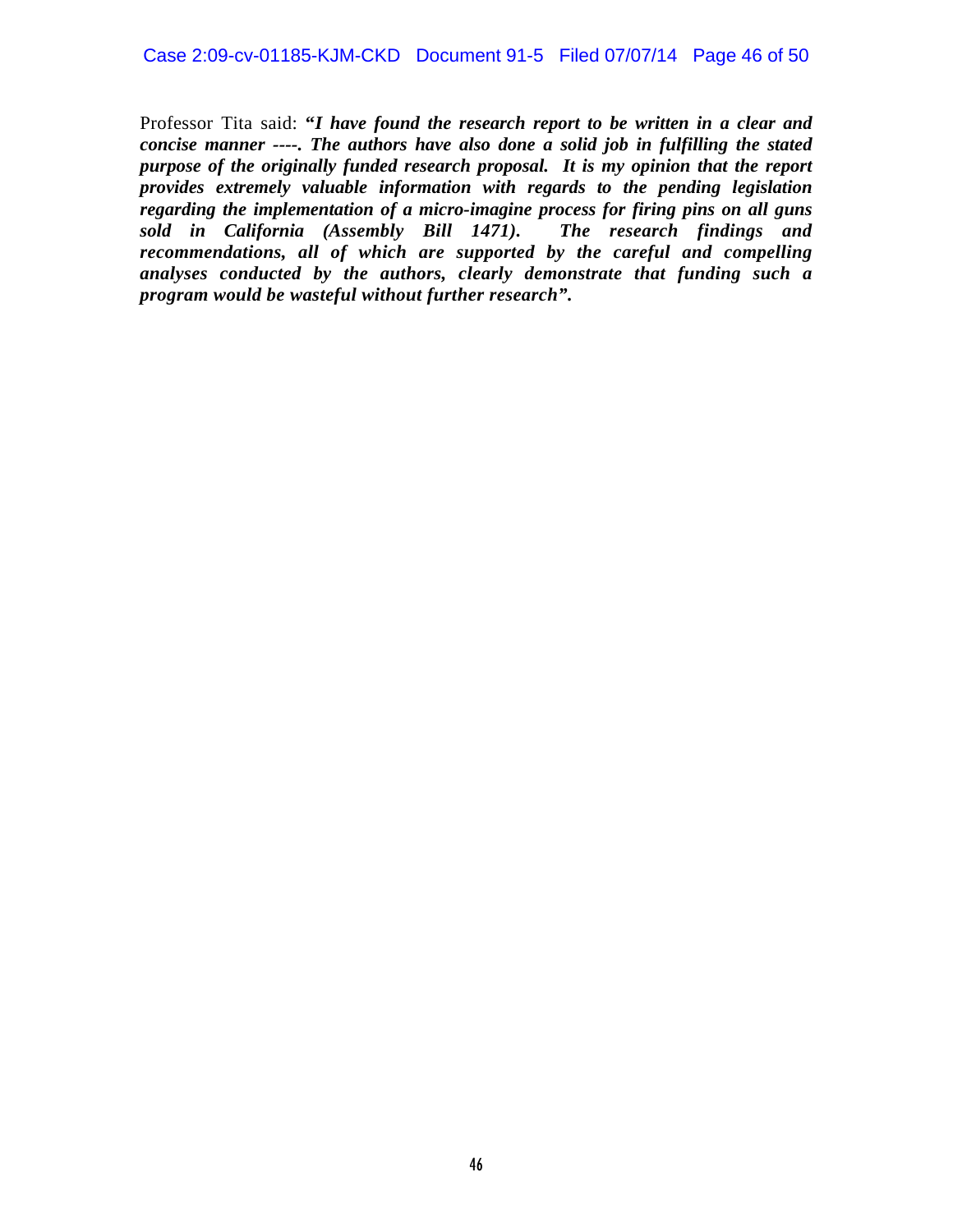## POLICY IMPLICATIONS AND RECOMMENDATIONS FOR FURTHER RESEARCH

The finding of this study have direct implications for the *Crime Gun Identification Act of 2007*'s (AB 1471's) proposed application of second-generation microserialized firing to *all* semiautomatic handguns sold in the state of California. As shown, while micro-stamping technology works with some firearms, it does not perform equally well for every encoding format or in every semiautomatic handgun. As only a limited number of firing pins, encoding sequences, and firearms were tested in this study, it is unknown how this emerging technology would function across the board in relation to all the different makes and models of semiautomatic handguns sold in California each year. Given this uncertainty this research suggests that is this technologies current stage of development it is likely inadequate to provide the satisfactory transfer of the micro-character from all firearms currently on the California Safe Handgun List. To determine if any other firearms equipped with this technology will inadequately provide a satisfactory transfer of the micro-characters, one of every make and model of semi-automatic handgun sold in the state of California would have to be tested. This would implicate that over 2000 different firearms would have to be equipped with micro-serialized firing pins and thoroughly tested.

 Furthermore, it must be determined if the current placement of an eight-digit alphanumeric code (consisting of two lines of four characters) on the face of the firing pin will accurately allow for the inclusion of sufficient information to create a searchable database associating this encoding format with the "make, model and serial number of the pistol" as required by AB 1471 (and by AB 352. *At the present time, therefore, because its forensic potential has yet been fully assessed, a mandate for the implementation of this technology in all semiautomatic handguns sold in the state of California is counter-indicated. Further testing, analysis, and evaluation are required.* 

**S**everal areas calling for further research recommend themselves, including:

*1. Criteria to determine the transfer rate required for identification*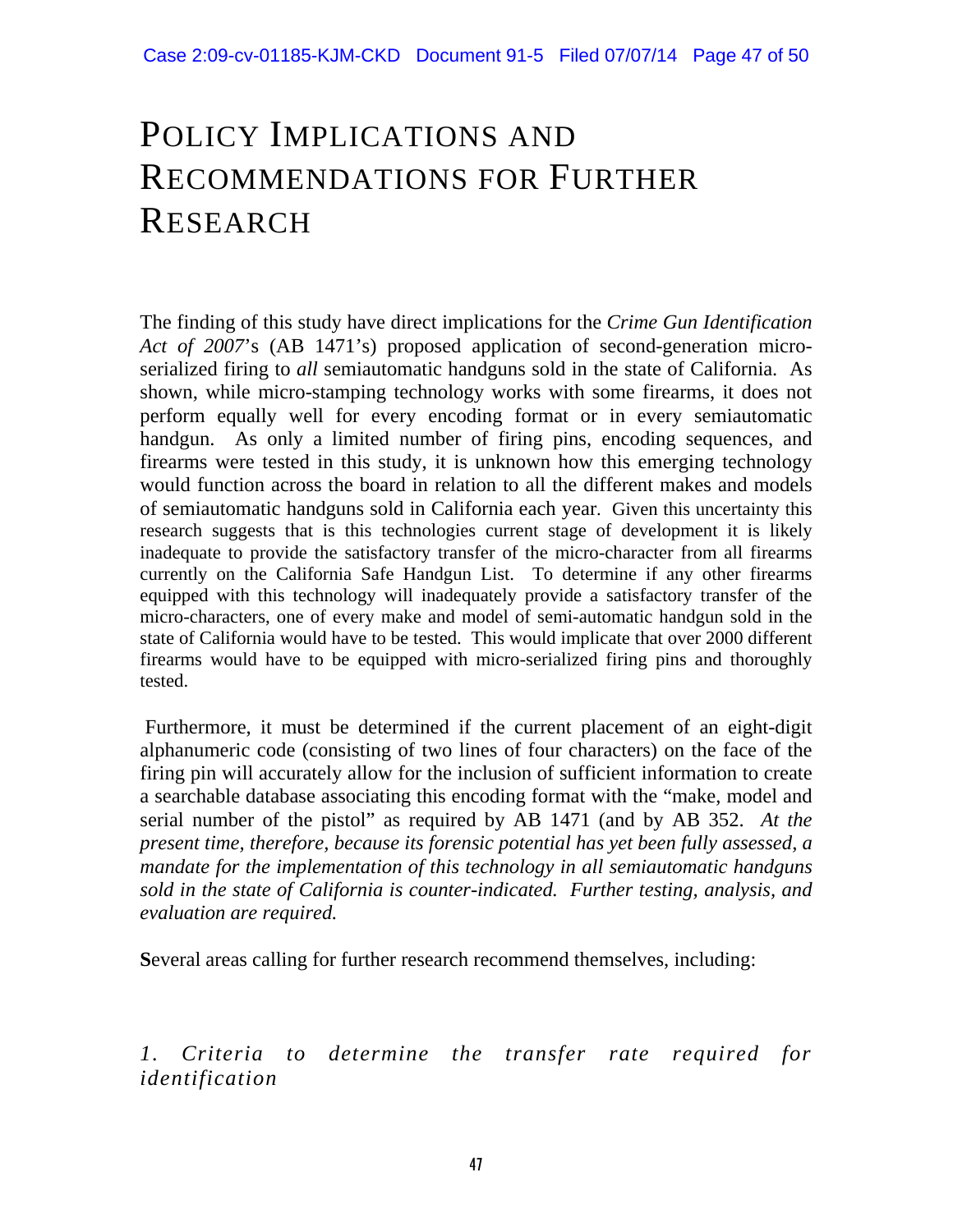The data collected for each cartridge case in this study only provides the transfer rate of each encoding format. In order for this information to be useful, criteria need to be set stipulating exactly what transfer rates (for each encoding format) constitute a sufficient quantity of characters to allow for the potential identification of the firing pin that produced them. These criteria should be created in conjunction with practicing firearms examiners, the state of California and the personnel responsible for the creation of the database for this technology.

#### *2. Decoding protocols for properly interpreting radial bar and gear codes*

At the current time no protocols have been provided regarding the proper interpretation of the radial bar codes and gear codes. Without such protocols the impressions of these encoding structures are nothing more than that: impressions. Decoding conventions need to be obtained from ID Dynamics for these two encoding formats to be interpretable. Once this information is obtained, testing will need to be conducted to determine what factors affect their interpretation, such as changes in width and spacing. Without these instructions the radial bar codes and gear codes are rendered mute, unable to provide any identifying information.

#### *3. Firearm-related crime statistics to be compiled*

A survey of crimes committed with semiautomatic handguns needs to be compiled and sorted into two specific categories: crimes committed by the registered owner of the firearm and firearm crimes committed by someone with a firearm not registered to the end user, such as gang related shootings. In the crime laboratory, it is the firearms used in gang related shootings that are of most concern. It is not unusual to link several homicides based on fired cartridge case identifications from the IBIS system. When the responsible handgun is later recovered from a suspect, they are unable to charge the suspects with the prior homicides because the gang participants pass the handguns between their fellow members. By looking at the source/history of these recovered handguns we can estimate whether or not the issue of firing pin serialization would have a significant effect on linked the suspect to the actual homicide. This information will aid considerably in determining the potential benefit this technology will provide to the law enforcement community for the identification of possible suspects and potential leads to the identification of individuals responsible in firearm-related crimes.

#### *4. Implementation strategies to be developed collaboratively*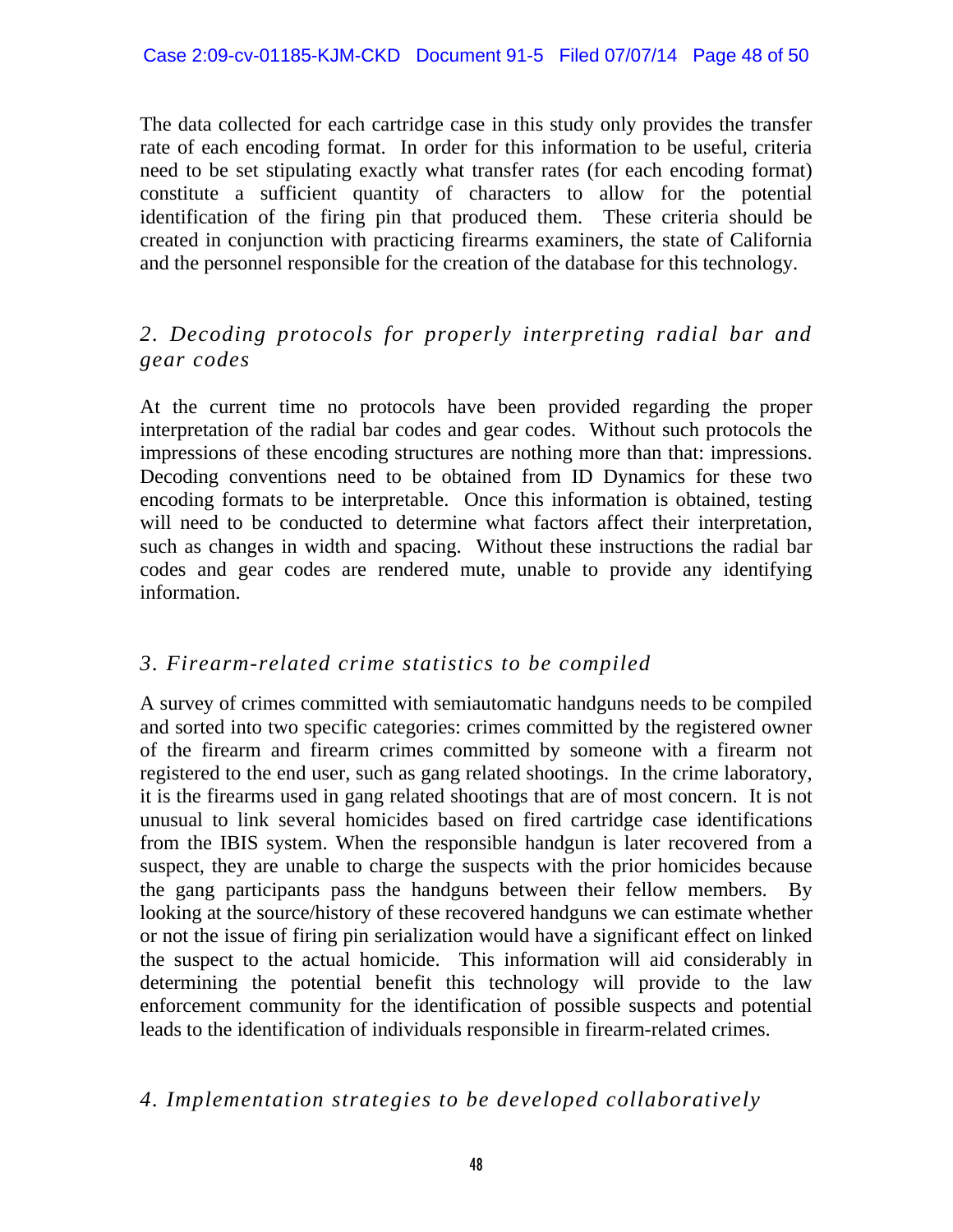The development of a viable commercial implementation strategy for this technology is a necessity. This must be completed in collaboration with officials from the state of California, firearms manufacturers and ID Dynamics. Many different implementation strategies for this technology may be possible. The laser micro-machining could be conducted by the state, each individual firearm manufacture, a combined effort of the two, or by another private entity. These and other scenarios should be prototyped and evaluated prior to the legislative and commercial implementation of this technology.

#### *5. Technology implementation prototype to be piloted*

Prior to implementing this technology statewide, a smaller-scale prototype should be piloted. The ideal scenario for testing such a prototype would be a group of selected law enforcement agencies equipped with about 3,000 semiautomatic handguns. This number provides an incentive for vendors with firing pin engraving technology to come up with competitive bids to manufacture such serialized firing pins, which would have unique serial numbers. It would also expand the study by providing for a mix of different handgun and calibers for those that we have not tested. This number of firearms equipped with micromachined firing pins should be sufficient to allow for a more accurate evaluation of this technology. This study would provide beneficial information as to the time required and cost incurred for the laser machining of micro-characters onto firing pins. It would also address the suitability of such micro-numbers in handguns other than the CHP Smith and Wesson firearms. As an example, Glock firing pins are substantially different and have different dynamics. Furthermore if radial and gear code technology is to be contemplated, we need to test the coding structure with realistic serial numbers.

#### *6. Relevance to Current Firearms*

The firearms and firing pins used in this study are relevant to current firearms and most of their future model changes. The manufacture of firearms is a traditional and incremental process and any changes happen over a long period of time. Many model variations of firearms involve only incremental change to that particular firearm. The CHP Smith and Wesson pistols used in this study were new pistols purchased by the CHP. The Colt 1911 design pistol is still produced both in the traditional design and new model variation with interchangeable parts. Thus our expectation is that the results of the firing pins used in this study will be relevant to the current models we tested and the future derivatives.